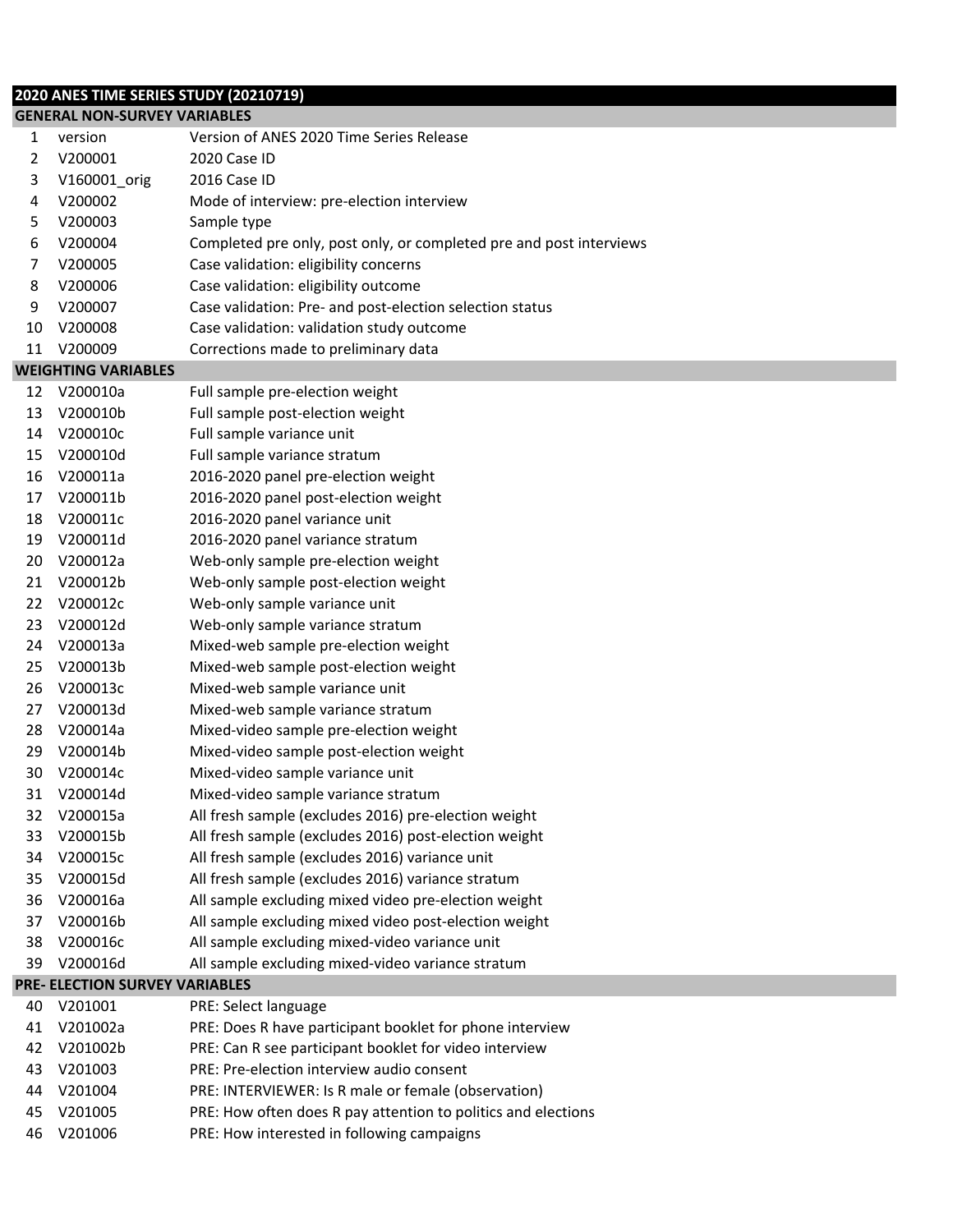| 47 | V201007a           | PRE: Vote section - order of major party candidate names                     |
|----|--------------------|------------------------------------------------------------------------------|
| 48 | V201007b           | PRE: Vote section - household address preloaded (sample address)             |
| 49 | V201007c           | PRE: Vote section - candidate names preloaded for sample address             |
| 50 | V201008            | PRE: Where is R registered to vote (pre-election)                            |
| 51 | V201009            | PRE: WEB ONLY: Is R without address registered to vote (pre-election)        |
| 52 | V201010            | PRE: Address of registration given (not registered at sample address)        |
| 53 | V201011            | PRE: State included in address of registration (not registered at samp addr) |
| 54 | V201012            | PRE: City included in address of registration (not registered at samp addr)  |
| 55 | V201013a           | PRE: State of registration (not registered at samp addr; given at REG)       |
| 56 | V201013b           | PRE: State of registration (not registered at samp addr; given at REGWHST)   |
| 57 | V201014a           | PRE: Registration state same as sample address state (all registrations)     |
| 58 | V201014b           | PRE: Registration state (all registrations)                                  |
| 59 | V201014c           | PRE: Senate race in state of registration (all registrations)                |
| 60 | V201014d           | PRE: Governor race in state of registration (all registrations)              |
| 61 | V201014e           | PRE: Party registration in state of registration (all registrations)         |
| 62 | V201015            | PRE: Is R registered to vote in preload county                               |
| 63 | V201015z           | RESTRICTED: PRE: Is R registered to vote preload county - Other {SPECIFY}    |
| 64 | V201016            | PRE: How long has R been registered at location                              |
| 65 | V201017            | RESTRICTED: PRE: Name under which R registered to vote                       |
| 66 | V201018            | PRE: Party of registration                                                   |
| 67 | V201018z           | RESTRICTED: PRE: Party of registration - Other {SPECIFY}                     |
| 68 | V201019            | PRE: Does R intend to register to vote                                       |
| 69 | V201020            | PRE: Did R vote in a Presidential primary or caucus                          |
| 70 | V201021            | PRE: For which candidate did R vote in Presidential primary                  |
| 71 | V201022            | PRE: Already voted in General Election                                       |
| 72 | V201023            | PRE: Confirmation voted (early) in November 3 election                       |
| 73 | V201024            | PRE: In what manner did R vote                                               |
| 74 | V201025x           | PRE: SUMMARY: Registration and early vote status                             |
| 75 | V201026            | PRE: IWR CHECKPOINT: have correct Pre ballot card - AUTOCODED                |
| 76 | V201028            | PRE: Did R vote for President                                                |
| 77 | V201029            | PRE: For whom did R vote for President                                       |
| 78 | V201029z           | PRE: For whom did R vote for President - Other {SPECIFY}                     |
| 79 | V201030            | PRE: Preference strong for Pres cand for whom R voted                        |
| 80 | V201031            | PRE: How long before election R made decision Pres vote                      |
| 81 | V201031y           | PRE: How long before election R made decision Pres vote [coded]              |
| 82 | V201032            | PRE: Does R intend to vote for President                                     |
| 83 | V201033            | PRE: For whom does R intend to vote for President                            |
| 84 | V201033z           | PRE: For whom does R intend to vote for President - Other {SPECIFY}          |
| 85 | V201034            | PRE: Preference strong for Presidential candidate for whom R intends to vote |
| 86 | V201035            | PRE: Does R prefer Presidential candidate                                    |
| 87 | V201036            | PRE: Preference for Presidential candidate                                   |
| 88 | V201036z           | PRE: Preference for Presidential candidate - Other {SPECIFY}                 |
| 89 | V201037            | PRE: Preference strong for Presidential candidate                            |
| 90 |                    | PRE: Did R vote for US House of Representatives                              |
|    | V201038<br>V201039 | PRE: For whom did R vote for US House (ballot card)                          |
| 91 |                    |                                                                              |
| 92 | V201039z           | PRE: For whom did R vote for US House (ballot card) - Other {SPECIFY}        |
| 93 | V201040            | PRE: For whom did R vote for US House (no ballot card)                       |
| 94 | V201040y           | PRE: For whom did R vote for US House (no ballot card) [coded]               |
| 95 | V201041            | PRE: Does R intend to vote for US House                                      |
| 96 | V201042            | PRE: For whom does R intend to vote for US House (ballot card)               |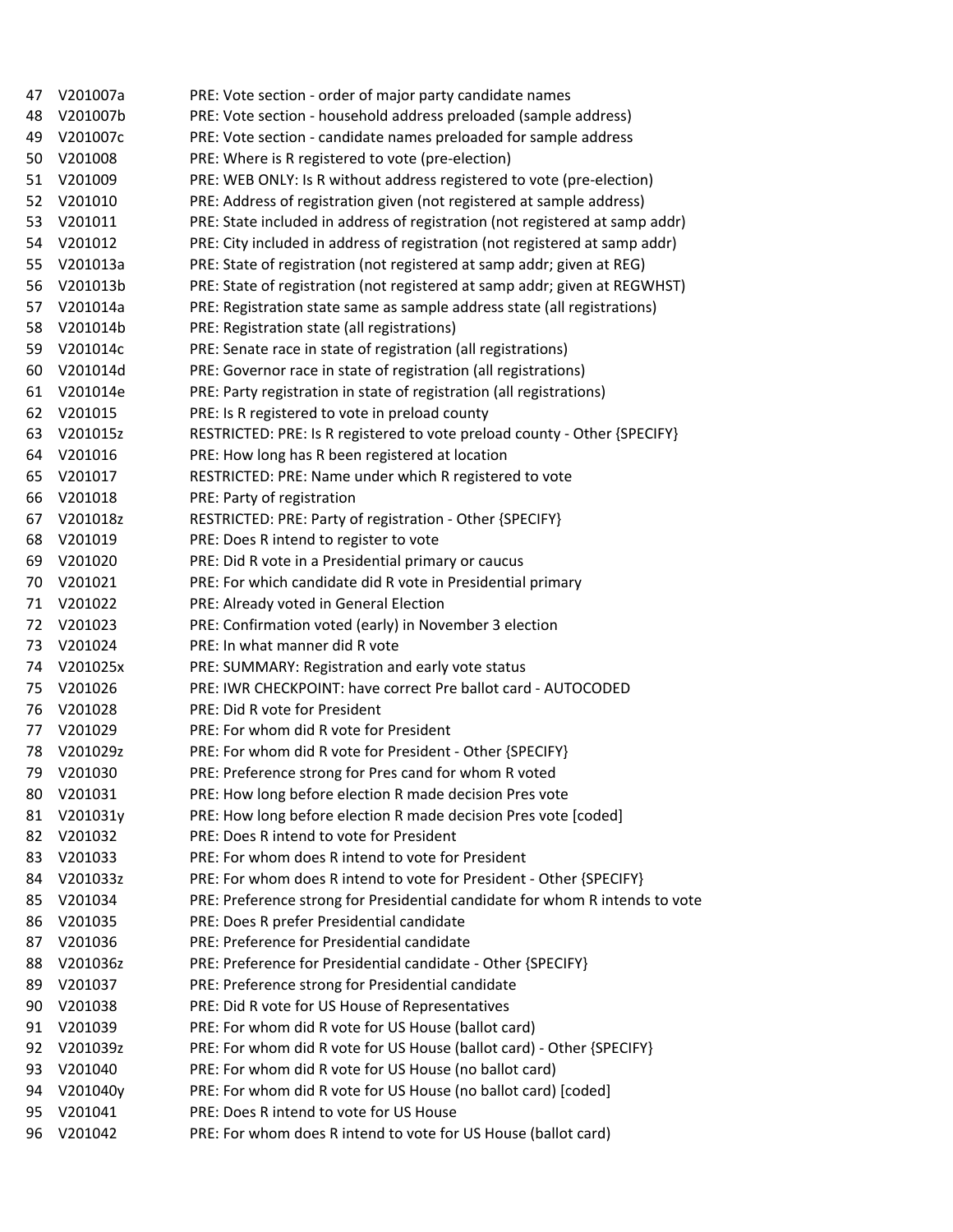| 97  | V201042z     | PRE: For whom does R intend to vote for US House (ballot card) - Other {SPECIFY}  |
|-----|--------------|-----------------------------------------------------------------------------------|
| 98  | V201043      | PRE: For whom does R intend to vote for US House (no ballot card)                 |
| 99  | V201043y     | PRE: For whom does R intend to vote for US House (no ballot card) [coded]         |
| 100 | V201044      | PRE: Does R prefer US House candidate                                             |
|     | 101 V201045  | PRE: Whom does R prefer for US House (ballot card)                                |
|     | 102 V201045z | PRE: Whom does R prefer for US House (ballot card) - Other {SPECIFY}              |
|     | 103 V201046  | PRE: Whom does R prefer for US House (no ballot card)                             |
|     | 104 V201046y | PRE: Whom does R prefer for US House (no ballot card) [coded]                     |
|     | 105 V201047x | PRE SUMMARY: Senate and Governor races                                            |
|     | 106 V201048  | PRE: Did R vote for US Senate                                                     |
|     | 107 V201049  | PRE: R's vote for US Senate (ballot card)                                         |
|     | 108 V201049z | PRE: R's vote for US Senate (ballot card) - Other {SPECIFY}                       |
|     | 109 V201050  | PRE: R's vote for US Senate (no ballot card)                                      |
|     | 110 V201050y | PRE: R's vote for US Senate (no ballot card) [coded]                              |
|     | 111 V201051  | PRE: Does R intend to vote for US Senate                                          |
|     | 112 V201052  | PRE: For whom does R intend to vote for US Senate (ballot card)                   |
|     | 113 V201052z | PRE: For whom does R intend to vote for US Senate (ballot card) - Other {SPECIFY} |
|     | 114 V201053  | PRE: For whom does R intend to vote for US Senate (no ballot card)                |
|     | 115 V201053y | PRE: For whom does R intend to vote for US Senate (no ballot card) [coded]        |
|     | 116 V201054  | PRE: Does R prefer US Senate candidate                                            |
|     | 117 V201055  | PRE: Does R prefer US Senate candidate                                            |
|     | 118 V201055z | PRE: Does R prefer US Senate candidate - Other {Specify}                          |
|     | 119 V201056  | PRE: Whom does R prefer for US Senate (no ballot card)                            |
|     | 120 V201056y | PRE: Whom does R prefer for US Senate (no ballot card) [coded]                    |
|     | 121 V201057  | PRE: Did R vote for US Senate [special election]                                  |
|     | 122 V201058  | PRE: R's vote for US Senate (ballot card) [special election]                      |
|     | 123 V201058z | PRE: R's vote for US Senate (ballot card) [special election] - Other {SPECIFY}    |
|     | 124 V201059  | PRE: R's vote for US Senate (no ballot card) [special election]                   |
|     | 125 V201059y | PRE: R's vote for US Senate (no ballot card) [special election] [coded]           |
|     | 126 V201060  | PRE: Does R intend to vote for US Senate [special election]                       |
|     | 127 V201061  | PRE: For whom does R intend to vote for US Sen (ballot card) [special election]   |
|     | 128 V201061z | PRE: For whom does R intend to vote US Sen (bc) [special election] Oth {SPECIFY}  |
|     | 129 V201062  | PRE: For whom does R intend to vote for US Senate (no bc) [special election]      |
|     | 130 V201062y | PRE: For whom does R intend to vote US Senate (no bc) [spec election] [coded]     |
| 131 | V201063      | PRE: Does R prefer US Senate candidate [special election]                         |
|     | 132 V201064  | PRE: Does R prefer US Senate candidate [special election]                         |
| 133 | V201064z     | PRE: Does R prefer US Senate candidate [special election] - Other {SPECIFY}       |
| 134 | V201065      | PRE: Whom does R prefer for US Senate (no ballot card) [special election]         |
| 135 | V201065y     | PRE: Whom does R prefer for US Senate (no ballot card) [special election] [coded] |
| 136 | V201066      | PRE: Did R vote for governor                                                      |
|     | 137 V201067  | PRE: R's vote for governor (ballot card)                                          |
| 138 | V201067z     | PRE: R's vote for governor (ballot card) - Other {SPECIFY}                        |
|     | 139 V201068  | PRE: R's vote for governor (no ballot card)                                       |
| 140 | V201069      | PRE: Does R intend to vote for governor                                           |
| 141 | V201070      | PRE: For whom does R intend to vote for governor (ballot card)                    |
| 142 | V201070z     | PRE: For whom does R intend to vote for governor (ballot card) - Other {SPECIFY}  |
| 143 | V201071      | PRE: For whom does R intend to vote for governor (no ballot card)                 |
|     | 144 V201071y | PRE: For whom does R intend to vote for governor (no ballot card) [coded]         |
| 145 | V201072      | PRE: Does R prefer gubernatorial candidate                                        |
|     | 146 V201073  | PRE: Whom does R prefer for governor (ballot card)                                |
|     |              |                                                                                   |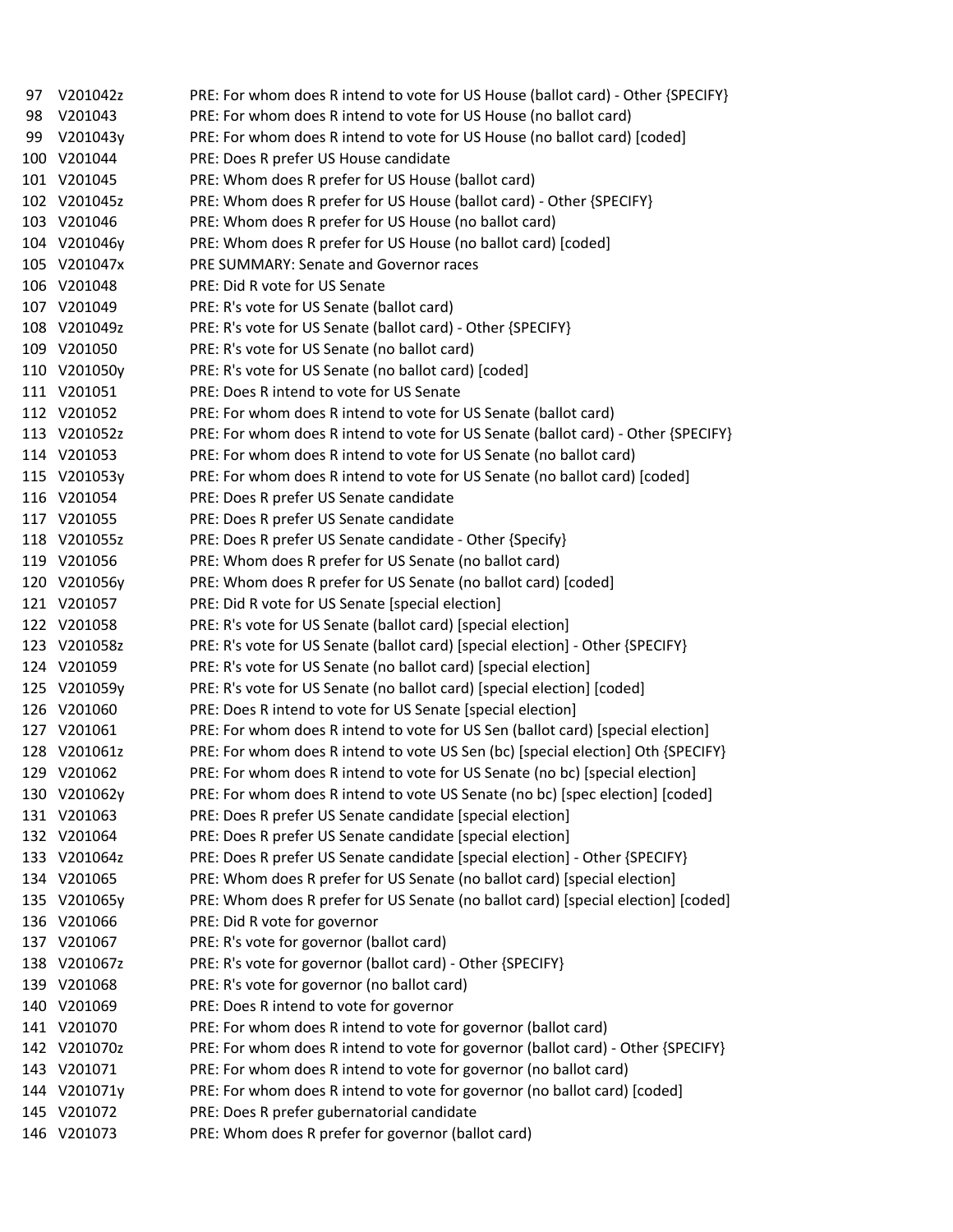| 147 V201073z | PRE: Whom does R prefer for governor (ballot card) - Other {SPECIFY}                                                                                                                                                                                                                                                                                                                                                                                                                                                                                                                                                                                                                                                                                |
|--------------|-----------------------------------------------------------------------------------------------------------------------------------------------------------------------------------------------------------------------------------------------------------------------------------------------------------------------------------------------------------------------------------------------------------------------------------------------------------------------------------------------------------------------------------------------------------------------------------------------------------------------------------------------------------------------------------------------------------------------------------------------------|
|              | PRE: Whom does R prefer for governor (no ballot card)                                                                                                                                                                                                                                                                                                                                                                                                                                                                                                                                                                                                                                                                                               |
|              | PRE: Whom does R prefer for governor (no ballot card)                                                                                                                                                                                                                                                                                                                                                                                                                                                                                                                                                                                                                                                                                               |
|              | PRE: SUMMARY: party of Pre-election Presidential vote/intent/preference                                                                                                                                                                                                                                                                                                                                                                                                                                                                                                                                                                                                                                                                             |
|              | PRE: SUMMARY: party of Pre-election U.S. House vote/intent/preference                                                                                                                                                                                                                                                                                                                                                                                                                                                                                                                                                                                                                                                                               |
|              | PRE: SUMMARY: party of Pre-election U.S. Senate vote/intent/preference                                                                                                                                                                                                                                                                                                                                                                                                                                                                                                                                                                                                                                                                              |
|              | PRE: SUMMARY: party of Pre-election Gubernatorial vote/intent/preference                                                                                                                                                                                                                                                                                                                                                                                                                                                                                                                                                                                                                                                                            |
|              | PRE: How likely is it that R will vote in November                                                                                                                                                                                                                                                                                                                                                                                                                                                                                                                                                                                                                                                                                                  |
|              | PRE: Did R vote for President in 2016 [revised]                                                                                                                                                                                                                                                                                                                                                                                                                                                                                                                                                                                                                                                                                                     |
|              | PRE: Did R vote for President in 2016                                                                                                                                                                                                                                                                                                                                                                                                                                                                                                                                                                                                                                                                                                               |
|              | PRE: Recall of last (2016) Presidential vote choice                                                                                                                                                                                                                                                                                                                                                                                                                                                                                                                                                                                                                                                                                                 |
|              | PRE: Recall of last (2016) Presidential vote choice - Other {SPECIFY}                                                                                                                                                                                                                                                                                                                                                                                                                                                                                                                                                                                                                                                                               |
|              | PRE: Did R vote for President in 2012 election                                                                                                                                                                                                                                                                                                                                                                                                                                                                                                                                                                                                                                                                                                      |
|              | PRE: Recall of 2012 Presidential vote choice                                                                                                                                                                                                                                                                                                                                                                                                                                                                                                                                                                                                                                                                                                        |
|              | PRE: Recall of 2012 Presidential vote choice - Other {SPECIFY}                                                                                                                                                                                                                                                                                                                                                                                                                                                                                                                                                                                                                                                                                      |
|              | PRE: Is there anything R likes about Democratic Presidential candidate                                                                                                                                                                                                                                                                                                                                                                                                                                                                                                                                                                                                                                                                              |
|              | PRE: What is it that R likes about Democratic Presidential candidate [text]                                                                                                                                                                                                                                                                                                                                                                                                                                                                                                                                                                                                                                                                         |
|              | PRE: Is there anything R dislikes about Democratic Presidential candidate                                                                                                                                                                                                                                                                                                                                                                                                                                                                                                                                                                                                                                                                           |
|              | PRE: What is it that R dislikes about Democratic Presidential candidate [text]                                                                                                                                                                                                                                                                                                                                                                                                                                                                                                                                                                                                                                                                      |
|              | PRE: Is there anything R likes about Republican Presidential candidate                                                                                                                                                                                                                                                                                                                                                                                                                                                                                                                                                                                                                                                                              |
|              | PRE: What is it that R likes about Republican Presidential candidate [text]                                                                                                                                                                                                                                                                                                                                                                                                                                                                                                                                                                                                                                                                         |
|              | PRE: Is there anything R dislikes about Republican Presidential candidate                                                                                                                                                                                                                                                                                                                                                                                                                                                                                                                                                                                                                                                                           |
|              | PRE: What is it that R dislikes about Republican Presidential candidate [text]                                                                                                                                                                                                                                                                                                                                                                                                                                                                                                                                                                                                                                                                      |
|              | PRE: Are things in the country on right track                                                                                                                                                                                                                                                                                                                                                                                                                                                                                                                                                                                                                                                                                                       |
|              | PRE: How hopeful R feels about how things are going in the country                                                                                                                                                                                                                                                                                                                                                                                                                                                                                                                                                                                                                                                                                  |
|              | PRE: How afraid R feels about how things are going in the country                                                                                                                                                                                                                                                                                                                                                                                                                                                                                                                                                                                                                                                                                   |
|              | PRE: How outraged R feels about how things are going in the country                                                                                                                                                                                                                                                                                                                                                                                                                                                                                                                                                                                                                                                                                 |
|              | PRE: How angry R feels about how things are going in the country                                                                                                                                                                                                                                                                                                                                                                                                                                                                                                                                                                                                                                                                                    |
|              | PRE: How happy R feels about how things are going in the country                                                                                                                                                                                                                                                                                                                                                                                                                                                                                                                                                                                                                                                                                    |
|              | PRE: How worried R feels about how things are going in the country                                                                                                                                                                                                                                                                                                                                                                                                                                                                                                                                                                                                                                                                                  |
|              | PRE: How proud R feels about how things are going in the country                                                                                                                                                                                                                                                                                                                                                                                                                                                                                                                                                                                                                                                                                    |
|              | PRE: How irritated R feels about how things are going in the country                                                                                                                                                                                                                                                                                                                                                                                                                                                                                                                                                                                                                                                                                |
|              | PRE: How nervous R feels about how things are going in the country                                                                                                                                                                                                                                                                                                                                                                                                                                                                                                                                                                                                                                                                                  |
|              | PRE: Approval of Congress handling its job                                                                                                                                                                                                                                                                                                                                                                                                                                                                                                                                                                                                                                                                                                          |
|              | PRE: How much approve/disapprove Congress handling its job                                                                                                                                                                                                                                                                                                                                                                                                                                                                                                                                                                                                                                                                                          |
|              | PRE: SUMMARY: Approval of Congress handling its job                                                                                                                                                                                                                                                                                                                                                                                                                                                                                                                                                                                                                                                                                                 |
|              | PRE: Approve or disapprove President handling job                                                                                                                                                                                                                                                                                                                                                                                                                                                                                                                                                                                                                                                                                                   |
|              | PRE: How much approve/disapprove President handling job                                                                                                                                                                                                                                                                                                                                                                                                                                                                                                                                                                                                                                                                                             |
|              | PRE: SUMMARY: Approve or disapprove President handling job                                                                                                                                                                                                                                                                                                                                                                                                                                                                                                                                                                                                                                                                                          |
|              | PRE: Approve or disapprove President handling economy                                                                                                                                                                                                                                                                                                                                                                                                                                                                                                                                                                                                                                                                                               |
|              | PRE: How much approve/disapprove President handling economy                                                                                                                                                                                                                                                                                                                                                                                                                                                                                                                                                                                                                                                                                         |
|              | PRE: SUMMARY: Approve or disapprove President handling economy                                                                                                                                                                                                                                                                                                                                                                                                                                                                                                                                                                                                                                                                                      |
|              | PRE: Approve or disapprove President handling foreign relations                                                                                                                                                                                                                                                                                                                                                                                                                                                                                                                                                                                                                                                                                     |
|              | PRE: How much approve/disapprove President handling foreign relations                                                                                                                                                                                                                                                                                                                                                                                                                                                                                                                                                                                                                                                                               |
|              | PRE: SUMMARY: Approve or disapprove President handling foreign relations                                                                                                                                                                                                                                                                                                                                                                                                                                                                                                                                                                                                                                                                            |
|              | PRE: Approve or disapprove President handling health care                                                                                                                                                                                                                                                                                                                                                                                                                                                                                                                                                                                                                                                                                           |
| V201137      | PRE: How much approve/disapprove President handling health care                                                                                                                                                                                                                                                                                                                                                                                                                                                                                                                                                                                                                                                                                     |
|              | PRE: SUMMARY: Approve or disapprove President handling health care                                                                                                                                                                                                                                                                                                                                                                                                                                                                                                                                                                                                                                                                                  |
|              | PRE: Approve or dissaprove President handling immigration                                                                                                                                                                                                                                                                                                                                                                                                                                                                                                                                                                                                                                                                                           |
|              |                                                                                                                                                                                                                                                                                                                                                                                                                                                                                                                                                                                                                                                                                                                                                     |
|              | 148 V201074<br>149 V201074y<br>150 V201075x<br>151 V201076x<br>152 V201077x<br>153 V201078x<br>154 V201100<br>155 V201101<br>156 V201102<br>157 V201103<br>158 V201103z<br>159 V201104<br>160 V201105<br>161 V201105z<br>162 V201106<br>163 V201107<br>164 V201108<br>165 V201109<br>166 V201110<br>167 V201111<br>168 V201112<br>169 V201113<br>170 V201114<br>171 V201115<br>172 V201116<br>173 V201117<br>174 V201118<br>175 V201119<br>176 V201120<br>177 V201121<br>178 V201122<br>179 V201123<br>180 V201124<br>181 V201125<br>182 V201126x<br>183 V201127<br>184 V201128<br>V201129x<br>185<br>186 V201130<br>187 V201131<br>188 V201132x<br>189 V201133<br>190 V201134<br>191 V201135x<br>192 V201136<br>193<br>194 V201138x<br>195 V201139 |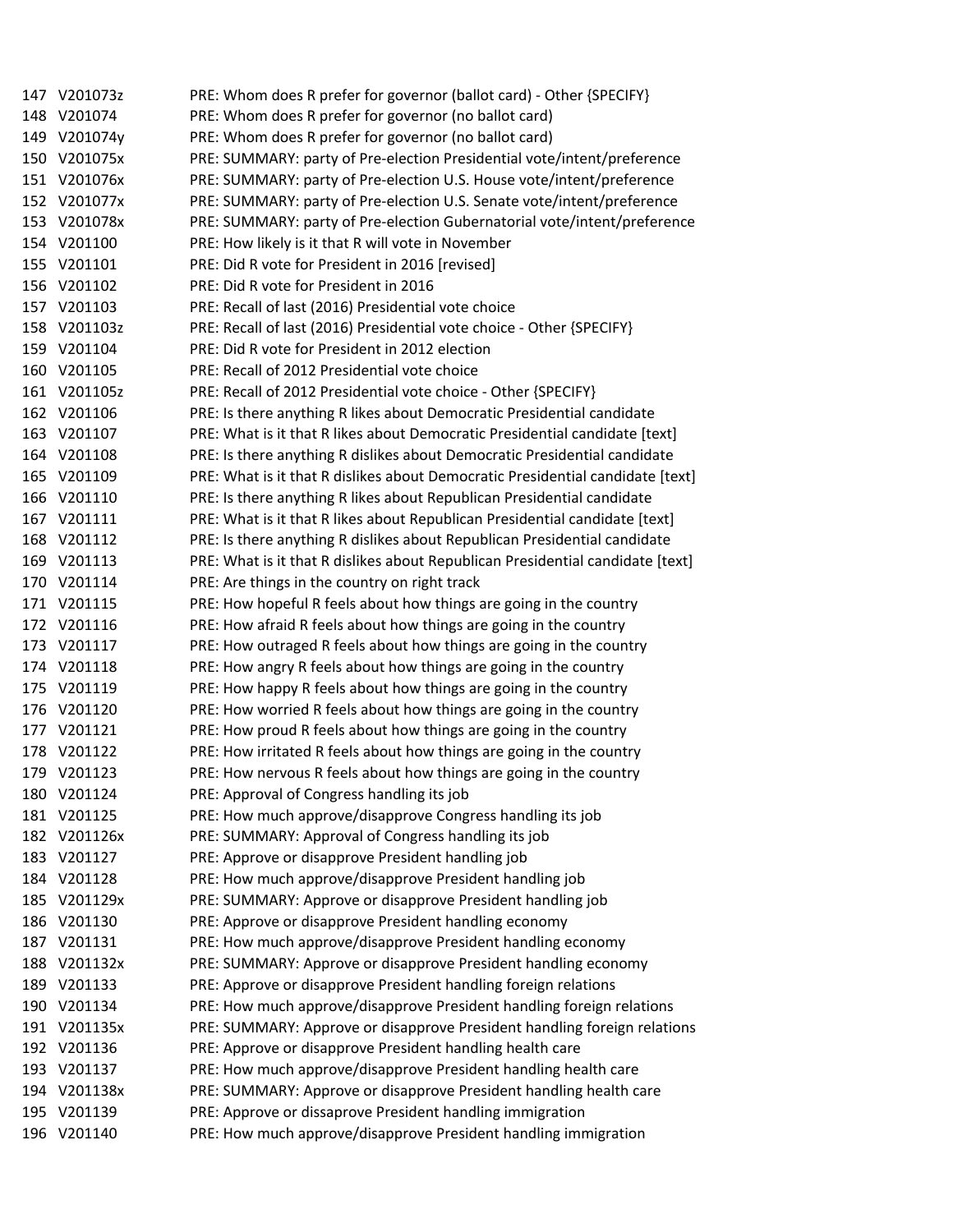|     | 197 V201141x | PRE: SUMMARY: Approve or dissaprove President handling immigration              |
|-----|--------------|---------------------------------------------------------------------------------|
|     | 198 V201142  | PRE: Approve or disapprove President handling COVID-19                          |
|     | 199 V201143  | PRE: How much approve/disapprove President handling COVID-19                    |
|     | 200 V201144x | PRE: SUMMARY: Approve or disapprove President handling COVID-19                 |
|     | 201 V201145  | PRE: Approve or disapprove R's governor handling COVID-19                       |
|     | 202 V201146  | PRE: How much approve/disapprove R's governor handling COVID-19                 |
|     | 203 V201147x | PRE: SUMMARY: Approve or disapprove R's governor handling COVID-19              |
|     | 204 V201148  | PRE: Approve or disapprove local government handling COVID-19                   |
|     | 205 V201149  | PRE: How much approve/disapprove local government handling COVID-19             |
|     | 206 V201150x | PRE: SUMMARY: Approve or disapprove local government handling COVID-19          |
|     | 207 V201151  | PRE: Feeling Thermometer: Joe Biden, Democratic Presidential candidate          |
|     | 208 V201152  | PRE: Feeling Thermometer: Donald Trump, Republican Presidential candidate       |
|     | 209 V201153  | PRE: Feeling Thermometer: Kamala Harris, Democratic Vice-Presidential candidate |
|     | 210 V201154  | PRE: Feeling Thermometer: Mike Pence, Republican Vice-Presidential candidate    |
|     | 211 V201155  | PRE: Feeling Thermometer: Barack Obama                                          |
|     | 212 V201156  | PRE: Feeling Thermometer: Democratic Party                                      |
|     | 213 V201157  | PRE: Feeling Thermometer: Republican Party                                      |
|     | 214 V201158  | PRE: Is there anything R likes about Democratic Party                           |
|     | 215 V201159  | PRE: What does R like about Democratic party [text]                             |
|     | 216 V201160  | PRE: Is there anything R dislikes about Democratic Party                        |
|     | 217 V201161  | PRE: What does R dislike about the Democratic party [text]                      |
|     | 218 V201162  | PRE: Is there anything R likes about Republican Party                           |
|     | 219 V201163  | PRE: What does R like about Republican party [text]                             |
|     | 220 V201164  | PRE: Is there anything R dislikes about Republican Party                        |
|     | 221 V201165  | PRE: What does R dislike about the Republican party [text]                      |
|     | 222 V201200  | PRE: 7pt scale liberal-conservative self-placement                              |
|     | 223 V201201  | PRE: If R had to choose liberal or conservative self-placemt                    |
|     | 224 V201202  | PRE: 7pt scale liberal-conservative: Democratic Presidential candidate          |
|     | 225 V201203  | PRE: 7pt scale liberal-conservative: Republican Presidential candidate          |
|     | 226 V201204  | PRE: 7pt scale liberal-conservative: Democratic House candidate                 |
|     | 227 V201205  | PRE: 7pt scale liberal-conservative: Republican House candidate                 |
|     | 228 V201206  | PRE: 7pt scale liberal-conservative: Democratic party                           |
|     | 229 V201207  | PRE: 7pt scale liberal-conservative: Republican party                           |
|     | 230 V201208  | PRE: Democratic Presidential candidate trait: strong leadership                 |
|     | 231 V201209  | PRE: Democratic Presidential candidate trait: really cares                      |
|     | 232 V201210  | PRE: Democratic Presidential candidate trait: knowledgeable                     |
|     | 233 V201211  | PRE: Democratic Presidential candidate trait: honest                            |
|     | 234 V201212  | PRE: Republican Presidential Candidate trait: strong leadership                 |
|     | 235 V201213  | PRE: Republican Presidential Candidate trait: really cares                      |
|     | 236 V201214  | PRE: Republican Presidential Candidate trait: knowledgeable                     |
|     | 237 V201215  | PRE: Republican Presidential Candidate trait: honest                            |
|     | 238 V201216  | PRE: How much R cares who wins Presidential Election [revised]                  |
|     | 239 V201217  | PRE: Who does R think will be elected President                                 |
|     | 240 V201217z | PRE: Who does R think will be elected President - Other {SPECIFY}               |
|     | 241 V201218  | PRE: Will Presidential race be close or will (winner) win by a lot              |
|     | 242 V201219  | PRE: Which Presidential candidate will carry state                              |
| 243 | V201219z     | PRE: Which Presidential candidate will carry state - Other {SPECIFY}            |
|     | 244 V201220  | PRE: Will Presidential race be close in state                                   |
|     | 245 V201221  | PRE: VERSION 1A Does R consider voting a duty or choice                         |
|     | 246 V201222  | PRE: VERSION 1B Does R consider voting a choice or duty                         |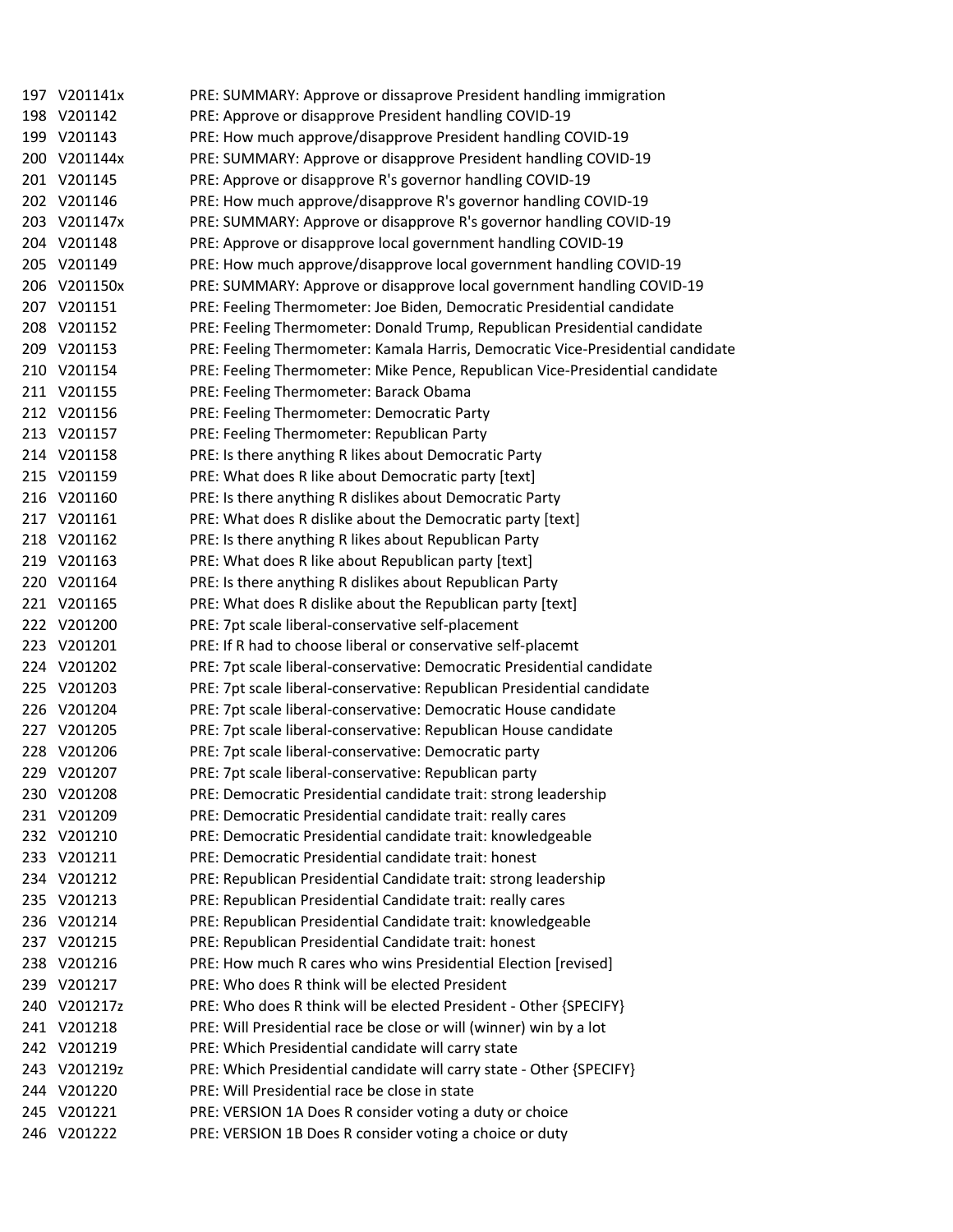|     | 247 V201223  | PRE: How strongly does R feel that voting is a duty                              |
|-----|--------------|----------------------------------------------------------------------------------|
|     | 248 V201224  | PRE: How strongly does R feel that voting is a choice                            |
|     | 249 V201225x | PRE: SUMMARY: Voting as duty or choice                                           |
|     | 250 V201226  | PRE: Split-ticket voting                                                         |
|     | 251 V201227  | PRE: Party Control or split government                                           |
|     | 252 V201228  | PRE: Party ID: Does R think of self as Democrat, Republican, or Independent      |
|     | 253 V201228z | PRE: Party ID: Does R think of self as Dem, Rep, or Ind - Other {SPECIFY} [text] |
|     | 254 V201229  | PRE: Party Identification strong - Democrat Republican                           |
|     | 255 V201230  | PRE: No Party Identification - closer to Democratic Party or Republican Party    |
|     | 256 V201231x | PRE: SUMMARY: Party ID                                                           |
|     | 257 V201232  | PRE: Party identity importance                                                   |
|     | 258 V201233  | PRE: How often trust government in Washington to do what is right [revised]      |
|     | 259 V201234  | PRE: Government run by a few big interests or for benefit of all                 |
|     | 260 V201235  | PRE: Does government waste much tax money                                        |
|     | 261 V201236  | PRE: How many in government are corrupt                                          |
|     | 262 V201237  | PRE: How often can people be trusted                                             |
|     | 263 V201238  | PRE: Elections make government pay attention                                     |
|     | 264 V201239  | PRE: Which party better: handling nations economy                                |
|     | 265 V201240  | PRE: Which party better: handling health care                                    |
|     | 266 V201241  | PRE: Which party better: handling immigration                                    |
|     | 267 V201242  | PRE: Which party better: handling taxes                                          |
|     | 268 V201243  | PRE: Which party better: handling environment                                    |
|     | 269 V201244  | PRE: Which party better: handling COVID-19                                       |
|     | 270 V201246  | PRE: 7pt scale spending & services: self-placement                               |
|     | 271 V201247  | PRE: 7pt scale spending & services: Democratic Presidential candidate            |
|     | 272 V201248  | PRE: 7pt scale spending & services: Republican Presidential candidate            |
|     | 273 V201249  | PRE: 7pt scale defense spending: self-placement                                  |
|     | 274 V201250  | PRE: 7pt scale defense spending: Democratic Presidential candidate               |
|     | 275 V201251  | PRE: 7pt scale defense spending: Republican Presidential candidate               |
|     | 276 V201252  | PRE: 7pt scale gov-private medical insurance scale: self-placement               |
|     | 277 V201253  | PRE: 7pt scale gov-private medical insurance scale: Dem Presidential candidate   |
|     | 278 V201254  | PRE: 7pt scale gov-private medical insurance scale: Rep Presidential candidate   |
|     | 279 V201255  | PRE: 7pt scale guaranteed job-income scale: self-placement                       |
|     | 280 V201256  | PRE: 7pt scale guaranteed job-income scale: Dem Presidential candidate           |
|     | 281 V201257  | PRE: 7pt scale guaranteed job-income scale: Rep Presidential candidate           |
|     | 282 V201258  | PRE: 7pt scale gov assistance to blacks scale: self-placement                    |
|     | 283 V201259  | PRE: 7pt scale gov assistance to blacks scale: Dem Presidential candidate        |
|     | 284 V201260  | PRE: 7pt scale gov assistance to blacks scale: Rep Presidential candidate        |
| 285 | V201262      | PRE: 7pt scale environment-business tradeoff: self-placement                     |
| 286 | V201263      | PRE: 7pt scale environment-business tradeoff: Dem Presidential candidate         |
|     | 287 V201264  | PRE: 7pt scale environment-business tradeoff: Rep Presidential candidate         |
| 288 | V201300      | PRE: Federal Budget Spending: Social Security                                    |
| 289 | V201301      | PRE: Federal Budget Spending: Social Security (STRENGTH)                         |
|     | 290 V201302x | PRE: SUMMARY: Federal Budget Spending: Social Security                           |
|     | 291 V201303  | PRE: Federal Budget Spending: public schools                                     |
|     | 292 V201304  | PRE: Federal Budget Spending: public schools (STRENGTH)                          |
| 293 | V201305x     | PRE: SUMMARY: Federal Budget Spending: public schools                            |
|     | 294 V201306  | PRE: Federal Budget Spending: Tightening border security                         |
| 295 | V201307      | PRE: Federal Budget Spending: Tightening border security (STRENGTH)              |
|     | 296 V201308x | PRE: SUMMARY: Federal Budget Spending: Tightening border security                |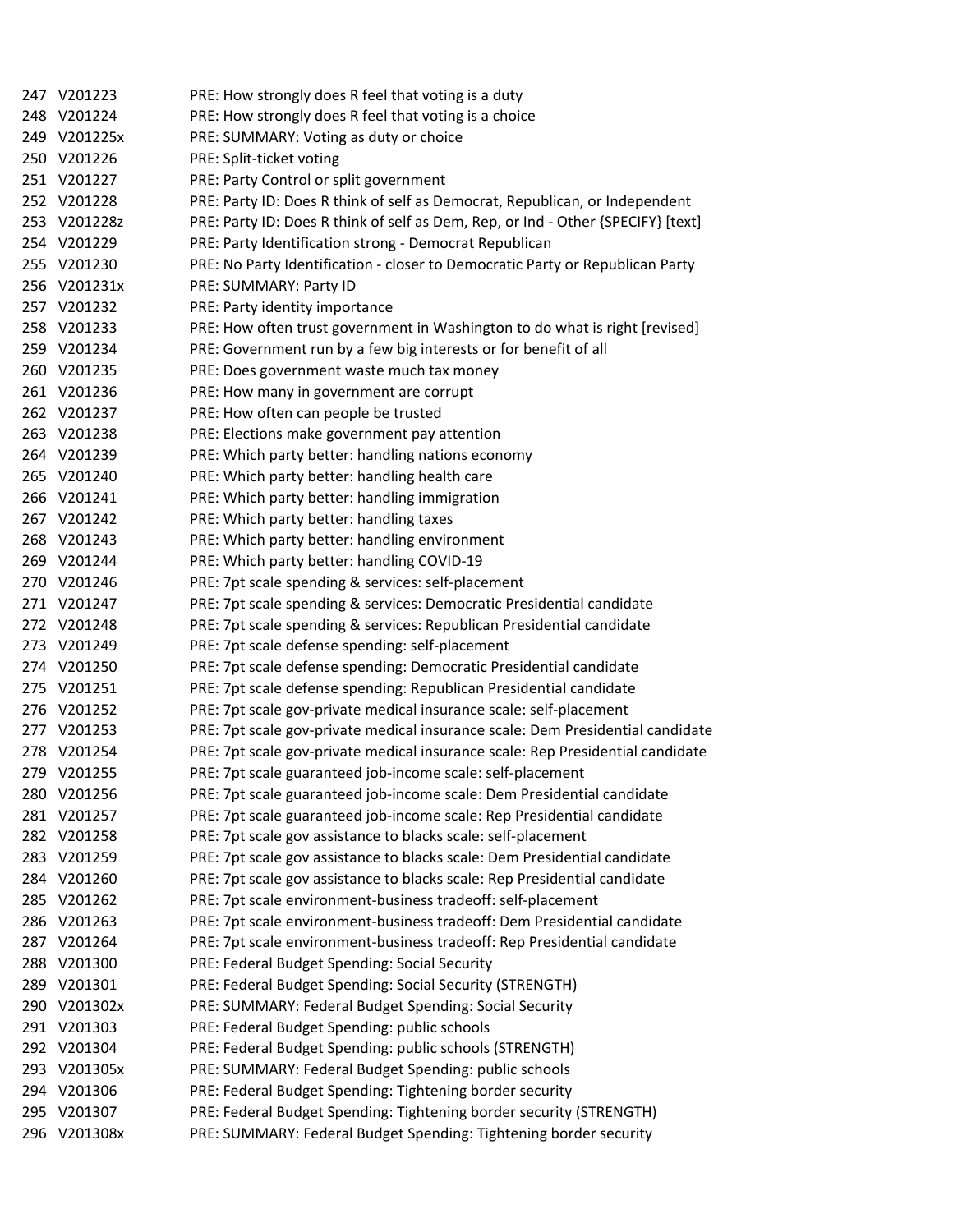| 297 V201309  | PRE: Federal Budget Spending: dealing with crime                         |
|--------------|--------------------------------------------------------------------------|
| 298 V201310  | PRE: Federal Budget Spending: dealing with crime (STRENGTH)              |
| 299 V201311x | PRE: SUMMARY: Federal Budget Spending: dealing with crime                |
| 300 V201312  | PRE: Federal Budget Spending: welfare programs                           |
| 301 V201313  | PRE: Federal Budget Spending: welfare programs (STRENGTH)                |
| 302 V201314x | PRE: SUMMARY: Federal Budget Spending: welfare programs                  |
| 303 V201315  | PRE: Federal Budget Spending: building and repairing highways            |
| 304 V201316  | PRE: Federal Budget Spending: building and repairing highways (STRENGTH) |
| 305 V201317x | PRE: SUMMARY: Federal Budget Spending: building and repairing highways   |
| 306 V201318  | PRE: Federal Budget Spending: aid to the poor                            |
| 307 V201319  | PRE: Federal Budget Spending: aid to the poor (STRENGTH)                 |
| 308 V201320x | PRE: SUMMARY: Federal Budget Spending: aid to the poor                   |
| 309 V201321  | PRE: Federal Budget Spending: protecting the environment                 |
| 310 V201322  | PRE: Federal Budget Spending: protecting the environment (STRENGTH)      |
| 311 V201323x | PRE: SUMMARY: Federal Budget Spending: protecting the environment        |
| 312 V201324  | PRE: Current economy good or bad                                         |
| 313 V201325  | PRE: National economy better or worse in last year                       |
| 314 V201326  | PRE: How much national economy better or worse in last year              |
| 315 V201327x | PRE: SUMMARY: National economy better or worse in last year              |
| 316 V201328  | PRE: Economy better or worse in next 12 months                           |
| 317 V201329  | PRE: Economy how much better or worse next 12 months                     |
| 318 V201330x | PRE: SUMMARY: Economy better or worse in next 12 months                  |
| 319 V201331  | PRE: Unemployment better or worse in last year                           |
| 320 V201332  | PRE: Unemployment how much better or worse in last year                  |
| 321 V201333x | PRE: SUMMARY: Unemployment better or worse in last year                  |
| 322 V201334  | PRE: More or less unemployment in next year                              |
| 323 V201335  | PRE: How worried about national economy                                  |
| 324 V201336  | PRE: STD Abortion: self-placement                                        |
| 325 V201336z | PRE: STD Abortion: self-placement - Other {SPECIFY}                      |
| 326 V201337  | PRE: Importance of abortion issue to R                                   |
| 327 V201338  | PRE: STD Abortion: Democratic Presidential candidate placement           |
| 328 V201339  | PRE: STD Abortion: Republican Presidential candidate placement           |
| 329 V201340  | PRE: Abortion rights Supreme Court                                       |
| 330 V201341  | PRE: Abortion rights Supreme Court (STRENGTH)                            |
| 331 V201342x | PRE: SUMMARY: Abortion rights Supreme Court                              |
| 332 V201343  | PRE: R favor or oppose death penalty                                     |
| 333 V201344  | PRE: R favor or oppose death penalty (STRENGTH)                          |
| 334 V201345x | PRE: SUMMARY: R favor/oppose death penalty                               |
| 335 V201346  | PRE: During last year, US position in world weaker or stronger           |
| 336 V201347  | PRE: Country would be better off if we just stayed home                  |
| 337 V201348  | PRE: Country would be better off if we just stayed home (STRENGTH)       |
| 338 V201349x | PRE: SUMMARY: Country would be better off if we just stayed home         |
| 339 V201350  | PRE: Force to solve international problems                               |
| 340 V201351  | PRE: Votes counted accurately                                            |
| 341 V201352  | PRE: Trust election officials                                            |
| 342 V201353  | PRE: How often people denied right to vote                               |
| 343 V201354  | PRE: Favor or oppose vote by mail                                        |
| 344 V201355  | PRE: Favor or oppose vote by mail (STRENGTH)                             |
| 345 V201356x | PRE: SUMMARY: Favor/oppose vote by mail                                  |
| 346 V201357  | PRE: Favor or oppose requiring ID when voting                            |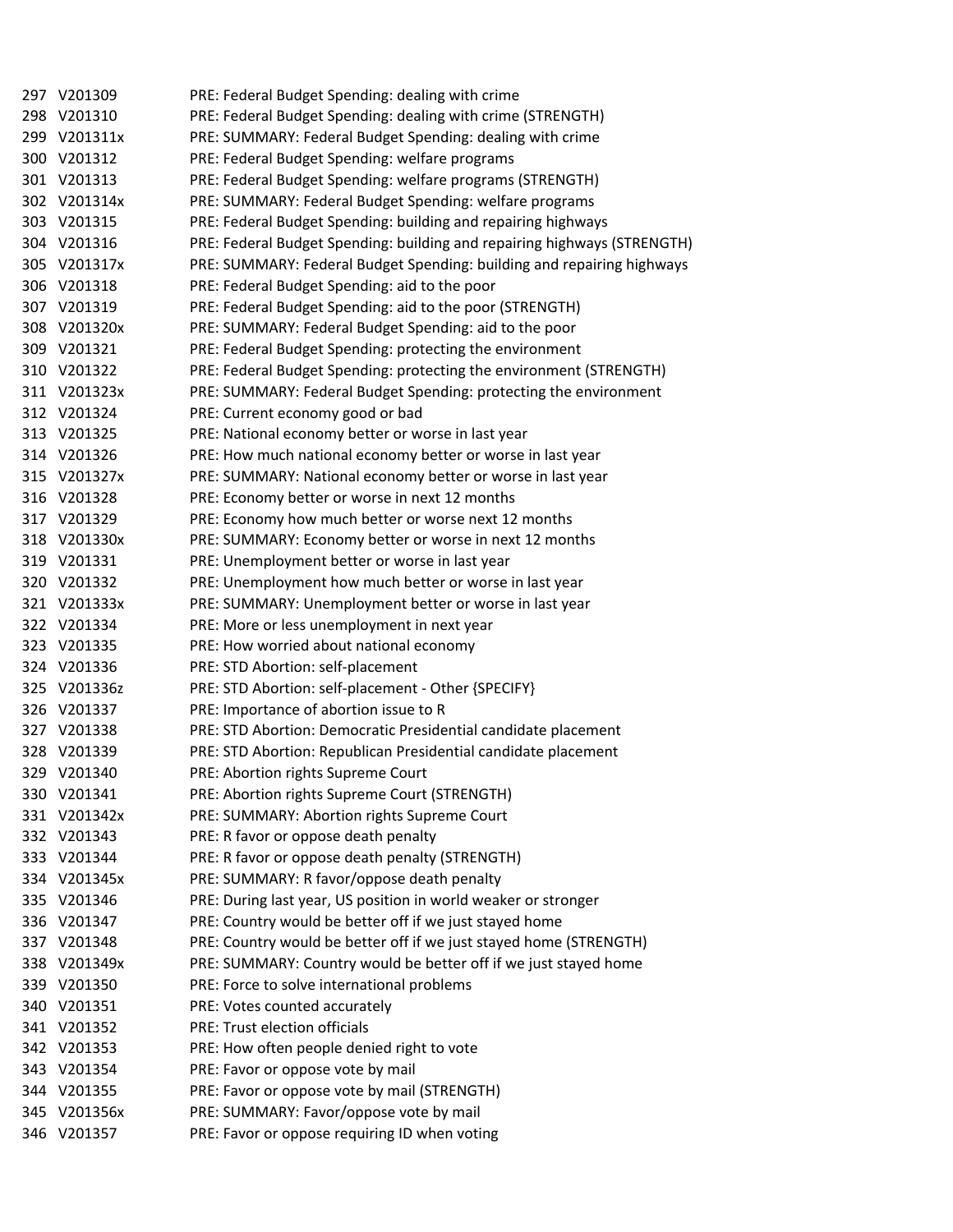|     | 347 V201358  | PRE: Favor or oppose requiring ID when voting (STRENGTH)                          |
|-----|--------------|-----------------------------------------------------------------------------------|
|     | 348 V201359x | PRE: SUMMARY: Favor/oppose requiring ID when voting                               |
|     | 349 V201360  | PRE: Favor or oppose allowing felons to vote                                      |
|     | 350 V201361  | PRE: Favor or oppose allowing felons to vote (STRENGTH)                           |
|     | 351 V201362x | PRE: SUMMARY: Favor/oppose allowing felons to vote                                |
|     | 352 V201363  | PRE: Does R's state ask for ID to vote                                            |
|     | 353 V201364  | PRE: Is R required to show photo ID to vote                                       |
|     | 354 V201365  | PRE: Options for election if COVID-19 continues                                   |
|     | 355 V201366  | PRE: How important that news organizations free to criticize                      |
|     | 356 V201367  | PRE: How important branches of government keep one another from too much power    |
|     | 357 V201368  | PRE: How important elected officials face serious consequences for misconduct     |
|     | 358 V201369  | PRE: How important that people agree on basic facts                               |
|     | 359 V201370  | PRE: Helpful or harmful if Pres didn't have to worry about congress/courts        |
|     | 360 V201371  | PRE: Helpful or harmful if Pres didn't have to worry about cong/courts (STRENGTH) |
|     | 361 V201372x | PRE: SUMMARY: Helpful/harmful if Pres didn't have to worry about congress/courts  |
|     | 362 V201373  | PRE: Favor or oppose restricting journalist access                                |
|     | 363 V201374  | PRE: Favor or oppose restricting journalist access (STRENGTH)                     |
|     | 364 V201375x | PRE: SUMMARY: Favor or oppose restricting journalist access                       |
|     | 365 V201376  | PRE: How concerned government might undermine media                               |
|     | 366 V201377  | PRE: How much trust in news media                                                 |
|     | 367 V201378  | PRE: Appropriate/inappropriate Pres ask foreign countries to investigate rivals   |
|     | 368 V201379  | PRE: Prefer government official who compromises or sticks to principles           |
|     | 369 V201380  | PRE: Corruption increased or decreased since Trump                                |
|     | 370 V201381  | PRE: Corruption increased or decreased since Trump (STRENGTH)                     |
|     | 371 V201382x | PRE: SUMMARY: Corruption increased or decreased since Trump                       |
|     | 372 V201383  | PRE: Did Trump ask Ukraine to investigate rivals                                  |
|     | 373 V201384  | PRE: Favor or oppose House impeachment decision                                   |
|     | 374 V201385  | PRE: Favor or oppose House impeachment decision (STRENGTH)                        |
|     | 375 V201386x | PRE: SUMMARY: Favor or oppose House impeachment decision                          |
|     | 376 V201387  | PRE: Favor or oppose Senate acquittal decision                                    |
|     | 377 V201388  | PRE: Favor or oppose Senate acquittal decision (STRENGTH)                         |
|     | 378 V201389x | PRE: SUMMARY: Favor or oppose Senate acquittal decision                           |
|     | 379 V201390  | PRE: Federal government response to COVID-19                                      |
|     | 380 V201391  | PRE: Federal government response to COVID-19 (STRENGTH)                           |
|     | 381 V201392x | PRE: SUMMARY: Federal government response to COVID-19                             |
|     | 382 V201393  | PRE: Limits placed on public activity due to COVID-19 too strict or not           |
|     | 383 V201394  | PRE: Re-opening too quickly or too slowly                                         |
|     | 384 V201395  | PRE: Re-opening too quickly or too slowly (STRENGTH)                              |
|     | 385 V201396x | PRE: SUMMARY: Re-opening too quickly or too slowly                                |
|     | 386 V201397  | PRE: Income gap today more or less than 20 years ago                              |
| 387 | V201398      | PRE: How much larger is income gap today                                          |
|     | 388 V201399  | PRE: How much smaller is income gap today                                         |
|     | 389 V201400x | PRE: SUMMARY: How much larger is income gap today                                 |
|     | 390 V201401  | PRE: Government action about rising temperatures                                  |
|     | 391 V201402  | PRE: Government action about rising temperatures (STRENGTH)                       |
|     | 392 V201403  | PRE: Require employers to offer paid leave to parents of new children             |
|     | 393 V201404  | PRE: Require employers to offer paid leave to parents of new children (STRENGTH)  |
|     | 394 V201405x | PRE: SUMMARY: Require employers to offer paid leave to parents of new children    |
|     | 395 V201406  | PRE: Services to same sex couples                                                 |
|     | 396 V201407  | PRE: Services to same sex couples (STRENGTH)                                      |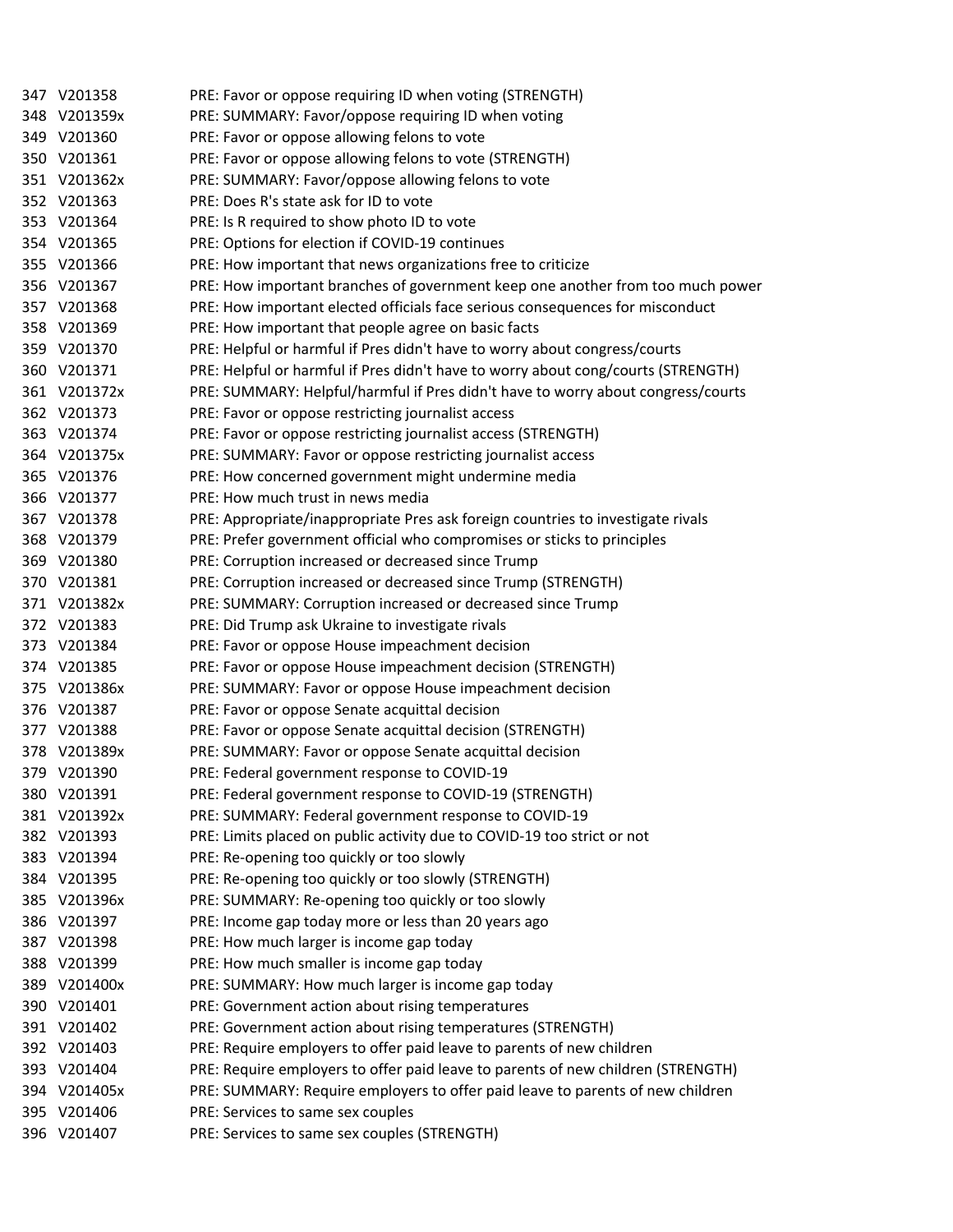| 397 V201408x | PRE: SUMMARY: Services to same sex couples                                       |
|--------------|----------------------------------------------------------------------------------|
| 398 V201409  | PRE: Transgender policy                                                          |
| 399 V201410  | PRE: Transgender policy (STRENGTH)                                               |
| 400 V201411x | PRE: SUMMARY: Transgender policy                                                 |
| 401 V201412  | PRE: Does R favor/oppose laws protect gays/lesbians against job discrimination   |
| 402 V201413  | PRE: How much R fav/opp laws protect gays/lesbians against job discrimination    |
| 403 V201414x | PRE: SUMMARY: Favor/oppose laws protect gays lesbians against job discrimination |
| 404 V201415  | PRE: Should gay and lesbian couples be allowed to adopt                          |
| 405 V201416  | PRE: R position on gay marriage                                                  |
| 406 V201417  | PRE: US government policy toward unauthorized immigrants                         |
| 407 V201418  | PRE: Favor or oppose ending birthright citizenship                               |
| 408 V201419  | PRE: Favor or oppose ending birthright citizenship (STRENGTH)                    |
| 409 V201420x | PRE: SUMMARY: Favor or oppose ending birthright citizenship                      |
| 410 V201421  | PRE: Should children brought illegally be sent back or allowed to stay           |
| 411 V201422  | PRE: Should children brought illegally be sent back/allowed to stay (STRENGTH)   |
| 412 V201423x | PRE: SUMMARY: Should children brought illegally be sent back or allowed to stay  |
| 413 V201424  | PRE: Favor or oppose building a wall on border with Mexico                       |
| 414 V201425  | PRE: Favor or oppose building a wall on border with Mexico (STRENGTH)            |
| 415 V201426x | PRE: SUMMARY: Favor or oppose building a wall on border with Mexico              |
| 416 V201427  | PRE: How important to speak English in US                                        |
| 417 V201428  | PRE: Likelihood of Russian interference in upcoming election                     |
| 418 V201429  | PRE: Best way to deal with urban unrest                                          |
| 419 V201430  | PRE: Protestors actions been mostly violent or peaceful                          |
| 420 V201431  | PRE: Protestors actions have been mostly violent or peaceful (STRENGTH)          |
| 421 V201432x | PRE: SUMMARY: Protestors actions been mostly violent or peaceful                 |
| 422 V201433  | PRE: Is religion important part of R life [revised]                              |
| 423 V201434  | PRE: Is Bible word of God or men                                                 |
| 424 V201434z | PRE: Is Bible word of God or men - Other {SPECIFY}                               |
| 425 V201435  | PRE: What is present religion of R                                               |
| 426 V201436  | PRE: If R has no particular religion does R mean atheist or agnostic             |
| 427 V201437  | RESTRICTED: PRE: Major relig denom if R relig group Protestant or something else |
| 428 V201437z | RESTRICTED: PRE: Major relig denom if Protestant or something else-Oth {SPECIFY} |
| 429 V201438  | RESTRICTED: PRE: Specific Baptist denomination                                   |
| 430 V201438z | RESTRICTED: PRE: Specific Baptist denomination - Other {SPECIFY}                 |
| 431 V201439  | RESTRICTED: PRE: Specific indep. Baptist denomination                            |
| 432 V201439z | RESTRICTED: PRE: Specific indep. Baptist denomination - Other {SPECIFY}          |
| 433 V201440  | RESTRICTED: PRE: Specific Lutheran denomination                                  |
| 434 V201440z | RESTRICTED: PRE: Specific Lutheran denomination - Other {SPECIFY}                |
| 435 V201441  | RESTRICTED: PRE: Specific Methodist denomination                                 |
| 436 V201441z | RESTRICTED: PRE: Specific Methodist denomination - Other {SPECIFY}               |
| 437 V201442  | RESTRICTED: PRE: Specific Presbyterian denomination                              |
| 438 V201442z | RESTRICTED: PRE: Specific Presbyterian denomination - Other {SPECIFY}            |
| 439 V201443  | RESTRICTED: PRE: Specific Reformed denomination                                  |
| 440 V201443z | RESTRICTED: PRE: Specific Reformed denomination - Other {SPECIFY}                |
| 441 V201444  | RESTRICTED: PRE: Specific Brethren denomination                                  |
| 442 V201444z | RESTRICTED: PRE: Specific Brethren denomination - Other {SPECIFY}                |
| 443 V201445  | RESTRICTED: PRE: Specific Disciples denomination                                 |
| 444 V201445z | RESTRICTED: PRE: Specific Disciples denomination - Other {SPECIFY}               |
| 445 V201446  | RESTRICTED: PRE: Specific Church of Christ denomination                          |
| 446 V201447  | RESTRICTED: PRE: Specific Church of God denomination                             |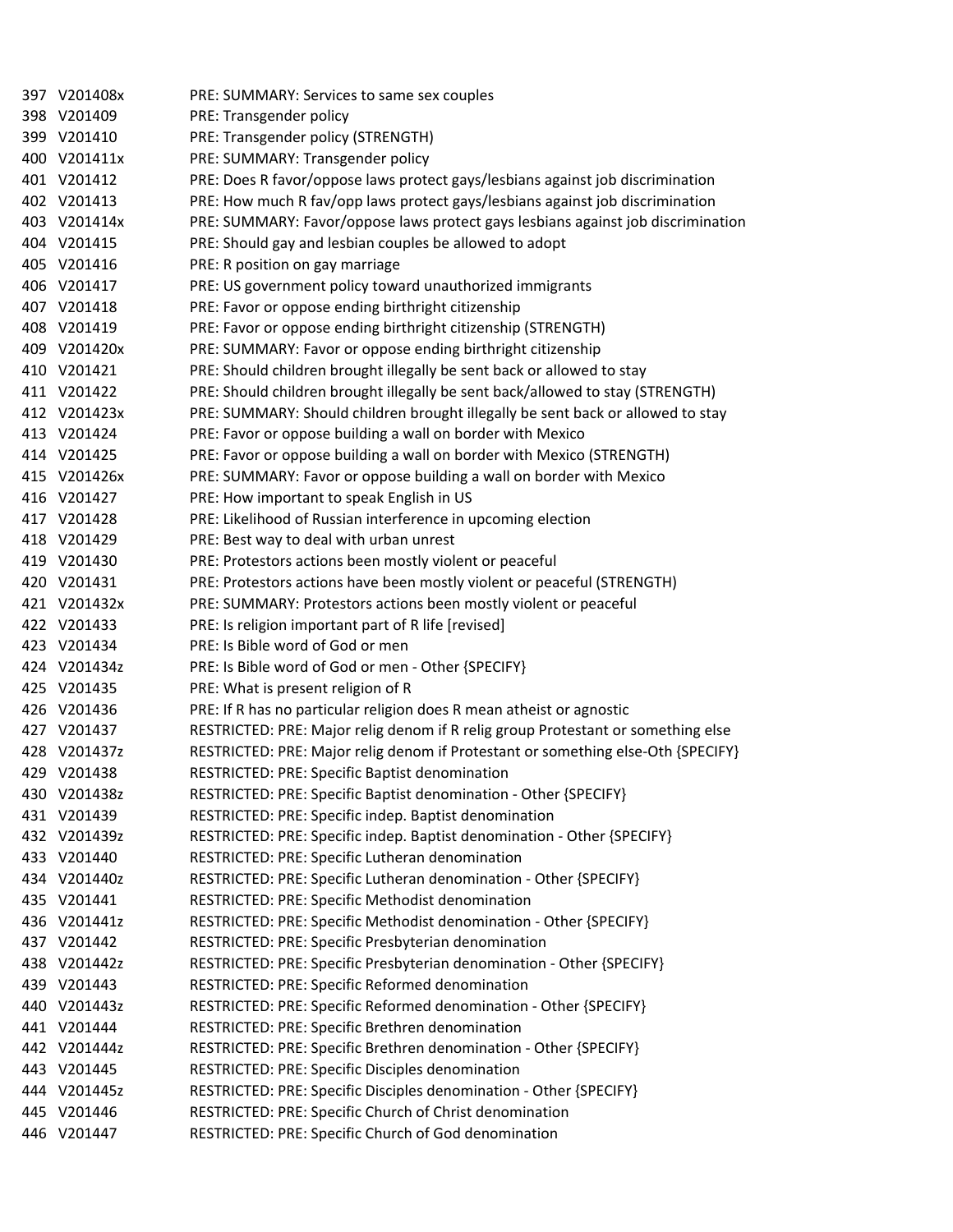| 447 V201447z | RESTRICTED: PRE: Specific Church of God denomination - Other {SPECIFY}        |
|--------------|-------------------------------------------------------------------------------|
| 448 V201448  | RESTRICTED: PRE: Specific Holiness Pentecostal denomination                   |
| 449 V201449  | RESTRICTED: PRE: Specific other denomination                                  |
| 450 V201450  | RESTRICTED: PRE: Specific other denomination Christian                        |
| 451 V201451  | RESTRICTED: PRE: Specific Jewish denomination                                 |
| 452 V201451z | RESTRICTED: PRE: Specific Jewish denomination - Other {SPECIFY}               |
| 453 V201452  | PRE: Ever attend church or religious services                                 |
| 454 V201453  | PRE: Attend religious services how often                                      |
| 455 V201454  | PRE: Attend church more often than once a week                                |
| 456 V201456  | PRE: Does Christian R consider self born again                                |
| 457 V201457x | PRE: SUMMARY: Full religion summary                                           |
| 458 V201458x | PRE: SUMMARY: Major group religion summary                                    |
| 459 V201459  | PRE: Does R consider self a religious fundamentalist or evangelical           |
| 460 V201460  | PRE: How important to R is being a religious fundamentalist                   |
| 461 V201461  | PRE: How important to R is being a religious evangelical                      |
| 462 V201462  | PRE: Religious identification                                                 |
| 463 V201501  | PRE: R living with how many family members                                    |
| 464 V201502  | PRE: R how much better or worse off financially than 1 year ago               |
| 465 V201503  | PRE: R how much better or worse off financially next year                     |
| 466 V201504  | RESTRICTED: PRE: Birthdate: month of birth                                    |
| 467 V201505  | RESTRICTED: PRE: Birthdate: day of birth                                      |
| 468 V201506  | RESTRICTED: PRE: Birthdate: year of birth                                     |
| 469 V201507x | PRE: SUMMARY: Respondent age                                                  |
| 470 V201508  | <b>PRE: Marital status</b>                                                    |
| 471 V201509  | PRE: Domestic partnership status                                              |
| 472 V201510  | PRE: Highest level of Education                                               |
| 473 V201510z | PRE: Highest level of Education - Other {SPECIFY}                             |
| 474 V201511x | PRE: SUMMARY: Respondent 5 Category level of education                        |
| 475 V201512  | PRE: R: Diploma or GED                                                        |
| 476 V201513  | PRE: Spouse partner: Highest Level of Education                               |
| 477 V201513z | RESTRICTED: PRE: Spouse partner: Highest Level of Education - Other {SPECIFY} |
| 478 V201514x | PRE: SUMMARY: Respondent spouse/partner 5 Category level of education         |
| 479 V201515  | PRE: Spouse: Diploma or GED                                                   |
| 480 V201516  | PRE: Armed forces active duty                                                 |
| 481 V201517  | PRE: R worked for pay last week                                               |
| 482 V201518  | PRE: Any work for pay last week                                               |
| 483 V201519  | PRE: R on layoff from a job last week                                         |
| 484 V201520  | PRE: R temporarily absent from job last week                                  |
| 485 V201521  | PRE: R has been informed about returning to work                              |
| 486 V201522  | PRE: R actively looking for work                                              |
| 487 V201523  | PRE: R could have started job or returned to work last week                   |
| 488 V201524  | PRE: When did R last work                                                     |
| 489 V201525  | PRE: Did R work every week past 12 months                                     |
| 490 V201526  | PRE: How many weeks R worked past 12 months                                   |
| 491 V201527  | PRE: How many hours R worked per week                                         |
| 492 V201528  | PRE: Hours worked per week past 12 months ok                                  |
| 493 V201529  | PRE: Describe R's employment                                                  |
| 494 V201530  | RESTRICTED: PRE: What kind of business/industry                               |
| 495 V201530y | RESTRICTED: PRE: What kind of business/industry [coded]                       |
| 496 V201531  | RESTRICTED: PRE: What was R's main occupation                                 |
|              |                                                                               |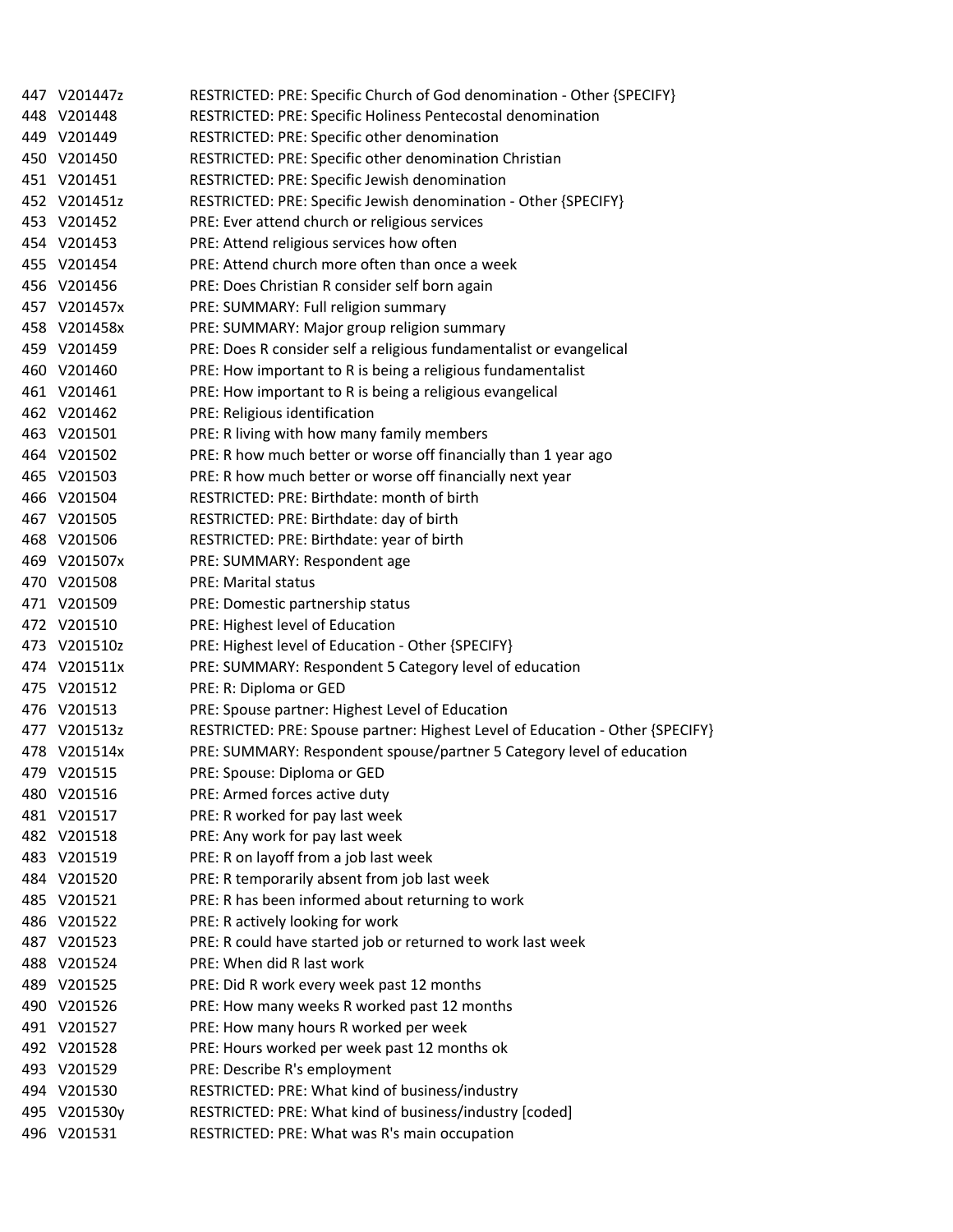|     | 497 V201531y | RESTRICTED: PRE: What was R's main occupation [coded]                                |
|-----|--------------|--------------------------------------------------------------------------------------|
|     | 498 V201532  | RESTRICTED: PRE: R's most important activities or duties                             |
|     | 499 V201533x | PRE: SUMMARY: R occupation status 2 digit                                            |
|     | 500 V201534x | PRE: SUMMARY: R occupation status 1 digit                                            |
|     | 501 V201537a | PRE: R non-working status - homemaker [mention]                                      |
|     | 502 V201537b | PRE: R non-working status - retired [mention]                                        |
|     | 503 V201537c | PRE: R non-working status - permanently disabled [mention]                           |
|     | 504 V201537d | PRE: R non-working status - full time student [mention]                              |
|     | 505 V201537e | PRE: R non-working status - none of these [mention]                                  |
|     | 506 V201538  | PRE: Initial status retiree - year retired                                           |
|     | 507 V201539  | PRE: Working now: out of work or laid off in last 6 months                           |
|     | 508 V201540  | PRE: Working now: worry about losing job in near future                              |
|     | 509 V201541  | PRE: Working now: had reduction in work hrs or pay cut                               |
|     | 510 V201542  | PRE: Spouse/partner working status                                                   |
|     | 511 V201543  | RESTRICTED: PRE: Spouse/partner job                                                  |
|     | 512 V201544  | PRE: Anyone in HH belong to labor union                                              |
|     | 513 V201545  | PRE: Who in HH belongs to union                                                      |
|     | 514 V201546  | PRE: R: Are you Spanish, Hispanic, or Latino                                         |
|     | 515 V201547a | RESTRICTED: PRE: Race of R: White [mention]                                          |
|     | 516 V201547b | RESTRICTED: PRE: Race of R: Black or African-American [mention]                      |
|     | 517 V201547c | RESTRICTED: PRE: Race of R: Asian [mention]                                          |
|     | 518 V201547d | RESTRICTED: PRE: Race of R: Native Hawaiian or Pacific Islander [mention]            |
|     | 519 V201547e | RESTRICTED: PRE: Race of R: Native American or Alaska Native [mention]               |
|     | 520 V201547z | RESTRICTED: PRE: Race of R: other specify                                            |
|     | 521 V201549x | PRE: SUMMARY: R self-identified race/ethnicity                                       |
|     | 522 V201550  | RESTRICTED: PRE: Ethnic or nationality group                                         |
|     | 523 V201551  | PRE: IWR CHECKPOINT: number of ethnic mentions                                       |
|     | 524 V201552  | RESTRICTED: PRE: Ethnic group most close                                             |
|     | 525 V201553  | PRE: Native status of parents                                                        |
|     | 526 V201554  | PRE: Rs: born US, Puerto Rico, or some other country                                 |
|     | 527 V201554z | RESTRICTED: PRE: Rs: born US, Puerto Rico, or some other country - Other {SPECIFY}   |
|     | 528 V201555  | PRE: How many grandparents born outside the US                                       |
|     | 529 V201556  | RESTRICTED: PRE: LATINO Rs: country of Latino heritage revised                       |
|     | 530 V201556z | RESTRICTED: PRE: LATINO Rs: country of Latino heritage revised - Other {SPECIFY}     |
|     | 531 V201557  | RESTRICTED: PRE: LATINO Rs: most family from which country                           |
|     | 532 V201558x | PRE: SUMMARY: Hispanic summary                                                       |
|     | 533 V201559  | PRE: Latino Rs: any Mexican ancestry                                                 |
|     | 534 V201560  | RESTRICTED: PRE: When did R (non-US born) arrive in US                               |
|     | 535 V201561  | RESTRICTED: PRE: In what year did R (non-US born) become a US citizen                |
|     | 536 V201562  | PRE: LATINO Rs: language at home                                                     |
|     | 537 V201563  | PRE: R spouse Hispanic origin                                                        |
|     | 538 V201564a | RESTRICTED: PRE: R spouse/partner race: White [mention]                              |
|     | 539 V201564b | RESTRICTED: PRE: R spouse/partner race: Black or African-American [mention]          |
|     | 540 V201564c | RESTRICTED: PRE: R spouse/partner race: Asian [mention]                              |
|     | 541 V201564d | RESTRICTED: PRE: R spouse/partner race: Native Hawiian or Pacific Islander [mention] |
|     | 542 V201564e | RESTRICTED: PRE: R spouse/partner race: Native American or Alaska Native [mention]   |
|     | 543 V201565x | PRE: SUMMARY: R spouse or partner race/ethnicity                                     |
| 544 | V201566      | PRE: R spouse/partner gender                                                         |
|     | 545 V201567  | PRE: How many children in HH age 0-17                                                |
|     | 546 V201568a | PRE: Children's school enrollment: public school                                     |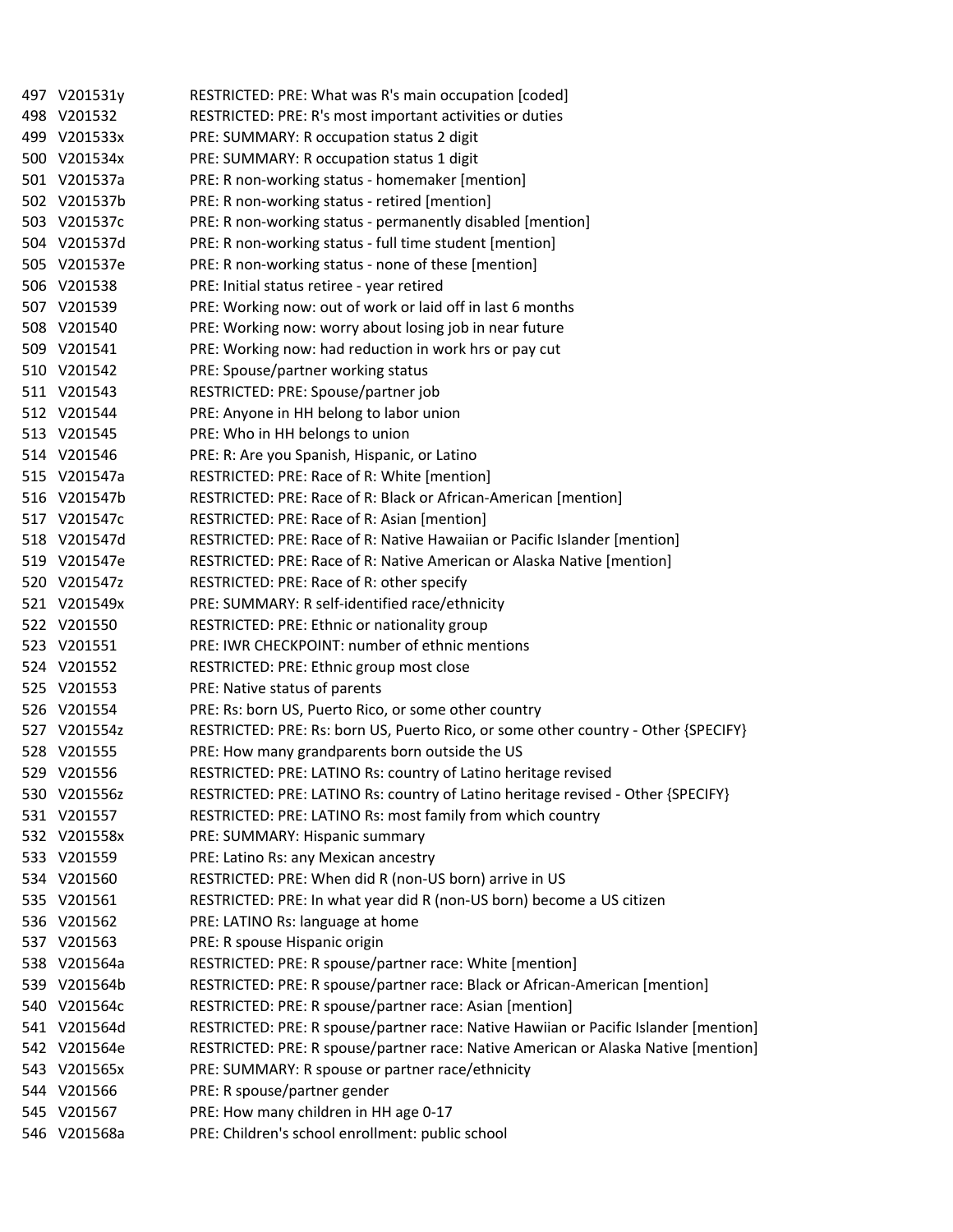| 547 V201568b | PRE: Children's school enrollment: private religious school           |
|--------------|-----------------------------------------------------------------------|
| 548 V201568c | PRE: Children's school enrollment: private non-religious school       |
| 549 V201568d | PRE: Children's school enrollment: home school                        |
| 550 V201568e | PRE: Children's school enrollment: not enrolled in school             |
| 551 V201569  | PRE: Does R use Internet at home                                      |
| 552 V201570  | PRE: Does R use Internet at any other location                        |
| 553 V201571  | PRE: Is there a working HH landline phone                             |
| 554 V201572  | PRE: Does R personally have a cell phone [revised]                    |
| 555 V201573  | PRE: Does R live with anyone who has a cell phone                     |
| 556 V201574  | PRE: R or anyone in HH has cell phone with internet connection        |
| 557 V201575  | PRE: Where R grew up                                                  |
| 558 V201575z | RESTRICTED: PRE: Where R grew up - Other {SPECIFY}                    |
| 559 V201576  | PRE: How long lived in this community YRS                             |
| 560 V201577  | RESTRICTED: PRE: How long lived in this community MONTHS              |
| 561 V201579  | RESTRICTED: PRE: Zip Code of previous residence                       |
| 562 V201580  | RESTRICTED: PRE: City state of previous residence                     |
| 563 V201581  | PRE: VERSION 1A Home tenure                                           |
| 564 V201582  | PRE: VERSION 1B Home tenure CPS                                       |
| 565 V201583  | PRE: Home tenure CPS ownership                                        |
| 566 V201584  | PRE: R name ever changed                                              |
| 567 V201585  | RESTRICTED: PRE: Year of most recent change                           |
| 568 V201586  | PRE: Use of alternate names                                           |
| 569 V201587  | PRE: Years R lived at address                                         |
| 570 V201588  | RESTRICTED: PRE: Where did R live five years ago                      |
| 571 V201589  | PRE: Does R have non-expired driver's license                         |
| 572 V201590  | PRE: Does R have non-expired U.S. passport                            |
| 573 V201591  | PRE: Does R have other form of non-expired government ID              |
| 574 V201592  | PRE: Put off checkup and vaccines                                     |
| 575 V201593  | PRE: How likely R able to pay all health care costs in next 12 months |
| 576 V201594  | PRE: How worried is R about current financial situation               |
| 577 V201595  | PRE: How likely R able to make all housing payments in next 12 months |
| 578 V201596  | PRE: Anyone lost jobs                                                 |
| 579 V201600  | PRE: What is your (R) sex? [revised]                                  |
| 580 V201601  | PRE: Sexual orientation of R [revised]                                |
| 581 V201601z | PRE: Sexual orientation of R [revised] - Other {SPECIFY}              |
| 582 V201602  | PRE: Justified to use violence                                        |
| 583 V201603  | PRE: Political violence compared to 4 years ago                       |
| 584 V201604  | PRE: Political violence compared to 4 years ago (STRENGTH)            |
| 585 V201605x | PRE: SUMMARY: Political violence compared to 4 yrs ago                |
| 586 V201606  | PRE: Money invested in Stock Market                                   |
| 587 V201607  | RESTRICTED: PRE: Total income amount - revised                        |
| 588 V201608  | RESTRICTED: PRE: Income amt missing - ge or It 40K                    |
| 589 V201609  | RESTRICTED: PRE: Income amt missing - ge or lt 20K                    |
| 590 V201610  | RESTRICTED: PRE: Income amt missing - categories It 20K               |
| 591 V201611  | RESTRICTED: PRE: Income amt missing - categories 20-40K               |
| 592 V201612  | RESTRICTED: PRE: Income amt missing - ge or lt 70K                    |
| 593 V201613  | RESTRICTED: PRE: Income amt missing - categories 40-70K               |
| 594 V201614  | RESTRICTED: PRE: Income amt missing - ge or lt 100K                   |
| 595 V201615  | RESTRICTED: PRE: Income amt missing - categories 70-100K              |
| 596 V201616  | RESTRICTED: PRE: Income amt missing - categories 100+K                |
|              |                                                                       |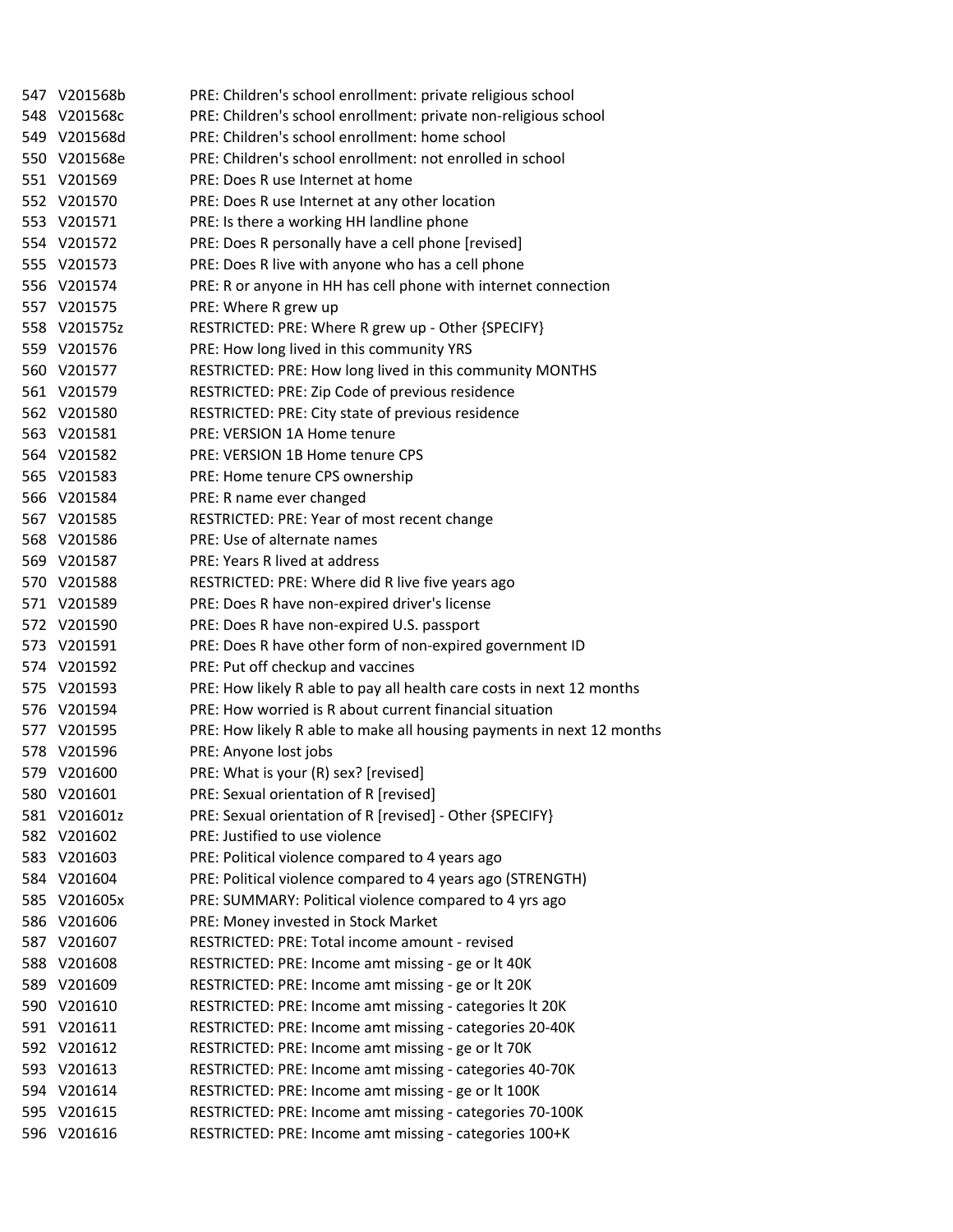|     | 597 V201617x | PRE: SUMMARY: Total (family) income                                       |
|-----|--------------|---------------------------------------------------------------------------|
|     | 598 V201618  | PRE: Trouble concentrating in past week                                   |
|     | 599 V201619  | PRE: Restless sleep in past week                                          |
|     | 600 V201620  | PRE: Does R have health insurance                                         |
|     | 601 V201621  | PRE: R concerned about losing health insurance                            |
|     | 602 V201622  | PRE: R concerned about paying for health care                             |
|     | 603 V201623  | PRE: Health of R                                                          |
|     | 604 V201624  | PRE: Anyone in household tested pos for COVID-19                          |
|     | 605 V201625  | PRE: Anyone in household COVID-19 based on symptoms                       |
|     | 606 V201626  | PRE: Need to be more sensitive talking or people too easily offended      |
|     | 607 V201627  | PRE: How often self censor                                                |
|     | 608 V201628  | PRE: How many Guns owned                                                  |
|     | 609 V201629a | PRE: Media sources R used to follow presidential campaign: tv programs    |
|     | 610 V201629b | PRE: Media sources R used to follow presidential campaign: newspapers     |
|     | 611 V201629c | PRE: Media sources R used to follow presidential campaign: internet sites |
|     | 612 V201629d | PRE: Media sources R used to follow presidential campaign: radio news     |
|     | 613 V201629e | PRE: Media sources R used to follow presidential campaign: none           |
|     | 614 V201630a | PRE: Mention: TV PROG - The Late Show with Stephen Colbert                |
|     | 615 V201630b | PRE: Mention: TV PROG - Hannity (Fox)                                     |
|     | 616 V201630c | PRE: Mention: TV PROG - Tucker Carlson Tonight (Fox)                      |
|     | 617 V201630d | PRE: Mention: TV PROG - The Rachel Maddow Show (MSNBC)                    |
|     | 618 V201630e | PRE: Mention: TV PROG - The Last Word with Lawrence O'Donnell (MSNBC)     |
|     | 619 V201630f | PRE: Mention: TV PROG - The Five (Fox)                                    |
|     | 620 V201630g | PRE: Mention: TV PROG - The Ingraham Angle (Fox)                          |
|     | 621 V201630h | PRE: Mention: TV PROG - The Story with Martha MacCallum (Fox)             |
|     | 622 V201630i | PRE: Mention: TV PROG - The Lead with Jake Tapper (CNN)                   |
|     | 623 V201630j | PRE: Mention: TV PROG - Anderson Cooper 360 (CNN)                         |
|     | 624 V201630k | PRE: Mention: TV PROG - Special Report with Bret Baier (Fox)              |
| 625 | V201630m     | PRE: Mention: TV PROG - CBS Evening News with Norah O'Donnell             |
|     | 626 V201630n | PRE: Mention: TV PROG - ABC World News Tonight                            |
|     | 627 V201630p | PRE: Mention: TV PROG - NBC Nightly News with Lester Holt                 |
|     | 628 V201630q | PRE: Mention: TV PROG - Cuomo Prime Time (CNN)                            |
|     | 629 V201630r | PRE: Mention: TV PROG - NCIS (CBS)                                        |
|     | 630 V201630s | PRE: Mention: TV PROG - none of the above [first screen]                  |
|     | 631 V201631a | PRE: Mention: TV PROG - American Idol (ABC)                               |
|     | 632 V201631b | PRE: Mention: TV PROG - Erin Burnett OutFront (CNN)                       |
|     | 633 V201631c | PRE: Mention: TV PROG - 60 Minutes (CBS)                                  |
|     | 634 V201631d | PRE: Mention: TV PROG - 20/20 (ABC)                                       |
| 635 | V201631e     | PRE: Mention: TV PROG - Dateline NBC                                      |
| 636 | V201631f     | PRE: Mention: TV PROG - Face the Nation (CBS)                             |
| 637 | V201631g     | PRE: Mention: TV PROG - Meet the Press (NBC)                              |
|     | 638 V201631h | PRE: Mention: TV PROG - CBS This Morning                                  |
|     | 639 V201631i | PRE: Mention: TV PROG - Good Morning America (ABC)                        |
|     | 640 V201631j | PRE: Mention: TV PROG - Today (NBC)                                       |
|     | 641 V201631k | PRE: Mention: TV PROG - Fox & Friends (Fox)                               |
|     | 642 V201631m | PRE: Mention: TV PROG - Morning Joe (MSNBC)                               |
| 643 | V201631n     | PRE: Mention: TV PROG - All In with Chris Hayes (MSNBC)                   |
|     | 644 V201631p | PRE: Mention: TV PROG - The 11th Hour with Brian Williams (MSNBC)         |
|     | 645 V201631q | PRE: Mention: TV PROG - PBS NewsHour                                      |
|     | 646 V201631r | PRE: Mention: TV PROG - Saturday Night Live (NBC)                         |
|     |              |                                                                           |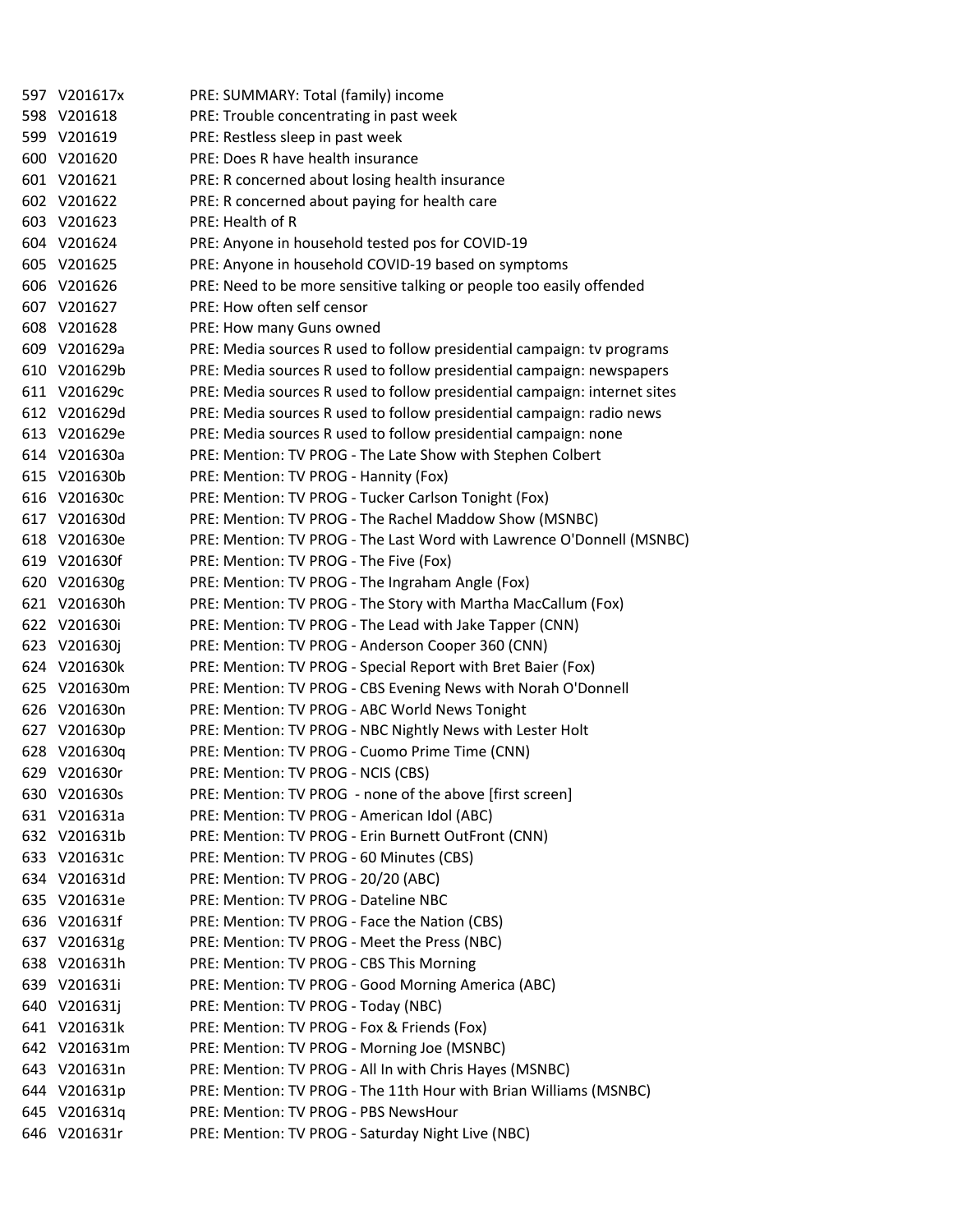647 V201631s PRE: Mention: TV PROG ‐ none of the above [second screen] 648 V201632a PRE: Mention: TV PROG ‐ Al Punto 649 V201632b PRE: Mention: TV PROG ‐ Al Rojo Vivo 650 V201632c PRE: Mention: TV PROG ‐ Amor Eterno 651 V201632d PRE: Mention: TV PROG ‐ Aqui y Ahora 652 V201632e PRE: Mention: TV PROG ‐ Cronicas de Sabado 653 V201632f PRE: Mention: TV PROG ‐ Despierta America 654 V201632g PRE: Mention: TV PROG ‐ Enfoque 655 V201632h PRE: Mention: TV PROG ‐ Hoy 656 V201632i PRE: Mention: TV PROG ‐ Lo Mejor de Caso Cerrado 657 V201632j PRE: Mention: TV PROG ‐ Noticiero Estrella TV 658 V201632k PRE: Mention: TV PROG ‐ Noticiero Telemundo 659 V201632m PRE: Mention: TV PROG ‐ Noticiero Univision 660 V201632n PRE: Mention: TV PROG ‐ Un Nuevo Dia 661 V201632p PRE: Mention: TV PROG ‐ Primer Impacto 662 V201632q PRE: Mention: TV PROG ‐ Que Noche! con Angelica y Raul 663 V201632r PRE: Mention: TV PROG ‐ El Senor de los Cielos 664 V201632s PRE: Mention: TV PROG ‐ none of the above [third screen] 665 V201633a PRE: Mention: Radio PROG ‐ Rush Limbaugh 666 V201633b PRE: Mention: Radio PROG ‐ The Sean Hannity Show 667 V201633c PRE: Mention: Radio PROG ‐ Marketplace (NPR) 668 V201633d PRE: Mention: Radio PROG ‐ All Things Considered (NPR) 669 V201633e PRE: Mention: Radio PROG ‐ The Dave Ramsey Show 670 V201633f PRE: Mention: Radio PROG ‐ Morning Edition (NPR) 671 V201633g PRE: Mention: Radio PROG ‐ The Mark Levin Show 672 V201633h PRE: Mention: Radio PROG ‐ The Glenn Beck Program 673 V201633i PRE: Mention: Radio PROG ‐ The Mike Gallagher Show 674 V201633j PRE: Mention: Radio PROG ‐ The Hugh Hewitt Show 675 V201633k PRE: Mention: Radio PROG ‐ The Savage Nation (Michael Savage) 676 V201633m PRE: Mention: Radio PROG ‐ The Dana Show 677 V201633n PRE: Mention: Radio PROG ‐ The Thom Hartmann Program 678 V201633p PRE: Mention: Radio PROG ‐ The Jim Bohannon Show 679 V201633q PRE: Mention: Radio PROG ‐ Fresh Air (NPR) 680 V201633r PRE: Mention: Radio PROG ‐ none of the above 681 V201634a PRE: Mention: Website ‐ Yahoo News (www.yahoo.com/news) 682 V201634b PRE: Mention: Website ‐ CNN.com 683 V201634c PRE: Mention: Website ‐ Huffington Post (www.huffingtonpost.com) 684 V201634d PRE: Mention: Website ‐ New York Times (nytimes.com) 685 V201634e PRE: Mention: Website ‐ Breitbart News Network (breitbart.com) 686 V201634f PRE: Mention: Website ‐ Fox News (www.foxnews.com) 687 V201634g PRE: Mention: Website ‐ Washington Post (washingtonpost.com) 688 V201634h PRE: Mention: Website ‐ The Guardian (theguardian.com) 689 V201634i PRE: Mention: Website ‐ USA Today (usatoday.com) 690 V201634j PRE: Mention: Website ‐ BBC News (news.bbc.co.uk) 691 V201634k PRE: Mention: Website ‐ NPR News (npr.org) 692 V201634m PRE: Mention: Website ‐ Daily Caller (dailycaller.com) 693 V201634n PRE: Mention: Website ‐ Bloomberg (bloomberg.com) 694 V201634p PRE: Mention: Website ‐ Buzzfeed (buzzfeed.com) 695 V201634q PRE: Mention: Website ‐ NBC News (www.nbcnews.com) 696 V201634r PRE: Mention: Website ‐ Other {SPECIFY}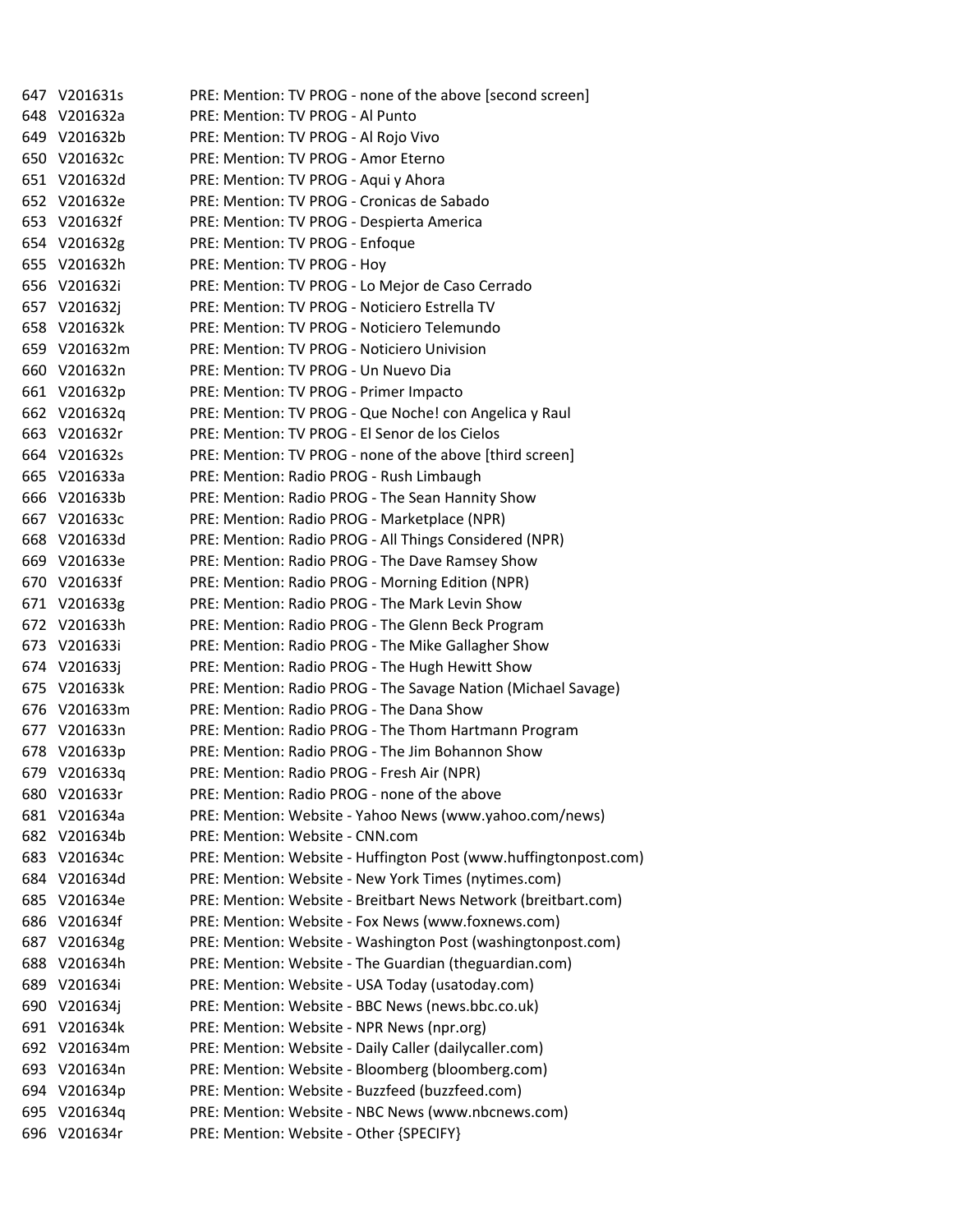|     | 697 V201634s | PRE: Mention: Website - None                                                        |
|-----|--------------|-------------------------------------------------------------------------------------|
|     | 698 V201635a | PRE: Mention: Printed newspaper - The New York Times                                |
|     | 699 V201635b | PRE: Mention: Printed newspaper - USA Today                                         |
|     | 700 V201635c | PRE: Mention: Printed newspaper - The Wall Street Journal                           |
|     | 701 V201635d | PRE: Mention: Printed newspaper - The Washington Post                               |
|     | 702 V201635e | RESTRICTED: PRE: Mention: Printed newspaper - printed newspaper [5]                 |
|     | 703 V201635f | RESTRICTED: PRE: Mention: Printed newspaper - printed newspaper [6]                 |
|     | 704 V201635g | RESTRICTED: PRE: Mention: Printed newspaper - printed newspaper [7]                 |
|     | 705 V201635h | RESTRICTED: PRE: Mention: Printed newspaper - printed newspaper [8]                 |
|     | 706 V201635i | RESTRICTED: PRE: Mention: Printed newspaper - printed newspaper [9]                 |
|     | 707 V201635j | RESTRICTED: PRE: Mention: Printed newspaper - printed news paper [other]            |
|     | 708 V201635k | PRE: Mention: Printed newspaper - no printed newspaper                              |
|     | 709 V201636a | PRE: Mention: Online newspaper - www.nytimes.com (New York Times)                   |
|     | 710 V201636b | PRE: Mention: Online newspaper - www.usatoday.com (USA Today)                       |
|     | 711 V201636c | PRE: Mention: Online newspaper - online.wsj.com (Wall Street Journal)               |
|     | 712 V201636d | PRE: Mention: Online newspaper - www.washingtonpost.com (Wash Post)                 |
|     | 713 V201636e | RESTRICTED: PRE: Mention: Online newspaper - online newspaper [5]                   |
|     | 714 V201636f | RESTRICTED: PRE: Mention: Online newspaper - online newspaper [6]                   |
|     | 715 V201636g | RESTRICTED: PRE: Mention: Online newspaper - online newspaper [7]                   |
|     | 716 V201636h | RESTRICTED: PRE: Mention: Online newspaper - online newspaper [8]                   |
|     | 717 V201636i | RESTRICTED: PRE: Mention: Online newspaper - online newspaper [9]                   |
|     | 718 V201636j | RESTRICTED: PRE: Mention: Online newspaper - online newspaper [other]               |
|     | 719 V201636k | PRE: Mention: Online newspaper - no online newspaper                                |
|     | 720 V201637x | PRE: SUMMARY- Number of additional preloaded newspapers                             |
|     | 721 V201639  | PRE: Women interpret innocent remarks as sexist                                     |
|     | 722 V201640  | PRE: Women seek to gain power by getting control over men                           |
|     | 723 V201641  | PRE: Political knowledge intro                                                      |
|     | 724 V201642  | PRE: Political knowledge catch question                                             |
|     | 725 V201643  | PRE: Political knowledge catch question feedback                                    |
|     | 726 V201644  | PRE: How many years in full term for US Senator                                     |
|     | 727 V201645  | PRE: On which program does Federal government spend the least                       |
|     | 728 V201646  | PRE: Party with most members in House before election                               |
|     | 729 V201647  | PRE: Party with most members in Senate before election                              |
|     | 730 V201648  | PRE: Ease of online access                                                          |
|     | 731 V201649  | PRE: R rating of interview                                                          |
|     | 732 V201650  | PRE: How often took survey seriously                                                |
|     | 733 V201651  | PRE: How satisfied is R with life                                                   |
|     | 734 V201652  | PRE: WEB ONLY: Any R comments                                                       |
| 735 | V201653      | PRE: IWR OBS: respondent's cooperation                                              |
| 736 | V201654      | PRE: IWR OBS: respondent's level of information                                     |
| 737 | V201655      | PRE: IWR OBS: respondent's intelligence                                             |
|     | 738 V201656  | PRE: IWR OBS: respondent's interest in interview                                    |
|     | 739 V201657  | PRE: IWR OBS: respondent's honesty                                                  |
|     | 740 V201658a | PRE: IWR OBS: R reactions to interview - negative (general)                         |
|     | 741 V201658b | PRE: IWR OBS: R reactions to interview - negative (too long)                        |
|     | 742 V201658c | PRE: IWR OBS: R reactions to interview - negative (too complicated)                 |
|     | 743 V201658d | PRE: IWR OBS: R reactions to interview - negative (boring/tedious/repetitious)      |
| 744 | V201658e     | PRE: IWR OBS: R reactions to interview - R wanted to stop before interview complete |
|     | 745 V201658f | PRE: IWR OBS: R reactions to interview - R was ill/deeaf/tired/had bad eyesight     |
|     | 746 V201658g | PRE: IWR OBS: R reactions to interview - R expressed lack of knowledge              |
|     |              |                                                                                     |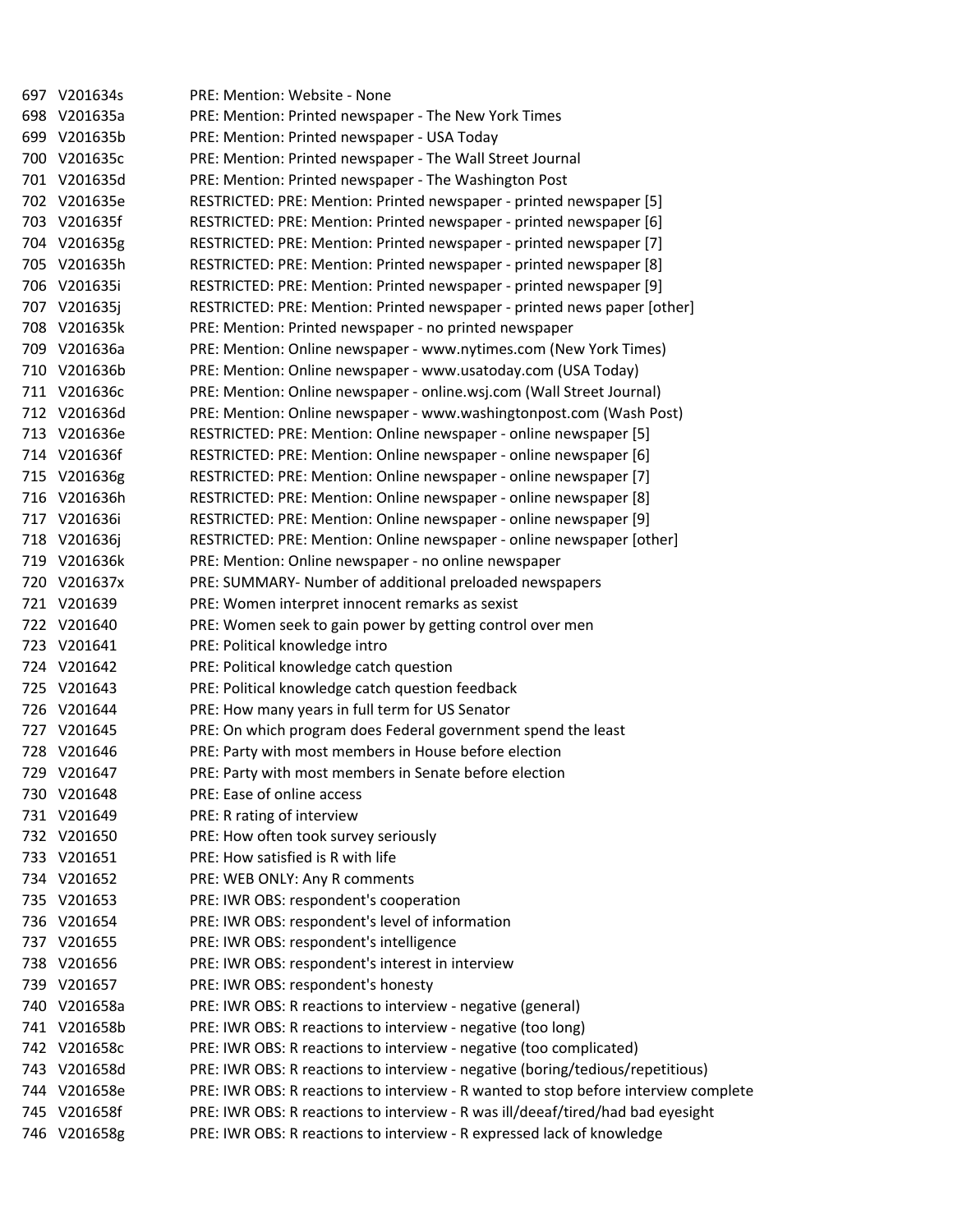| 747 V201658h                   | PRE: IWR OBS: R reactions to interview - R stressed/agitated by interview process |
|--------------------------------|-----------------------------------------------------------------------------------|
| 748 V201658i                   | PRE: IWR OBS: R reactions to interview - R became angry at interview content      |
| 749 V201658j                   | PRE: IWR OBS: R reactions to interview - R concerned with sampling purpose/bias   |
| 750 V201658k                   | PRE: IWR OBS: R reactions to interview - R could not read respondent booklet      |
| 751 V201658m                   | PRE: IWR OBS: R reactions to interview - R appeared to enjoy interview            |
| 752 V201658n                   | PRE: IWR OBS: R reactions to interview - Neutral or no feedback                   |
| 753 V201658p                   | PRE: IWR OBS: R reactions to interview - R had difficulty with selected language  |
| POST-ELECTION SURVEY VARIABLES |                                                                                   |
| 754 V202001                    | POST: R select language                                                           |
| 755 V202002a                   | POST: Does R have participant booklet for phone IW                                |
| 756 V202002b                   | POST: Can R see participant booklet for video IW                                  |
| 757 V202003                    | POST: Audio recording consent                                                     |
| 758 V202004                    | POST: Did party contact R about campaign                                          |
| 759 V202005                    | POST: Did party contact R about 2020 campaign [revised]                           |
| 760 V202006                    | POST: Which party contacted R about campaign                                      |
| 761 V202007                    | POST: Someone not from two major parties contact R about supporting candidates    |
| 762 V202008                    | POST: Anyone talk to R about registering or getting out to vote                   |
| 763 V202009                    | POST: R talk to anyone about voting for or against a party or candidate           |
| 764 V202010                    | POST: WEB ONLY: RMOB speeding intervention - gentle prompt                        |
| 765 V202011                    | POST: WEB ONLY: RMOB speeding intervention - redisplay RMOB                       |
| 766 V202012                    | POST: WEB ONLY: RMOB speeding intervention - peremptory prompt                    |
| 767 V202013                    | POST: R attend online political meetings, rallies, speeches, fundraisers          |
| 768 V202014                    | POST: R go to any political meetings, rallies, speeches, dinners                  |
| 769 V202015                    | POST: R wear campaign button or post sign or bumper sticker                       |
| 770 V202016                    | POST: R do any (other) work for party or candidate                                |
| 771 V202017                    | POST: R contribute money to individual candidate running for public office        |
| 772 V202018                    | RESTRICTED: POST: Party of candidate for whom R contributed money                 |
| 773 V202019                    | POST: R contribute money to political party during this election year             |
| 774 V202020                    | RESTRICTED: POST: Party to which R contributed                                    |
| 775 V202021                    | POST: R contribute to any other group that supported or opposed candidates        |
| 776 V202022                    | POST: R ever discuss politics with family or friends                              |
| 777 V202023                    | POST: How many days in past week discussed politics with family or friends        |
| 778 V202024                    | POST: Has R in past 12 months: gotten into a political argument                   |
| 779 V202025                    | POST: Has R in past 12 months: joined a protest march, rally, or demonstration    |
| 780 V202026                    | POST: Has R in past 12 months: sign internet or paper petition                    |
| 781 V202027                    | POST: Has R in past 12 months: given money to religious organization              |
| 782 V202028                    | POST: Has R in past 12 months: given money to other organization                  |
| 783 V202029                    | POST: Has R in past 12 months: posted comment online about political issue        |
| 784 V202030                    | POST: Has R in past 12 months: contacted member of US Senate or House of Rep      |
| 785 V202031                    | POST: Has R in past 12 months: worked w/others to deal w/issue facing community   |
| 786 V202032                    | POST: Has R in past 12 months: attend mtg about issue facing community/schools    |
| 787 V202033                    | POST: Has R in past 12 months: done any volunteer work                            |
| 788 V202034                    | POST: Has R in past 12 months: contacted federal elected official                 |
| 789 V202035                    | POST: Why contacted federal elected official                                      |
| 790 V202036                    | POST: Has R in past 12 months: contacted non-elected official in federal govt     |
| 791 V202037                    | POST: Why contacted non-elected official in federal government                    |
| 792 V202038                    | POST: Has R in past 12 months: contacted elected official on state/local level    |
| 793 V202039                    | POST: Why contacted elected official on state/local level                         |
| 794 V202040                    | POST: Has R in past 12 months: contacted non-elected official in state/local gov  |
| 795 V202041                    | POST: Why contacted non-elected official in state/local government                |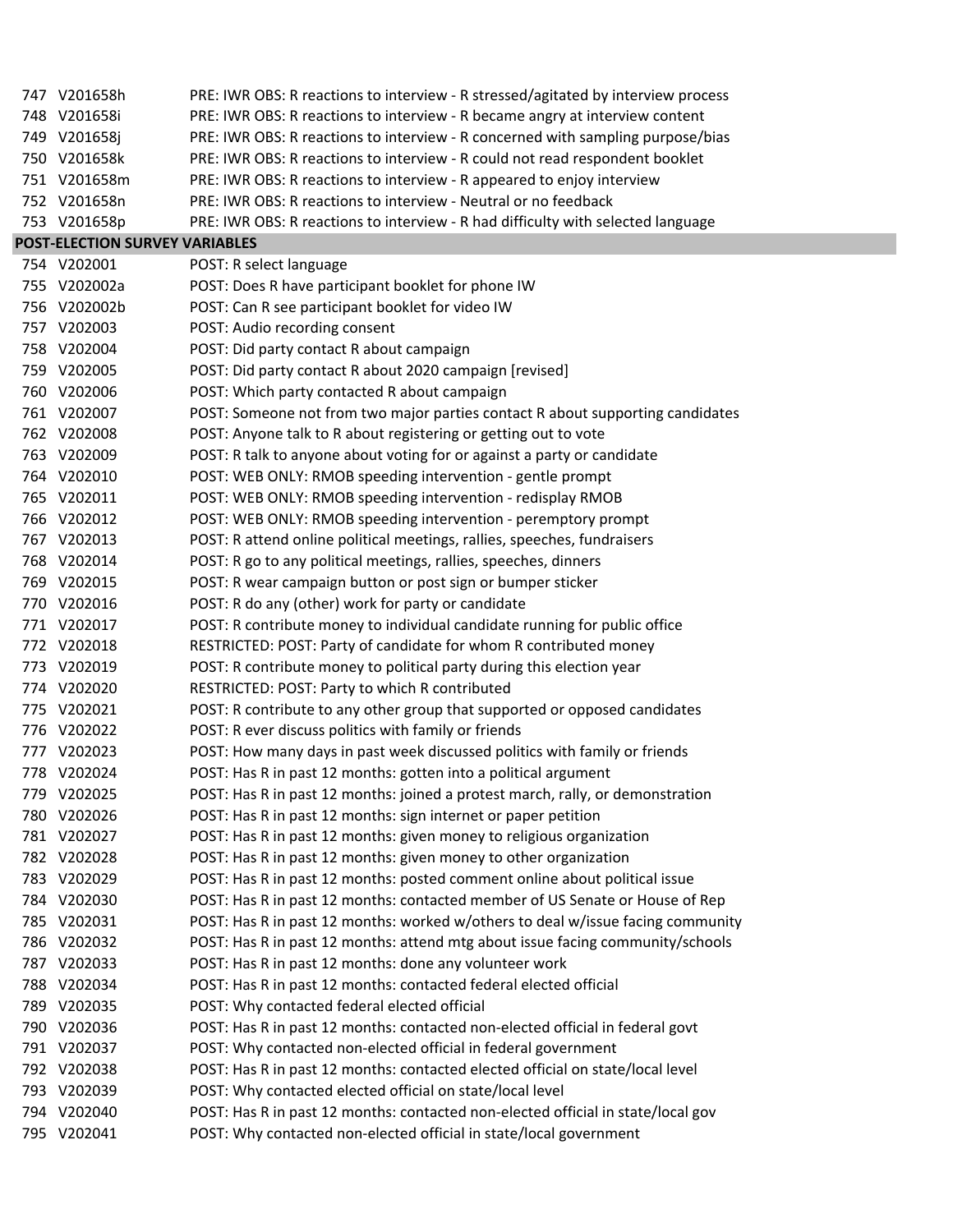|     | 796 V202042  | POST: How often bought or boycotted product/service for social/political reasons      |
|-----|--------------|---------------------------------------------------------------------------------------|
|     | 797 V202043  | POST: WEB ONLY: SOCPOL speeding intervention - gentle prompt                          |
|     | 798 V202044  | POST: WEB ONLY: SOCPOL speeding intervention - redisplay SOCPOL                       |
|     | 799 V202045  | POST: WEB ONLY: SOCPOL speeding intervention - peremptory prompt                      |
|     | 800 V202050a | POST: Vote section - order of major party candidate names                             |
|     | 801 V202050b | POST: Vote section - household address preloaded (sample address)                     |
|     | 802 V202050c | POST: Vote section - candidate names preloaded for sample address                     |
|     | 803 V202051  | POST: R registered to vote (post-election)                                            |
|     | 804 V202052  | POST: Is R without address registered to vote (post-election)                         |
|     | 805 V202053a | POST: Registration address given (not registered at sample address)                   |
|     | 806 V202053b | POST: State included in registration address (not registered at samp addr)            |
|     | 807 V202053c | POST: City included in post registration address (not registered at samp addr)        |
|     | 808 V202054a | POST: State of registration (not registered at samp addr; given at REG)               |
|     | 809 V202054b | POST: State of registration (not registered at samp addr given at REGWHST)            |
|     | 810 V202054c | POST: State of registration for post vote (pre nonvoter)                              |
|     | 811 V202054x | PRE-POST SUMMARY: State of registration (all registered voters)                       |
|     | 812 V202055a | POST: State of registration for post vote same as sample address state (pre nonvoter) |
|     | 813 V202055b | POST: Senate race in state of registration (pre nonvoter)                             |
|     | 814 V202055c | POST: Governor race in state of registration (pre nonvoter)                           |
|     | 815 V202055d | POST: Party registration in state of registration (pre nonvoter)                      |
|     | 816 V202056  | POST: When R registered to vote                                                       |
|     | 817 V202060  | POST: Is R registered to vote in preload county (residence)                           |
|     | 818 V202060z | RESTRICTED: POST: Is R registered to vote in preload county - Other {SPECIFY}         |
|     | 819 V202061  | POST: How long has R been registered at location                                      |
|     | 820 V202061x | PRE-POST: SUMMARY: years has R been registered at registration location               |
|     | 821 V202062  | RESTRICTED: POST: Name under which R is registered to vote                            |
|     | 822 V202063x | PRE-POST: SUMMARY: Name recorded for registration name                                |
|     | 823 V202064  | POST: Party of registration                                                           |
|     | 824 V202064z | RESTRICTED: POST: Party of registration - Other {SPECIFY}                             |
|     | 825 V202065x | PRE-POST: SUMMARY: Party of registration                                              |
|     | 826 V202066  | POST: Did R vote in November 2020 election                                            |
|     | 827 V202068x | POST: SUMMARY: Post vote status for registered respondents                            |
|     | 828 V202072  | POST: Did R vote for President                                                        |
|     | 829 V202073  | POST: For whom did R vote for President                                               |
|     | 830 V202073z | POST: For whom did R vote for President - Other {SPECIFY}                             |
|     | 831 V202074  | POST: Preference strong for Presidential candidate for whom R vote                    |
|     | 832 V202075  | POST: How long before election R made decision Presidential vote                      |
| 833 | V202075y     | POST: How long before election R made decision Presidential vote [coded]              |
| 834 | V202076      | POST: Does R prefer Presidential candidate (did not vote)                             |
| 835 | V202077      | POST: Preference for Presidential candidate (did not vote)                            |
| 836 | V202077z     | POST: Preference for Presidential candidate (did not vote) - Other {SPECIFY}          |
| 837 | V202078      | POST: Preference strong for Presidential candidate (did not vote)                     |
| 838 | V202079x     | POST: SUMMARY: Preference for Presidential candidate (did not vote)                   |
| 839 | V202080      | POST: Did R vote for U.S. House of Representatives                                    |
| 840 | V202081      | POST: For whom did R vote for US House of Representatives (ballot card)               |
|     | 841 V202081z | POST: For whom did R vote for US House of Rep (ballot card) - Other {SPECIFY}         |
|     | 842 V202082  | POST: For whom did R vote for US House of Representatives (no ballot card)            |
|     | 843 V202082y | POST: For whom did R vote for US House of Representatives (no ballot card) [coded]    |
|     | 844 V202083  | POST: Does R prefer US House of Representatives candidate                             |
|     | 845 V202084  | POST: Whom does R prefer for US House of Representatives (ballot card)                |
|     |              |                                                                                       |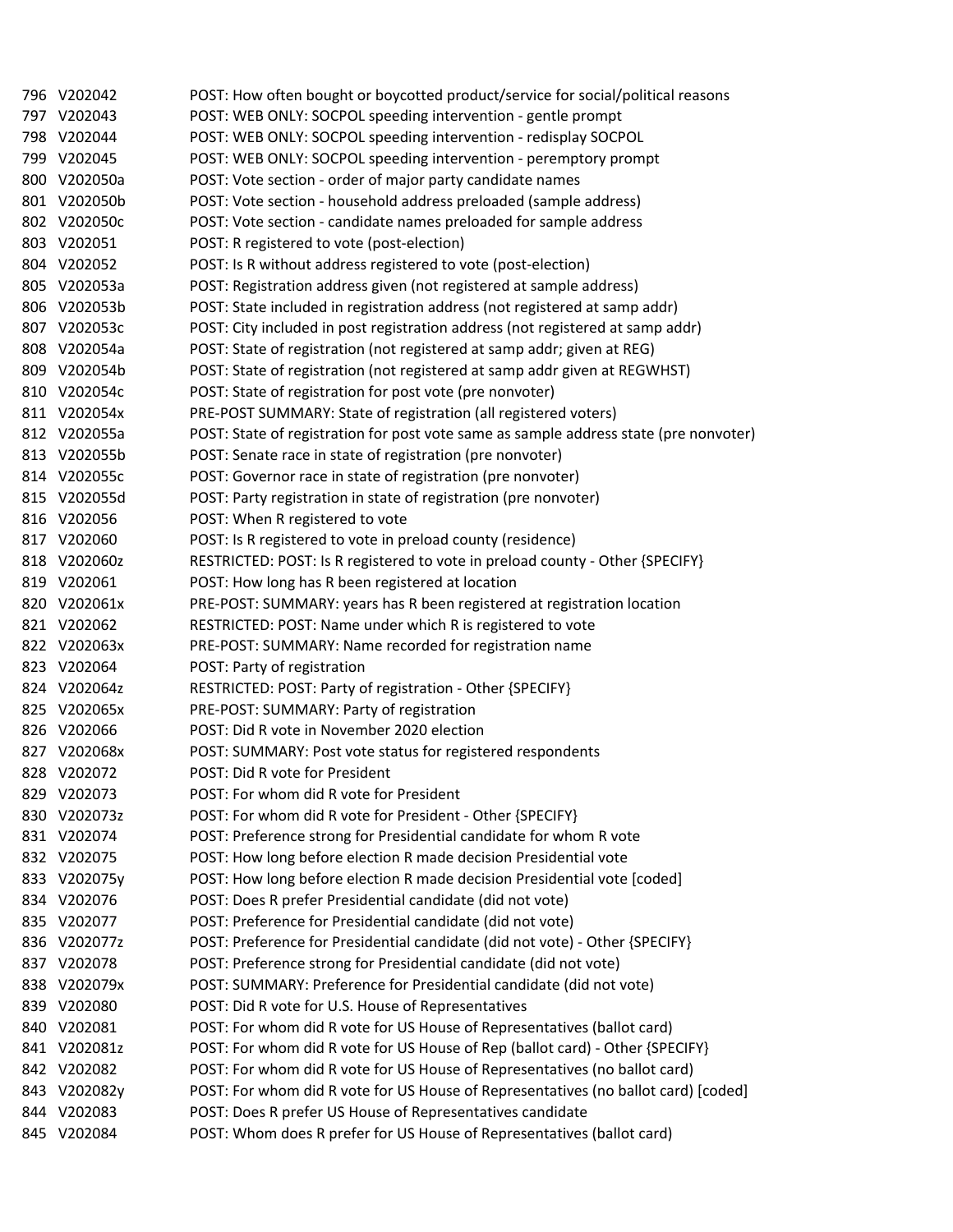|     | 846 V202084z | POST: Whom does R prefer for US House of Rep (ballot card) - Other {SPECIFY}       |
|-----|--------------|------------------------------------------------------------------------------------|
|     | 847 V202085  | POST: Whom does R prefer for US House of Representatives (no ballot card)          |
|     | 848 V202085y | POST: Whom does R prefer for US House of Representatives (no ballot card) [coded]  |
|     | 849 V202087  | POST: Did R vote for US Senate - 1 Senate race                                     |
|     | 850 V202088  | POST: R's vote for US Senate (ballot card)                                         |
|     | 851 V202088z | POST: R's vote for US Senate (ballot card) - Other {SPECIFY}                       |
|     | 852 V202089  | POST: R's vote for US Senate (no ballot card)                                      |
|     | 853 V202089y | POST: R's vote for US Senate (no ballot card) [coded]                              |
|     | 854 V202090  | POST: Does R prefer US Senate candidate                                            |
|     | 855 V202091  | POST: Whom does R prefer for US Senate                                             |
|     | 856 V202091z | POST: Whom does R prefer for US Senate - Other {SPECIFY}                           |
|     | 857 V202092  | POST: Whom does R prefer for US Senate (no ballot card)                            |
| 858 | V202092y     | POST: Whom does R prefer for US Senate (no ballot card) [coded]                    |
|     | 859 V202093  | POST: Did R vote for US Senate [special election]                                  |
|     | 860 V202094  | POST: R's vote for US Senate (ballot card) [special election]                      |
|     | 861 V202094z | POST: R's vote for US Senate (ballot card) [special election] - Other {SPECIFY}    |
|     | 862 V202095  | POST: R's vote for US Senate (no ballot card) [special election]                   |
|     | 863 V202095y | POST: R's vote for US Senate (no ballot card) [special election] [coded]           |
|     | 864 V202096  | POST: Does R prefer US Senate candidate [special election]                         |
|     | 865 V202097  | POST: Whom does R prefer US Senate candidate [special election]                    |
|     | 866 V202097z | POST: Whom does R prefer US Senate cand [special election] - Other {SPECIFY}       |
|     | 867 V202098  | POST: Whom does R prefer for US Senate (no ballot card) [special election]         |
|     | 868 V202098y | POST: Whom does R prefer for US Senate (no ballot card) [special election] [coded] |
|     | 869 V202099  | POST: Did R vote for governor                                                      |
|     | 870 V202100  | POST: R's vote for governor (ballot card)                                          |
|     | 871 V202100z | POST: R's vote for governor (ballot card) - Other {SPECIFY}                        |
|     | 872 V202101  | POST: R's vote for governor (no ballot card)                                       |
|     | 873 V202101y | POST: R's vote for governor (no ballot card) [coded]                               |
|     | 874 V202102  | POST: Does R prefer gubernatorial candidate                                        |
|     | 875 V202103  | POST: Whom does R prefer for governor (ballot card)                                |
|     | 876 V202103z | POST: Whom does R prefer for governor (ballot card) - Other {SPECIFY}              |
|     | 877 V202104  | POST: Whom does R prefer for governor (no ballot card)                             |
|     | 878 V202104y | POST: Whom does R prefer for governor (no ballot card) [coded]                     |
|     | 879 V202105x | POST: SUMMARY - Post-election Presidential vote/preference                         |
| 880 | V202106x     | POST: SUMMARY - party of Post-election U.S. House vote/preference                  |
| 881 | V202107x     | POST: SUMMARY - party of Post-election U.S. Senate vote/preference                 |
|     | 882 V202108x | POST: SUMMARY - party of Post-election gubernatorial vote/preference               |
| 883 | V202109x     | PRE-POST: SUMMARY: Voter turnout in 2020                                           |
| 884 | V202110x     | PRE-POST: SUMMARY: 2020 Presidential vote                                          |
| 885 | V202111x     | PRE-POST: SUMMARY: party of 2020 U.S. House vote                                   |
| 886 | V202112x     | PRE-POST: SUMMARY: party of 2020 U.S. Senate vote                                  |
|     | 887 V202113x | PRE-POST: SUMMARY: party of 2020 Governor vote                                     |
| 888 | V202114a     | POST: Reason R is not registered - did not meet registation deadlines              |
| 889 | V202114b     | POST: Reason R is not registered - did not know where or how to register           |
| 890 | V202114c     | POST: Reason R is not registered - did not meet residency requirements             |
| 891 | V202114d     | POST: Reason R is not registered - registration form was not processed correctly   |
| 892 | V202114e     | POST: Reason R is not registered - did not have required identification            |
| 893 | V202114f     | POST: Reason R is not registered - not interested in the election                  |
|     | 894 V202114g | POST: Reason R is not registered - my vote would not make a difference             |
|     | 895 V202114h | POST: Reason R is not registered - permanent illness or disability                 |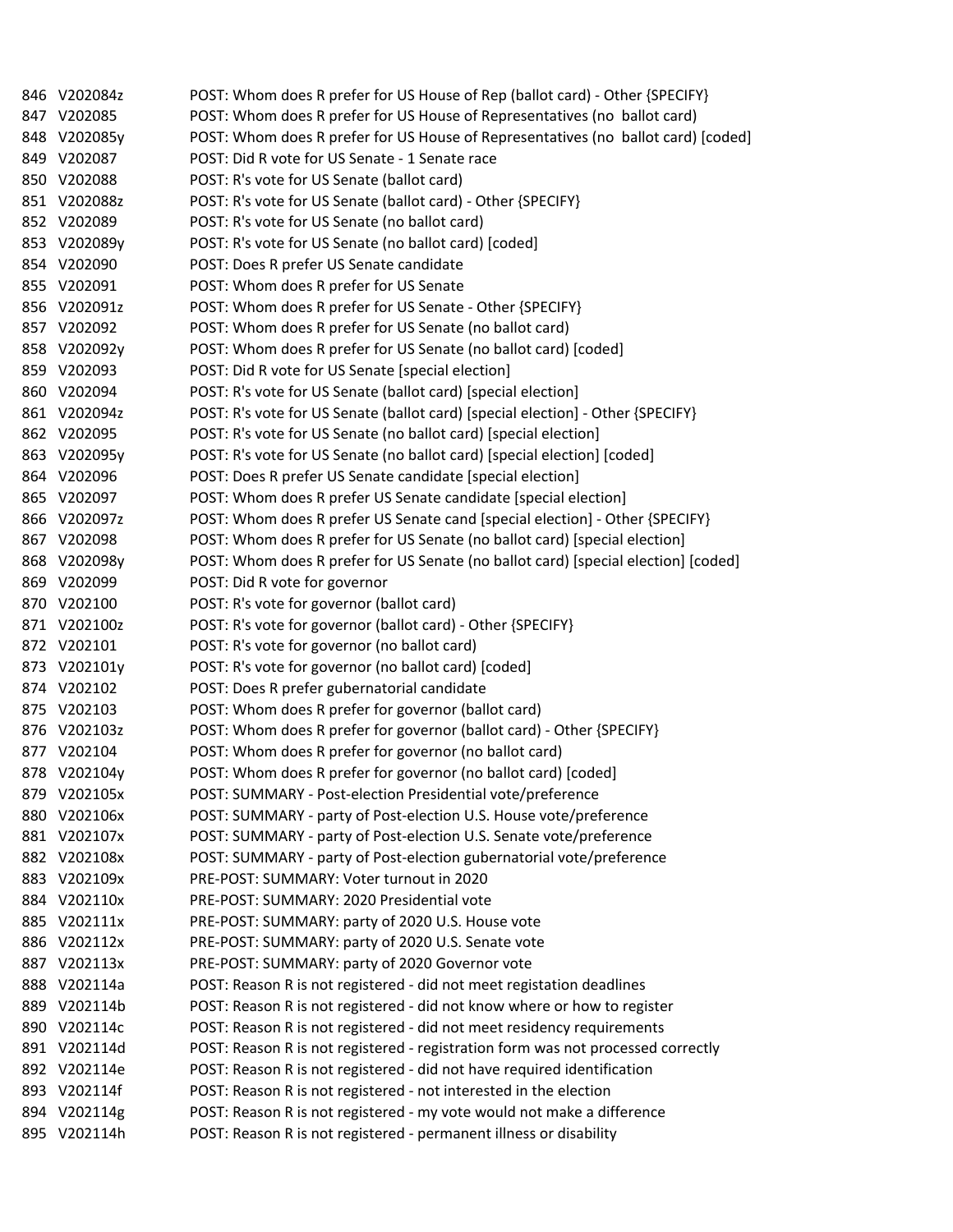|     | 896 V202114i  | POST: Reason R is not registered - difficulty with English                       |
|-----|---------------|----------------------------------------------------------------------------------|
|     | 897 V202114j  | POST: Reason R is not registered - not eligible to vote                          |
|     | 898 V202114k  | POST: Reason R is not registered - other                                         |
|     | 899 V202114z  | POST: Reason R is not registered - other {SPECIFY}                               |
|     | 900 V202115   | POST: Main reason why R is not registered (no booklet)                           |
|     | 901 V202116   | POST: When R voted in 2020 election                                              |
|     | 902 V202117   | POST: How R voted in 2020 election                                               |
|     | 903 V202118   | POST: How does R usually vote                                                    |
|     | 904 V202119   | POST: How difficult was it for R to vote                                         |
|     | 905 V202120a  | POST: Did R encounter any problems voting - registration problem                 |
|     | 906 V202120b  | POST: Did R encounter any problems voting - concern about identification card    |
|     | 907 V202120c  | POST: Did R encounter any problems voting - difficulty obtaining absentee ballot |
|     | 908 V202120d  | POST: Did R encounter any problems voting - confusion about ballot or machine    |
|     | 909 V202120e  | POST: Did R encounter any problems voting - difficulty getting to polling place  |
|     | 910 V202120f  | POST: Did R encounter any problems voting - long wait times                      |
|     | 911 V202120g  | POST: Did R encounter any problems voting - work schedule                        |
|     | 912 V202120h  | POST: Did R encounter any problems voting - bad weather                          |
|     | 913 V202120i  | POST: Did R encounter any problems voting - issue mailing ballot                 |
|     | 914 V202120j  | POST: Did R encounter any problems voting - other problem                        |
|     | 915 V202120k  | POST: Did R encounter any problems voting - none at all                          |
|     | 916 V202120z  | POST: Did R encounter any problems voting - Other {SPECIFY}                      |
|     | 917 V202121   | POST: How long was wait time at polling place                                    |
|     | 918 V202122   | POST: How long does it take to get to polling place                              |
|     | 919 V202123   | POST: Main reason R did not vote                                                 |
|     | 920 V202123z  | POST: Main reason R did not vote - Other {SPECIFY}                               |
|     | 921 V202124   | POST: Any other reason R did not vote                                            |
|     | 922 V202124z  | POST: Any other reason R did not vote - Other {SPECIFY}                          |
|     | 923 V202125   | POST: Main reason R did not vote (no booklet)                                    |
|     | 924 V202135   | POST: Office recall - commit to not look up answers                              |
|     | 925 V202136   | POST: Office recall: Catch question - Lemanu Peleti Mauga                        |
|     | 926 V202136y  | POST: Office recall: Catch question - Lemanu Peleti Mauga [coded]                |
|     | 927 V202137   | POST: Office recall: feedback 1                                                  |
|     | 928 V202138   | POST: Office recall: Vice-President - Mike Pence                                 |
|     | 929 V202138y  | POST: Office recall: Vice-President - Mike Pence [coded]                         |
|     | 930 V202139   | POST: Office recall: Speaker of the House - Nancy Pelosi                         |
|     | 931 V202139y1 | POST: Office recall: Speaker of the House - Nancy Pelosi [coded/scheme 1]        |
|     | 932 V202139y2 | POST: Office recall: Speaker of the House - Nancy Pelosi [coded/scheme 2]        |
|     | 933 V202140   | POST: Office recall: German Chancellor - Angela Merkel                           |
| 934 | V202140y1     | POST: Office recall: German Chancellor - Angela Merkel [coded/scheme 1]          |
| 935 | V202140y2     | POST: Office recall: German Chancellor - Angela Merkel [coded/scheme 2]          |
| 936 | V202141       | POST: Office recall: Russian President - Vladimir Putin                          |
|     | 937 V202141y1 | POST: Office recall: Russian President - Vladimir Putin [coded/scheme 1]         |
|     | 938 V202141y2 | POST: Office recall: Russian President - Vladimir Putin [coded/scheme 2]         |
|     | 939 V202142   | POST: Office recall: SCOTUS Chief Justice - John Roberts                         |
| 940 | V202142y1     | POST: Office recall: SCOTUS Chief Justice - John Roberts [coded/scheme 1]        |
|     | 941 V202142y2 | POST: Office recall: SCOTUS Chief Justice - John Roberts [coded/scheme 2]        |
|     | 942 V202143   | POST: Feeling thermometer: Democratic Presidential candidate: Joe Biden          |
| 943 | V202144       | POST: Feeling thermometer: Republican Presidential candidate: Donald Trump       |
|     | 944 V202145   | POST: Feeling thermometer: HOUSE DEMOCRATIC CANDIDATE                            |
|     | 945 V202146   | POST: Feeling thermometer: HOUSE REPUBLICAN CANDIDATE                            |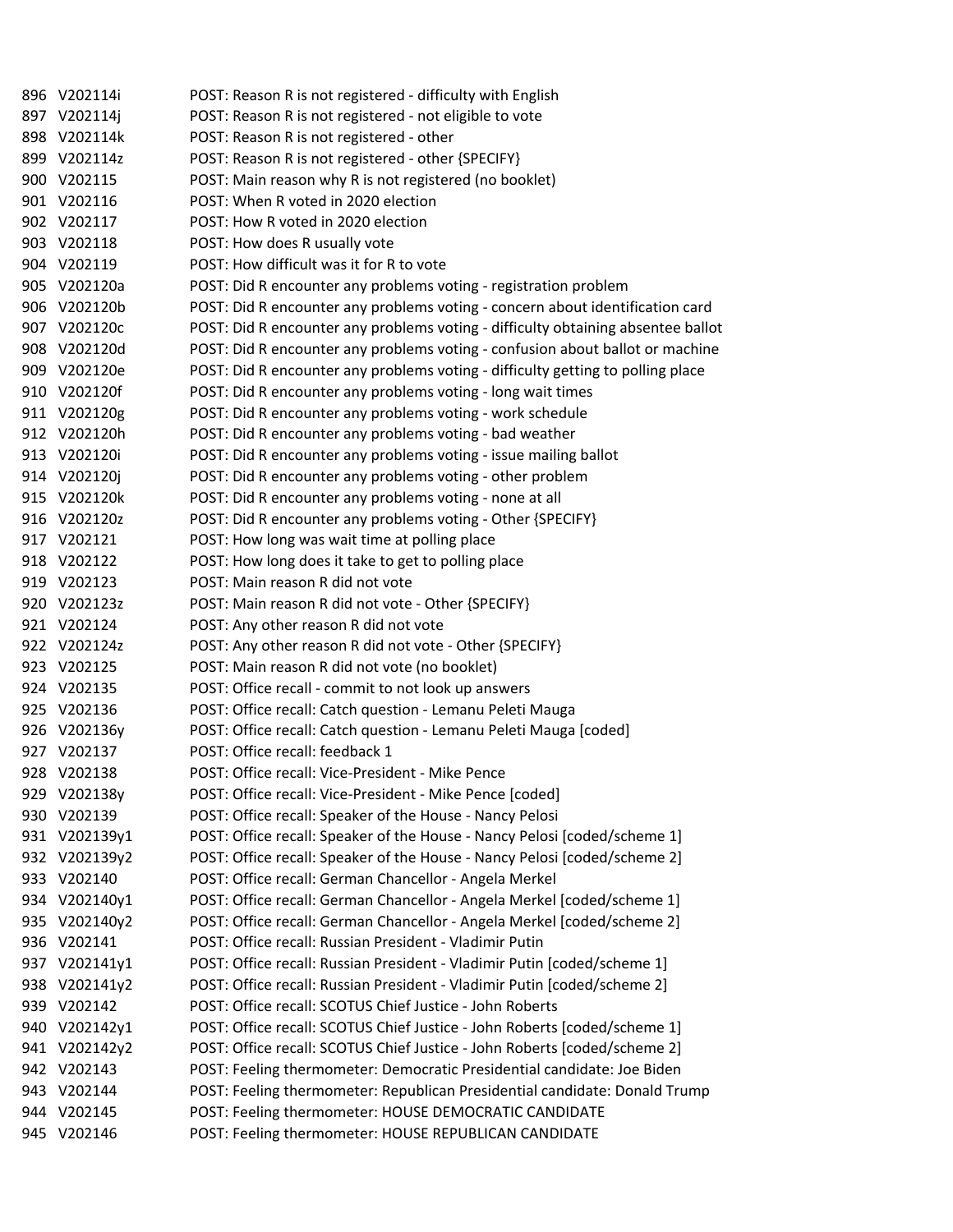|     | 946 V202147    | POST: Feeling thermometer: HOUSE IND/3rd-PARTY CANDIDATE                         |
|-----|----------------|----------------------------------------------------------------------------------|
|     | 947 V202148    | POST: Feeling thermometer: SENATE DEMOCRATIC CANDIDATE                           |
|     | 948 V202149    | POST: Feeling thermometer: SENATE REPUBLICAN CANDIDATE                           |
|     | 949 V202150    | POST: Feeling thermometer: SENATE IND/3rd-PARTY CANDIDATE                        |
|     | 950 V202151    | POST: Feeling thermometer: SPECIAL SENATE DEMOCRATIC CANDIDATE                   |
|     | 951 V202152    | POST: Feeling thermometer: SPECIAL SENATE REPUBLICAN CANDIDATE                   |
|     | 952 V202152oth | POST: Feeling thermometer: SPECIAL SENATE IND/OTHER CANDIDATE                    |
|     | 953 V202153    | POST: Feeling thermometer: SR. SENATOR IN STATE WITHOUT RACE                     |
|     | 954 V202154    | POST: Feeling thermometer: JR. SENATOR IN STATE WITHOUT RACE                     |
|     | 955 V202155    | POST: Feeling thermometer: NONRUNNING SENATOR IN STATE W/RACE                    |
|     | 956 V202156    | POST: Feeling thermometer: Democratic Vice Presidential candidate: Kamala Harris |
|     | 957 V202157    | POST: Feeling thermometer: Republican Vice Presidential candidate: Mike Pence    |
|     | 958 V202158    | POST: Feeling thermometer: Dr. Anthony Fauci                                     |
|     | 959 V202159    | POST: Feeling thermometer: Christian fundamentalists                             |
|     | 960 V202160    | POST: Feeling thermometer: feminists                                             |
|     | 961 V202161    | POST: Feeling thermometer: liberals                                              |
|     | 962 V202162    | POST: Feeling thermometer: labor unions                                          |
|     | 963 V202163    | POST: Feeling thermometer: big business                                          |
|     | 964 V202164    | POST: Feeling thermometer: conservatives                                         |
|     | 965 V202165    | POST: Feeling thermometer: U.S. Supreme Court                                    |
|     | 966 V202166    | POST: Feeling thermometer: gay men and lesbians                                  |
|     | 967 V202167    | POST: Feeling thermometer: congress                                              |
|     | 968 V202168    | POST: Feeling thermometer: Muslims                                               |
|     | 969 V202169    | POST: Feeling thermometer: Christians                                            |
|     | 970 V202170    | POST: Feeling thermometer: Jews                                                  |
|     | 971 V202171    | POST: Feeling thermometer: police                                                |
|     | 972 V202172    | POST: Feeling thermometer: transgender people                                    |
|     | 973 V202173    | POST: Feeling thermometer: scientists                                            |
|     | 974 V202174    | POST: Feeling thermometer: Black Lives Matter                                    |
|     | 975 V202175    | POST: Feeling thermometer: journalists                                           |
|     | 976 V202176    | POST: Feeling thermometer: North Atlantic Treaty Organization (NATO)             |
|     | 977 V202177    | POST: Feeling thermometer: United Nations (UN)                                   |
|     | 978 V202178    | POST: Feeling thermometer: National Rifle Association (NRA)                      |
|     | 979 V202179    | POST: Feeling thermometer: socialists                                            |
|     | 980 V202180    | POST: Feeling thermometer: capitalists                                           |
|     | 981 V202181    | POST: Feeling thermometer: Federal Bureau of Investigation (FBI)                 |
|     | 982 V202182    | POST: Feeling thermometer: Immigration and Customs Enforcement (ICE) agency      |
| 983 | V202183        | POST: Feeling thermometer: #MeToo movement                                       |
| 984 | V202184        | POST: Feeling thermometer: rural Americans                                       |
| 985 | V202185        | POST: Feeling thermometer: Planned Parenthood                                    |
| 986 | V202186        | POST: Feeling thermometer: World Health Organization (WHO)                       |
|     | 987 V202187    | POST: Feeling thermometer: Center for Disease Control (CDC)                      |
| 988 | V202200        | POST: Approve or disapprove of House incumbent                                   |
|     | 989 V202201    | POST: How much approve House incumbent                                           |
| 990 | V202202        | POST: How much disapprove House incumbent                                        |
|     | 991 V202203x   | POST: SUMMARY: Approve/disapprove House incumbent                                |
|     | 992 V202204    | POST: How good a job does House incumbent do in district                         |
| 993 | V202205        | POST: Most important problems facing the country - mention 1 [text]              |
| 994 | V202205y1      | POST: Most important problems facing the country - mention 1, idea 1 [coded]     |
|     | 995 V202205y2  | POST: Most important problems facing the country - mention 1, idea 2 [coded]     |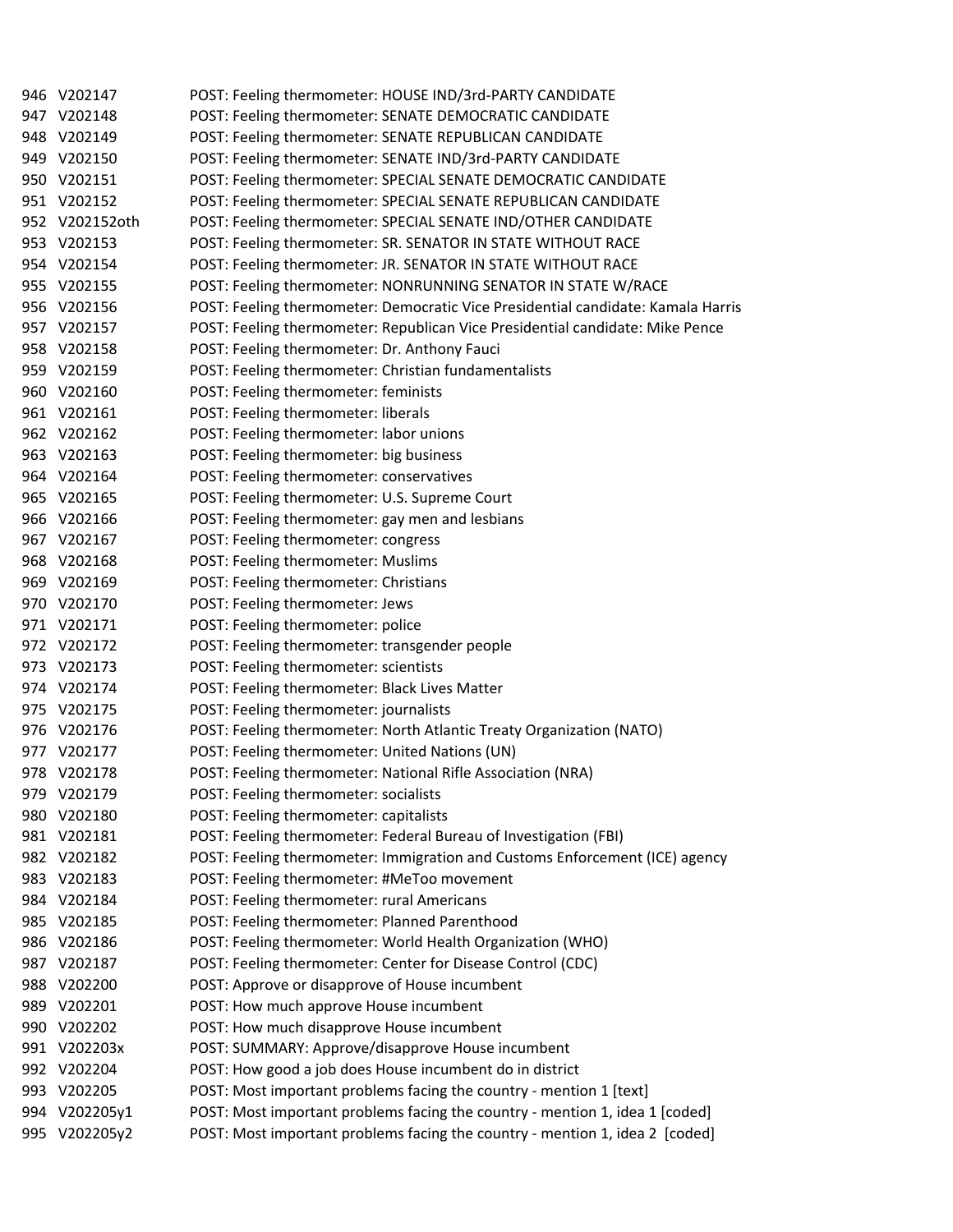996 V202205y3 POST: Most important problems facing the country - mention 1, idea 3 [coded] 997 V202205y4 POST: Most important problems facing the country - mention 1, idea 4 [coded] 998 V202205y5 POST: Most important problems facing the country ‐ mention 1, idea 5 [coded] 999 V202205y6 POST: Most important problems facing the country - mention 1, idea 6 [coded] 1000 V202205y7 POST: Most important problems facing the country ‐ mention 1, idea 7 [coded] 1001 V202205y8 POST: Most important problems facing the country ‐ mention 1, idea 8 [coded] 1002 V202205y9 POST: Most important problems facing the country ‐ mention 1, idea 9 [coded] 1003 V202205y10 POST: Most important problems facing the country ‐ mention 1, idea 10 [coded] 1004 V202205y11 POST: Most important problems facing the country ‐ mention 1, idea 11 [coded] 1005 V202205y12 POST: Most important problems facing the country ‐ mention 1, idea 12 [coded] 1006 V202205y13 POST: Most important problems facing the country ‐ mention 1, idea 13 [coded] 1007 V202205y14 POST: Most important problems facing the country ‐ mention 1, idea 14 [coded] 1008 V202205y15 POST: Most important problems facing the country ‐ mention 1, idea 15 [coded] 1009 V202205y16 POST: Most important problems facing the country ‐ mention 1, idea 16 [coded] 1010 V202206 POST: Party to deal with mention 1 MIP 1011 V202207 POST: Most important problems facing the country ‐ mention 2 [text] 1012 V202207y1 POST: Most important problems facing the country ‐ mention 2, idea 1 [coded] 1013 V202207y2 POST: Most important problems facing the country ‐ mention 2, idea 2 [coded] 1014 V202207y3 POST: Most important problems facing the country ‐ mention 2, idea 3 [coded] 1015 V202207y4 POST: Most important problems facing the country ‐ mention 2, idea 4 [coded] 1016 V202207y5 POST: Most important problems facing the country ‐ mention 2, idea 5 [coded] 1017 V202207y6 POST: Most important problems facing the country ‐ mention 2, idea 6 [coded] 1018 V202207y7 POST: Most important problems facing the country ‐ mention 2, idea 7 [coded] 1019 V202207y8 POST: Most important problems facing the country ‐ mention 2, idea 8 [coded] 1020 V202207y9 POST: Most important problems facing the country ‐ mention 2, idea 9 [coded] 1021 V202207y10 POST: Most important problems facing the country ‐ mention 2, idea 10 [coded] 1022 V202207y11 POST: Most important problems facing the country ‐ mention 2, idea 11 [coded] 1023 V202207y12 POST: Most important problems facing the country ‐ mention 2, idea 12 [coded] 1024 V202207y13 POST: Most important problems facing the country ‐ mention 2, idea 13 [coded] 1025 V202208 POST: Party to deal with mention 2 MIP 1026 V202209 POST: Most important problems facing the country ‐ mention 3 [text] 1027 V202209y1 POST: Most important problems facing the country ‐ mention 3, idea 1 [coded] 1028 V202209y2 POST: Most important problems facing the country ‐ mention 3, idea 2 [coded] 1029 V202209y3 POST: Most important problems facing the country ‐ mention 3, idea 3 [coded] 1030 V202209y4 POST: Most important problems facing the country ‐ mention 3, idea 4 [coded] 1031 V202209y5 POST: Most important problems facing the country ‐ mention 3, idea 5 [coded] 1032 V202209y6 POST: Most important problems facing the country ‐ mention 3, idea 6 [coded] 1033 V202209y7 POST: Most important problems facing the country ‐ mention 3, idea 7 [coded] 1034 V202209y8 POST: Most important problems facing the country ‐ mention 3, idea 8 [coded] 1035 V202209y9 POST: Most important problems facing the country ‐ mention 3, idea 9 [coded] 1036 V202210 POST: Party to deal with mention 3 MIP 1037 V202211 POST: Which among mentions is the most important problem [text] 1038 V202211y1 POST: Which among mentions is the most important problem ‐ idea 1 [coded] 1039 V202211y2 POST: Which among mentions is the most important problem ‐ idea 2 [coded] 1040 V202211y3 POST: Which among mentions is the most important problem ‐ idea 3 [coded] 1041 V202211y4 POST: Which among mentions is the most important problem ‐ idea 4 [coded] 1042 V202211y5 POST: Which among mentions is the most important problem ‐ idea 5 [coded] 1043 V202211y6 POST: Which among mentions is the most important problem ‐ idea 6 [coded] 1044 V202211y7 POST: Which among mentions is the most important problem ‐ idea 7 [coded] 1045 V202211y8 POST: Which among mentions is the most important problem ‐ idea 8 [coded]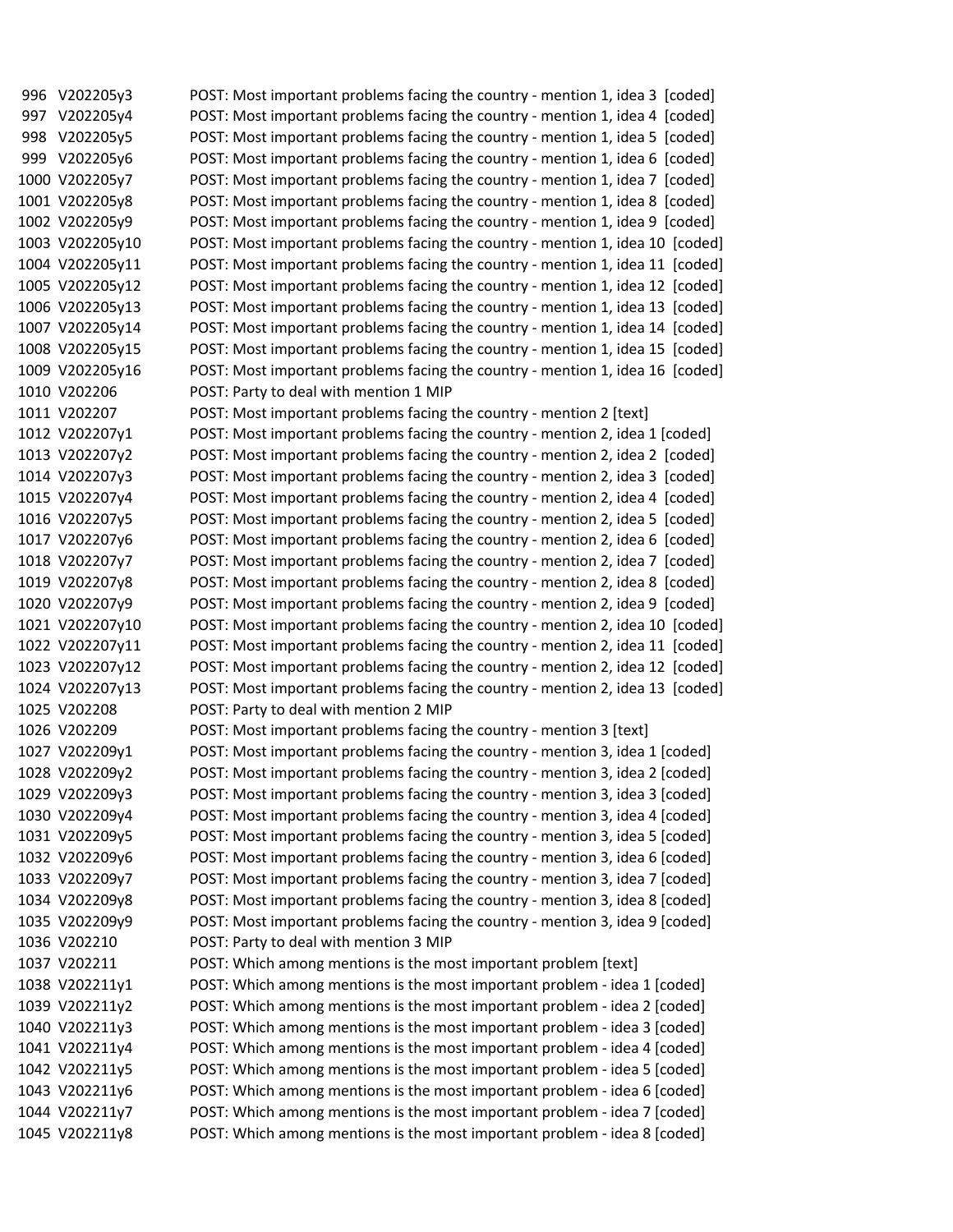| 1046 V202211y9 | POST: Which among mentions is the most important problem - idea 9 [coded]       |
|----------------|---------------------------------------------------------------------------------|
| 1047 V202212   | POST: [STD] Public officials don't care what people think                       |
| 1048 V202213   | POST: [STD] Have no say about what goverment does                               |
| 1049 V202214   | POST: [REV] Politics/government too complicated to understand                   |
| 1050 V202215   | POST: [REV] How well does R understand important political issues               |
| 1051 V202216   | POST: Important differences in what major parties stand for                     |
| 1052 V202217   | POST: Is one of the parties more conservative than the other                    |
| 1053 V202218   | POST: Which is the party that is more conservative                              |
| 1054 V202219   | POST: How often are votes counted fairly                                        |
| 1055 V202220   | POST: How important that more Hispanics get elected to political office         |
| 1056 V202221   | POST: How important that more blacks get elected to political office            |
| 1057 V202222   | POST: How important that more Asians get elected to political office            |
| 1058 V202223   | POST: How important that more LGBT people get elected to political office       |
| 1059 V202224   | POST: How important that more women get elected to political office             |
| 1060 V202225   | POST: Limits on campaign spending                                               |
| 1061 V202226   | POST: Congress pass laws that benefit contributor organization                  |
| 1062 V202227   | POST: Congress pass laws that benefit contributor individuals                   |
| 1063 V202228   | POST: Congress change votes because of donation to campaign                     |
| 1064 V202229   | POST: Favor or oppose placing new limits on imports                             |
| 1065 V202230   | POST: Favor or oppose placing new limits on imports (STRENGTH)                  |
| 1066 V202231x  | POST: SUMMARY: Favor/oppose new limits on imports                               |
| 1067 V202232   | POST: What should immigration levels be                                         |
| 1068 V202233   | POST: How likely immigration will take away jobs                                |
| 1069 V202234   | POST: Favor or oppose allowing refugees to come to US                           |
| 1070 V202235   | POST: Favor or oppose allowing refugees to come to US (STRENGTH)                |
| 1071 V202236x  | POST: SUMMARY: Favor/oppose allowing refugees to come to US                     |
| 1072 V202237   | POST: Effect of illegal immigration on crime rate                               |
| 1073 V202238   | POST: Effect of illegal immigration on crime rate (STRENGTH)                    |
| 1074 V202239x  | POST: SUMMARY: effect of illegal immiration on crime rate                       |
| 1075 V202240   | POST: Favor or oppose providing path to citizenship                             |
| 1076 V202241   | POST: Favor or oppose providing path to citizenship (STRENGTH)                  |
| 1077 V202242x  | POST: SUMMARY: Favor/oppose providing path to citizeship                        |
| 1078 V202243   | POST: Favor or oppose returning unauthorized immigrants to native country       |
| 1079 V202244   | POST: Favor or oppose returning unauth immigrants to native country (STRENGTH)  |
| 1080 V202245x  | POST: SUMMARY: Favor/oppose returning unauthorize immigrants to native country  |
| 1081 V202246   | POST: Favor or oppose separating children of detained immigrants                |
| 1082 V202247   | POST: Favor or oppose separating children of detained immigrants (STRENGTH)     |
| 1083 V202248x  | POST: SUMMARY: Favor/oppose separating children of detained immigrants          |
| 1084 V202249   | POST: For or against preferential hiring/promotion of blacks                    |
| 1085 V202250   | POST: Favor preferential hiring/promotion of blacks strongly or not strongly    |
| 1086 V202251   | POST: Oppose preferential hiring/promotion blacks strongly or not strongly      |
| 1087 V202252x  | POST: SUMMARY: Favor/oppose preferential hiring/promotion of blacks             |
| 1088 V202253   | POST: Less government better OR more that government should be doing            |
| 1089 V202254   | POST: Less government better OR more that government should be doing (STRENGTH) |
| 1090 V202255x  | POST:SUMMARY: Less or more government                                           |
| 1091 V202256   | POST: Would it be good for society to have more or less government regulation   |
| 1092 V202257   | POST: Favor or oppose government trying to reduce income inequality             |
| 1093 V202258   | POST: Favor or oppose government trying to reduce income inequality (STRENGTH)  |
| 1094 V202259x  | POST: SUMMARY: Favor/oppose government trying to reduce income inequality       |
| 1095 V202260   | POST: Society should make sure everyone has equal opportunity                   |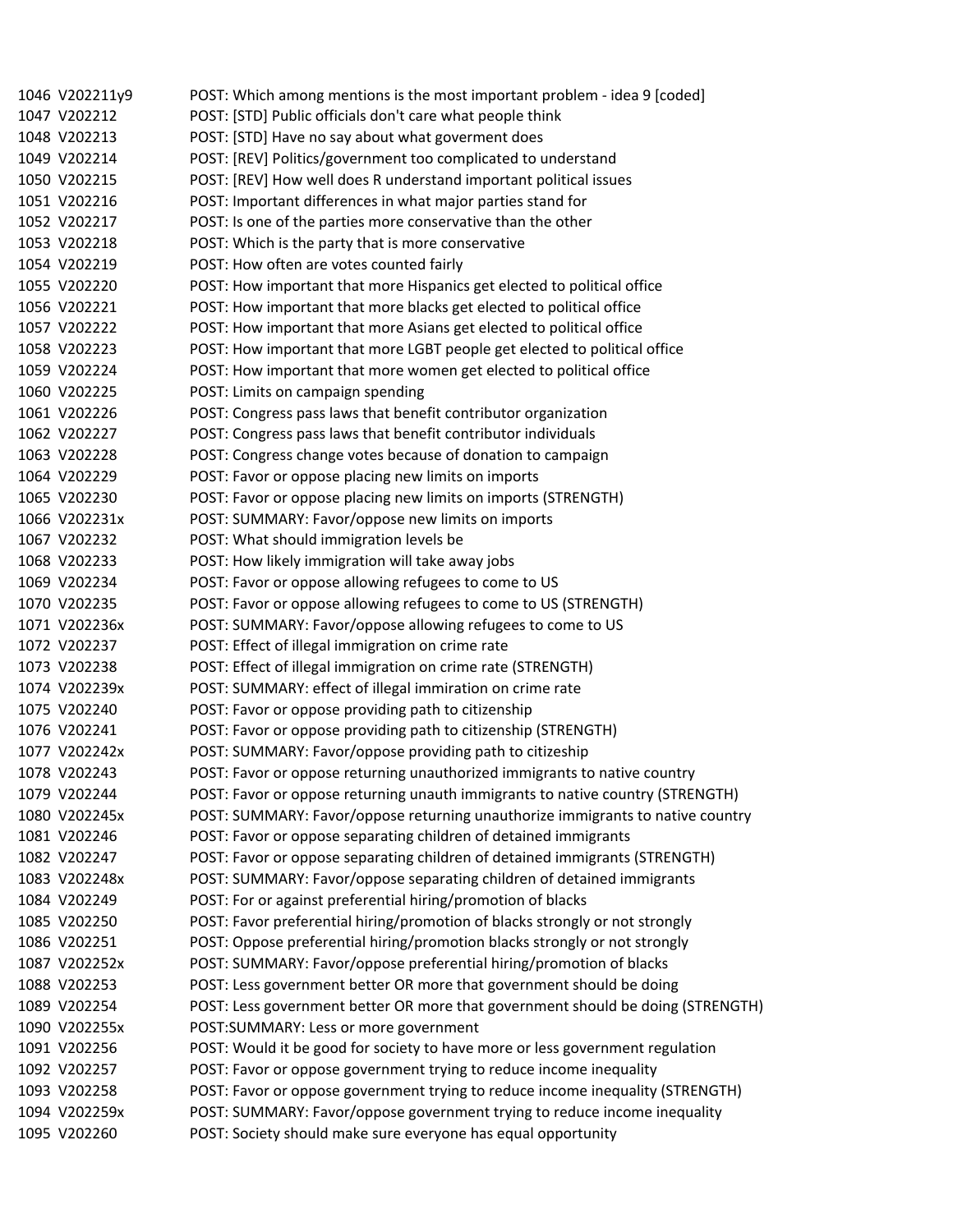1096 V202261 POST: We'd be better off if worried less about equality 1097 V202262 POST: Not a big problem if some have more chance in life 1098 V202263 POST: If people were treated more fairly we would have fewer problems 1099 V202264 POST: The world is changing & we should adjust view of moral behavior 1100 V202265 POST: Fewer problems if there was more emphasis on traditional family values 1101 V202266 POST: Which child trait more important: independence or respect 1102 V202267 POST: Which child trait more important: curiosity or good manners 1103 V202268 POST: Which child trait more important: obedience or self‐reliance 1104 V202269 POST: Which child trait more important: considerate or well‐behaved 1105 V202270 POST: Better if rest of world more like America 1106 V202271 POST: Is the US better or worse than most other countries 1107 V202272 POST: Is the US better or worse than most other countries (STRENGTH) 1108 V202273x POST: SUMMARY: US better or wose than most other countries 1109 V202274 POST: People in rural areas get more or less from government 1110 V202275 POST: People in rural areas get more or less from government (STRENGTH) 1111 V202276x POST: SUMMARY: People in rural areas get more/less from government 1112 V202277 POST: People in rural areas have too much or too little influence 1113 V202278 POST: People in rural areas have too much or too little influence (STRENGTH) 1114 V202279x POST: SUMMARY: People in rural areas have too much/too little influence 1115 V202280 POST: People in rural areas get too much or too little respect 1116 V202281 POST: People in rural areas get too much or too little respect (STRENGTH) 1117 V202282x POST: SUMMARY: People in rural areas get too much/too little respect 1118 V202283 POST: Easier or harder for working mother to bond with child 1119 V202284 POST: How much easier for working mother to bond with child 1120 V202285 POST: How much harder for working mother to bond with child 1121 V202286x POST: SUMMARY: Easier/harder for working mother to bond with child 1122 V202287 POST: Better or worse if man works and woman takes care of home 1123 V202288 POST: How much better if man works and woman takes care of home 1124 V202289 POST: How much worse if man works and woman takes care of home 1125 V202290x POST: SUMMARY: Better/worse if man works and woman takes care of home 1126 V202291 POST: Do women demanding equality seek special favors 1127 V202292 POST: Do women complaining about discrimination cause more problems 1128 V202300 POST: Agree/disagree: blacks should work their way up without special favors 1129 V202301 POST: Agree/disagree: past slavery & discrimination make it difficult for blacks 1130 V202302 POST: Agree/disagree: blacks have gotten less than they deserve 1131 V202303 POST: Agree/disagree: if blacks tried harder they'd be as well off as whites 1132 V202304 POST: Our political system only works for insiders with money and power 1133 V202305 POST: Because of rich and powerful it's difficult for the rest to get ahead 1134 V202306 POST: Trust ordinary people or experts for public policy 1135 V202307 POST: Trust ordinary people or experts for public policy (STRENGTH) 1136 V202308x POST: SUMMARY: Trust ordinary people/experts for public policy 1137 V202309 POST: How much do people need help from experts to understand science 1138 V202310 POST: How important should science be for decisions about COVID‐19 1139 V202311 POST: Business and politics controlled by few powerful people 1140 V202312 POST: Much of what people hear in schools and media are lies by those in power 1141 V202313 POST: Post materialism most important 1A 1142 V202314 POST: Post materialism next most important 1B 1143 V202315 POST: Post materialism most important 2A 1144 V202316 POST: Post materialism next most important 2B 1145 V202317 POST: How much opportunity in America for average person to get ahead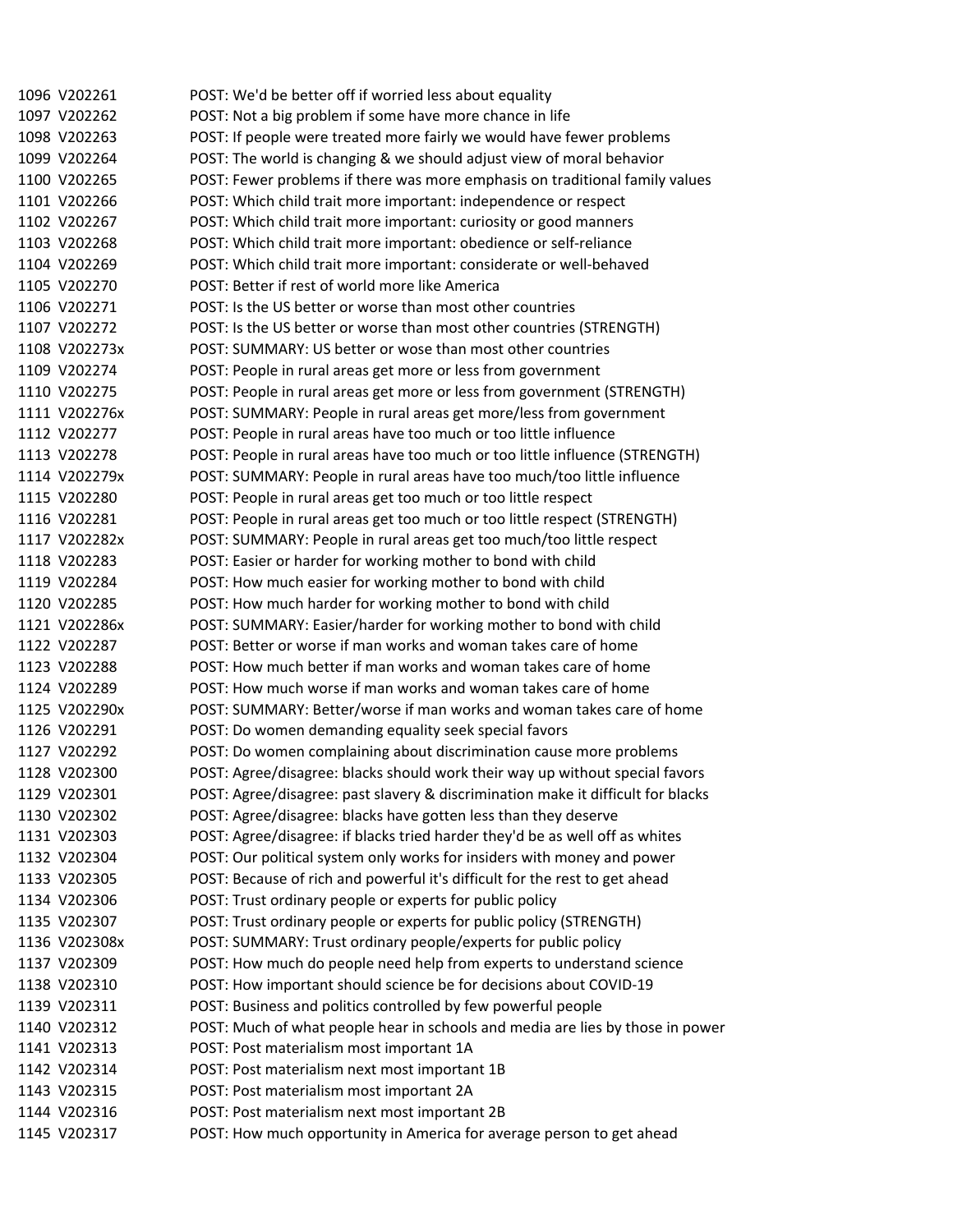| 1146 V202318  | POST: Economic mobility compared to 20 years ago                                 |
|---------------|----------------------------------------------------------------------------------|
| 1147 V202319  | POST: How much easier or harder is economic mobility compared to 20 years ago    |
| 1148 V202320x | POST: SUMMARY: Economic mobility                                                 |
| 1149 V202321  | POST: Importance of reducing deficit                                             |
| 1150 V202322  | POST: WEB ONLY: DEFIMP speeding intervention - gentle prompt                     |
| 1151 V202323  | POST: WEB ONLY: DEFIMP speeding intervention - redisplay DEFIMP                  |
| 1152 V202324  | POST: WEB ONLY: DEFIMP speeding intervention - peremptory prompt                 |
| 1153 V202325  | POST: Favor or oppose tax on millionaires                                        |
| 1154 V202326  | POST: Approve or disapprove of the Affordable Care Act                           |
| 1155 V202327  | POST: Approve or disapprove of the Affordable Care Act (STRENGTH)                |
| 1156 V202328x | POST: SUMMARY: Approve/disapprove Affordable Care Act                            |
| 1157 V202329  | POST: Favor or oppose requiring vaccines in schools                              |
| 1158 V202330  | POST: Favor or oppose requiring vaccines in schools (STRENGTH)                   |
| 1159 V202331x | POST: SUMMARY: Favor/oppose requiring vaccines in schools                        |
| 1160 V202332  | POST: How much is climate change affecting severe weather/temperatures in US     |
| 1161 V202333  | POST: How important is issue of climate change to R                              |
| 1162 V202334  | POST: Favor or oppose increased regulation on greenhouse emissions               |
| 1163 V202335  | POST: Favor or oppose increased regulation on greenhouse emissions (STRENGTH)    |
| 1164 V202336x | POST: SUMMARY: Favor/oppose increased regulation on greenhouse emissions         |
| 1165 V202337  | POST: Should federal government make it more difficult or easier to buy a gun    |
| 1166 V202338  | POST: How important is issue of gun access to R                                  |
| 1167 V202339  | POST: Favor or oppose background checks for gun purchases                        |
| 1168 V202340  | POST: Favor or oppose background checks for gun purchases (STRENGTH)             |
| 1169 V202341x | POST: SUMMARY: Favor/oppose background checks for gun puchases                   |
| 1170 V202342  | POST: Favor or oppose banning 'assault-style' rifles                             |
| 1171 V202343  | POST: Favor or oppose banning 'assault-style rifles' (STRENGTH)                  |
| 1172 V202344x | POST: SUMMARY: Favor/oppose banning 'assault-style' rifles                       |
| 1173 V202345  | POST: Favor or oppose mandatory buy back of 'assault-style' rifles               |
| 1174 V202346  | POST: Favor or oppose mandatory buy back of 'assault-style' rifles (STRENGTH)    |
| 1175 V202347x | POST: Favor/oppose government buy back of 'assault-style' rifles                 |
| 1176 V202348  | POST: Should federal government do more or less about opioid drug addiction      |
| 1177 V202349  | POST: Should fed govt do more or less about opioid drug addiction (STRENGTH)     |
| 1178 V202350x | POST: SUMMARY Should federal govt do more/less about opioid drug addiction       |
| 1179 V202351  | POST: How often do police officers use more force than necessary                 |
| 1180 V202352  | POST: How would R describe social class [EGSS]                                   |
| 1181 V202353  | POST: Is R lower middle class, middle class, upper middle class? [EGSS]          |
| 1182 V202354  | POST: (If R is Hispanic) Does R get news in Spanish or English                   |
| 1183 V202355  | POST: Does R currently live in a rural or urban area                             |
| 1184 V202356  | POST: Does R usually think of self as a rural or urban person                    |
| 1185 V202356z | POST: Does R usually think of self as a rural or urban person - Other Specify    |
| 1186 V202357  | POST: How important is urban or rural to R's identity                            |
| 1187 V202358  | POST: DHS: How worried about terrorist attack in near future                     |
| 1188 V202359  | POST: Favor or oppose free trade agreements with other countries                 |
| 1189 V202360  | POST: Favor or oppose free trade agreements with other countries (STRENGTH)      |
| 1190 V202361x | POST: SUMMARY: Favor/oppose free trade agreements                                |
| 1191 V202362  | POST: Is increasing trade good or bad for international relationships            |
| 1192 V202363  | POST: Is increasing trade good or bad for international relationships (STRENGTH) |
| 1193 V202364x | POST: SUMMARY: Increasing trade good/bad for international relationships         |
| 1194 V202365  | POST: Has international trade increased or decreased jobs in US                  |
| 1195 V202366  | POST: Has international trade increased or decreased jobs in US (STRENGTH)       |
|               |                                                                                  |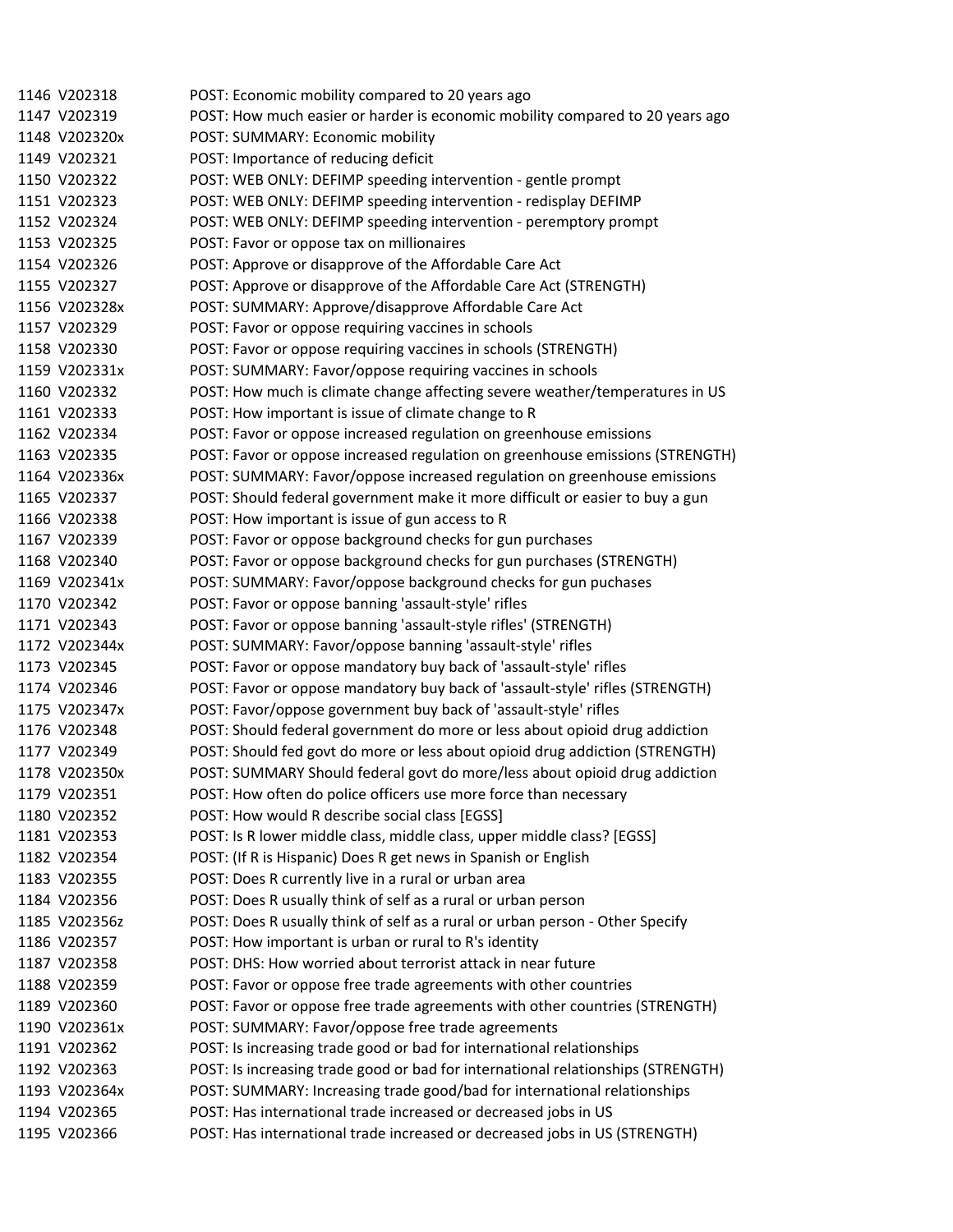1196 V202367x POST: SUMMARY: International trade increased/decreased jobs in US 1197 V202368 POST: Has international trade increased or decreased jobs abroad 1198 V202369 POST: Has international trade increased or decreased jobs abroad (STRENGTH) 1199 V202370x POST: SUMMARY: International trade increaded/decreased jobs abroad 1200 V202371 POST: Does increasing diversity made US better or worse place to live 1201 V202372 POST: Does increasing diversity made US better or worse place to live (STRENGTH) 1202 V202373x POST: SUMMARY: Increasing diversity made US better/worse place to live 1203 V202374 POST: Favor or oppose federal program giving all citizens \$12K/year 1204 V202375 POST: Favor or oppose federal program giving all citizens \$12K/year (STRENGTH) 1205 V202376x POST: SUMMARY: Favor/oppose federal program giving citizens \$12K/year 1206 V202377 POST: Should the minimum wage be raised, kept the same, or lowered 1207 V202378 POST: Increase/decrease government spending to help people pay for health care 1208 V202379 POST: How much increase/decrease in goverment help paying for health care 1209 V202380x POST: SUMMARY: Increase/decrease government spending to help pay for health care 1210 V202381 POST: Do health benefits of vaccinations outweight the risks 1211 V202382 POST: Do health benefits of vaccinations outweight the risks (STRENGTH) 1212 V202383x POST: SUMMARY: Health benefits of vaccinations outweigh risks 1213 V202384 POST: Attention to sexual harrassment has gone too far or not far enough 1214 V202385 POST: Attention to sexual harrassment has gone too far (STRENGTH) 1215 V202386 POST: Attention to sexual harrassment has not gone far enough (STRENGTH) 1216 V202387x POST: SUMMARY: Attention to sexual harrassment as gone too far/not far enough 1217 V202388 POST: Favor/oppose allowing transgender people to serve in military 1218 V202389 POST: Favor/oppose allowing transgender people to serve in military (STRENGTH) 1219 V202390x POST: SUMMARY: Favor/oppose transender people serve in military 1220 V202400 POST: How much is China a threat to the United States 1221 V202401 POST: How much is Russia a threat to the United States 1222 V202402 POST: How much is Mexico a threat to the United States 1223 V202403 POST: How much is Iran a threat to the United States 1224 V202404 POST: How much is Japan a threat to the United States 1225 V202405 POST: How much is Germany a threat to the United States 1226 V202406 POST: CSES5‐Q01: How interested in politics is R 1227 V202407 POST: CSES5‐Q02: How closely does R follow politics in media 1228 V202408 POST: CSES5‐Q03: Agree/disagree: R understands most important political issues 1229 V202409 POST: CSES5‐Q04a: Attitudes about elites: compromise in politics is selling out 1230 V202410 POST: CSES5‐Q04b: Attitudes about elites: politicians do not care about people 1231 V202411 POST: CSES5‐Q04c: Attitudes about elites: most politicians are trustworthy 1232 V202412 POST: CSES5‐Q04d: Attitudes about elites: politicians are main problem in US 1233 V202413 POST: CSES5‐Q04e: Attitudes about elites: strong leader in government is good 1234 V202414 POST: CSES5‐Q04f: Attitudes about elites: people should make policy decisions 1235 V202415 POST: CSES5-Q04g: Attitudes about elites: politicians only care about the rich 1236 V202416 POST: CSES5‐Q05a: Out‐group attitudes: minorities should adapt 1237 V202417 POST: CSES5‐Q05b: Out‐group attitudes: will of majority should always prevail 1238 V202418 POST: CSES5‐Q05c: Out‐group attitudes: immigrants good for America's economy 1239 V202419 POST: CSES5‐Q05c: Out‐group attitudes: America's culture harmed by immigrants 1240 V202420 POST: CSES5‐Q05c: Out‐group attitudes: immigrants increase crime rates in US 1241 V202421 POST: CSES5-Q06a: National identity: how important to have been born in US 1242 V202422 POST: CSES5‐Q06b: National identity: how important to have American ancestry 1243 V202423 POST: CSES5-Q06c: National identity: how important to be able to speak English 1244 V202424 POST: CSES5‐Q06d: National identity: how important to follow America's customs 1245 V202425 POST: CSES5‐Q07: How widespread is corruption among politicians in US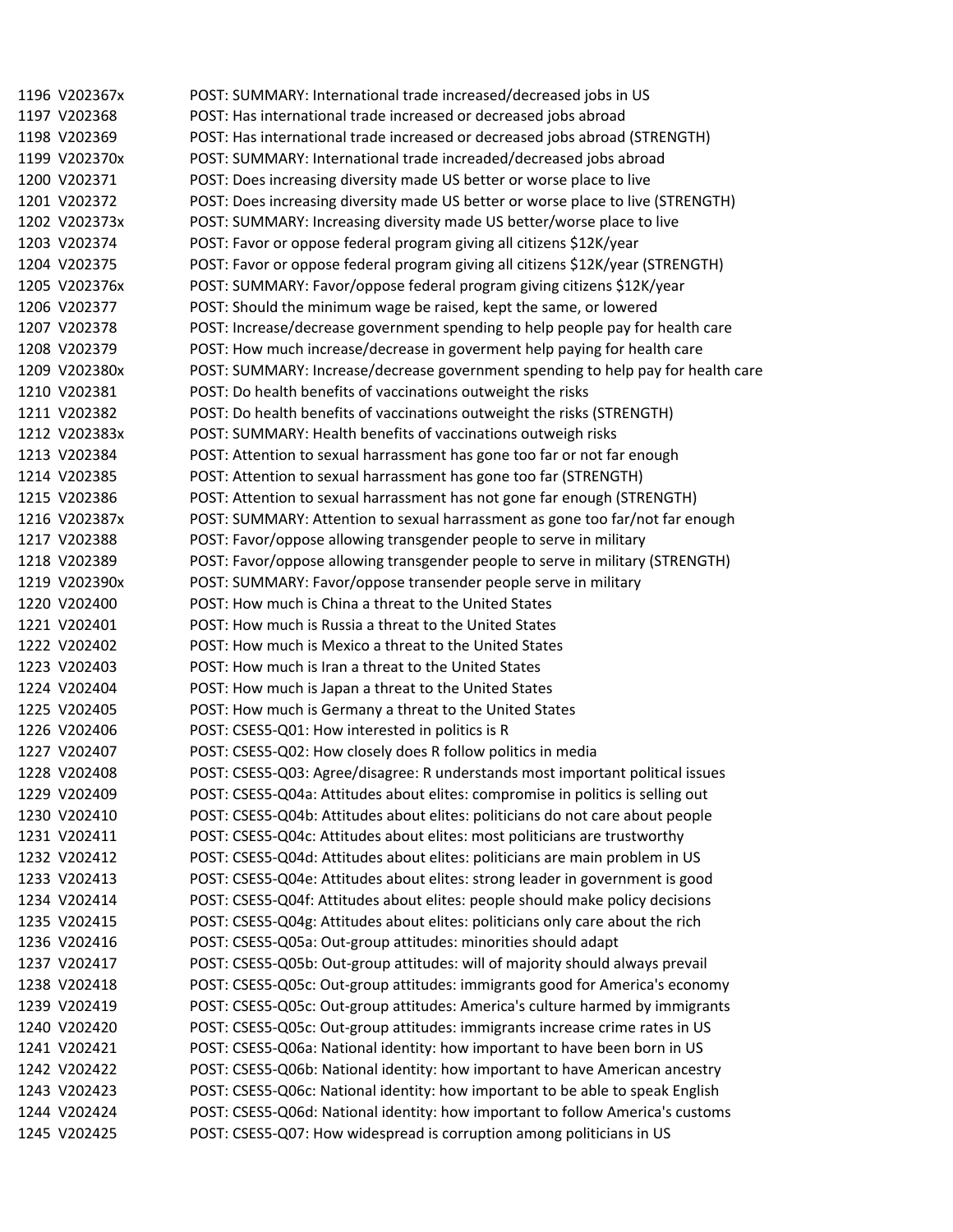| 1246 V202426  | POST: CSES5-Q08: Government should reduce differences in income levels            |
|---------------|-----------------------------------------------------------------------------------|
| 1247 V202427  | POST: CSES5-Q09: How good/bad a job has government done in last 4 years           |
| 1248 V202428  | POST: CSES5-Q10a: Is there a party that represents R's views                      |
| 1249 V202429  | POST: CSES5-Q10b: Party that represents R's views best                            |
| 1250 V202429z | POST: CSES5-Q10b: Party that represents R's views best - Other Specify            |
| 1251 V202430  | POST: CSES5-Q11: State of economy better or worse over past 12 months             |
| 1252 V202431  | POST: CSES5-Q14a: 5pt scale: Does it make a difference who is in power            |
| 1253 V202432  | POST: CSES5-Q14b: Who people vote for makes a big difference                      |
| 1254 V202433  | POST: CSES5-Q15a: Like-dislike-Democratic party                                   |
| 1255 V202434  | POST: CSES5-Q15b: Like-dislike-Republican Party                                   |
| 1256 V202435  | POST: CSES5-Q16a: Like-dislike-Democratic Presidential candidate                  |
| 1257 V202436  | POST: CSES5-Q16b: Like-dislike-Republican Presidential candidate                  |
| 1258 V202437  | POST: CSES5-Q17a: Left-right-Democratic Party                                     |
| 1259 V202438  | POST: CSES5-Q17b: Left-right-Republican Party                                     |
| 1260 V202439  | POST: CSES5-Q18: Left-right-self                                                  |
| 1261 V202440  | POST: CSES5-Q21: Satisfaction with democratic process                             |
| 1262 V202441  | POST: CSES5-Q22a: Is R close to any political party                               |
| 1263 V202442  | POST: CSES5-Q22b: Does R feel closer to one party                                 |
| 1264 V202443  | POST: CSES5-Q22c: Which party does R feel closest to                              |
| 1265 V202443z | POST: CSES5-Q22c: Which party does R feel closest to - Other Specify              |
| 1266 V202444  | POST: CSES5-Q22d: Degree of closeness to this party                               |
| 1267 V202450a | POST: Does R have any sons or daughters - one or more sons                        |
| 1268 V202450b | POST: Does R have any sons or daughters - one or more daughters                   |
| 1269 V202450c | POST: Does R have any sons or daughters - no sons and no daughters                |
| 1270 V202451  | POST: How much have political differences hurt relationships w/family             |
| 1271 V202452  | POST: How often does R have concerned feelings for other racial/ethnic groups     |
| 1272 V202453  | POST: How often does R try to understand perpective of other racial/ethnic groups |
| 1273 V202454  | POST: How often R imagines how they would feel before criticizing other groups    |
| 1274 V202455  | POST: How often R feels protective of someone due to race or ethnicity            |
| 1275 V202456  | POST: During past 12 months, R or any family members stopped by police            |
| 1276 V202457  | POST: Has R ever been arrested                                                    |
| 1277 V202458  | RESTRICTED: POST: Total income amount                                             |
| 1278 V202459  | RESTRICTED: POST: Income amt missing - ge or lt 40K                               |
| 1279 V202460  | RESTRICTED: POST: Income amt missing - ge or It 20K                               |
| 1280 V202461  | RESTRICTED: POST: Income amt missing - categories It 20K                          |
| 1281 V202462  | RESTRICTED: POST: Income amt missing - categories 20-40K                          |
| 1282 V202463  | RESTRICTED: POST: Income amt missing - ge or lt 70K                               |
| 1283 V202464  | RESTRICTED: POST: Income amt missing - categories 40-70K                          |
| 1284 V202465  | RESTRICTED: POST: Income amt missing - ge or lt 100K                              |
| 1285 V202466  | RESTRICTED: POST: Income amt missing - categories 70-100K                         |
| 1286 V202467  | RESTRICTED: POST: Income amt missing - categories 100+K                           |
| 1287 V202468x | PRE-POST: SUMMARY: Total (family) income                                          |
| 1288 V202469  | POST: R smoked 100 cigarettes in life                                             |
| 1289 V202470  | POST: R currently smoking                                                         |
| 1290 V202471  | POST: R has family/neighbors/coworkers/friends who are gay, lesbian or bisexual   |
| 1291 V202472a | POST: What is R's relationship to that person (or people) - immediate family      |
| 1292 V202472b | POST: What is R's relationship to that person (or people) - other relative        |
| 1293 V202472c | POST: What is R's relationship to that person (or people) - neighbor              |
| 1294 V202472d | POST: What is R's relationship to that person (or people) - co-worker             |
| 1295 V202472e | POST: What is R's relationship to that person (or people) - close friend          |
|               |                                                                                   |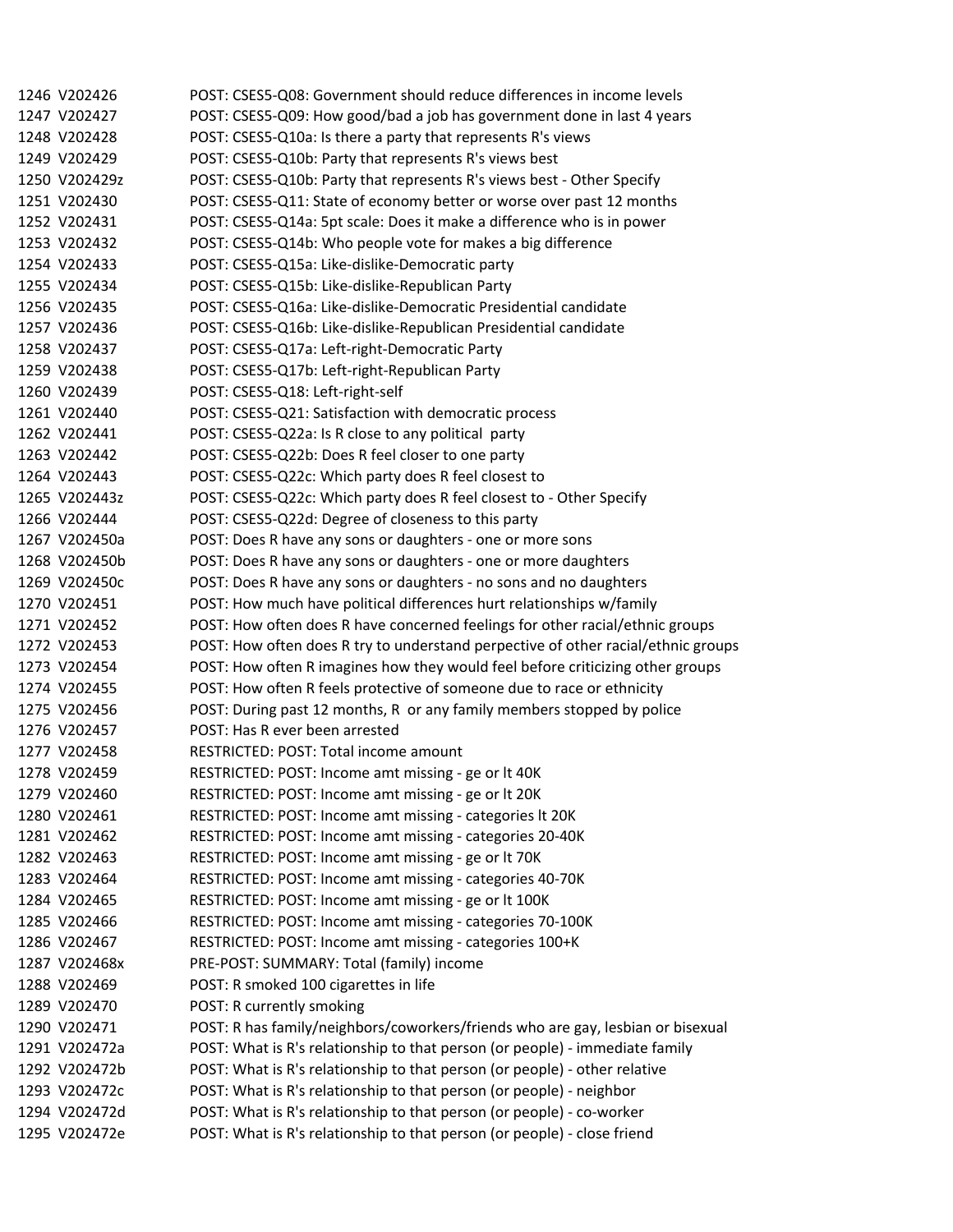1296 V202472f POST: What is R's relationship to that person (or people) - other relationship 1297 V202473 POST: R has family/neighbors/coworkers/friends who are transgender 1298 V202474a POST: What is R's relationship to that person (or people) - immediate family 1299 V202474b POST: What is R's relationship to that person (or people) ‐ other relative 1300 V202474c POST: What is R's relationship to that person (or people) ‐ neighbor 1301 V202474d POST: What is R's relationship to that person (or people) ‐ co‐worker 1302 V202474e POST: What is R's relationship to that person (or people) ‐ close friend 1303 V202474f POST: What is R's relationship to that person (or people) - other relationship 1304 V202475 POST: Does R consider themself a feminist or anti‐feminist 1305 V202476 POST: How important is being a feminist 1306 V202477 POST: Feeling thermometer: Asian‐Americans 1307 V202478 POST: Feeling thermometer: Asians 1308 V202479 POST: Feeling thermometer: Hispanics 1309 V202480 POST: Feeling thermometer: blacks 1310 V202481 POST: Feeling thermometer: illegal immigrants 1311 V202482 POST: Feeling thermometer: whites 1312 V202483 POST: How important whites work together to change laws unfair to whites 1313 V202484 POST: How important blacks work together to change laws unfair to blacks 1314 V202485 POST: How important Hispanics work together to change laws unfair to Hispanics 1315 V202486 POST: How important Asians work together to change laws unfair to Asians 1316 V202487 POST: How likely whites unable to find jobs because employers hiring minorities 1317 V202488 POST: Does federal government treat blacks or whites better 1318 V202489 POST: How much better does federal government treat blacks or whites 1319 V202490x POST: SUMMARY: Federal government treats blacks or whites better 1320 V202491 POST: Do police treat blacks or whites better 1321 V202492 POST: How much better do police treat blacks or whites 1322 V202493x POST: SUMMARY: Police treat blacks or whites better 1323 V202494 POST: How much influence do whites have in US politics 1324 V202495 POST: How much influence do blacks have in US politics 1325 V202496 POST: How much influence do Hispanics have in US politics 1326 V202497 POST: How much influence do Asians have in US politics 1327 V202498 RESTRICTED: POST: How important is being Hispanic to R's identity 1328 V202498x POST: SUMMARY: How important is being Hispanic to R's identity 1329 V202499 RESTRICTED: POST: How important is being white to R's identity 1330 V202499x POST: SUMMARY: How important is being white to R's identity 1331 V202500 RESTRICTED: POST: How important is being black to R's identity 1332 V202500x POST: SUMMARY: How important is being black to R's identity 1333 V202501 RESTRICTED: POST: How important is being Native American to R's identity 1334 V202501x POST: SUMMARY: How important is being Native American to R's identity 1335 V202502\_asian RESTRICTED: POST: How important is being Asian to R's identity 1336 V202502 pacific RESTRICTED: POST: How important is being Pacific Islander to R's identity 1337 V202502x POST: SUMMARY: How important is being Asian or Pacific Islander to R's identity 1338 V202504 POST: How important is being American to R's identity 1339 V202505 POST: White R: what happens to white people will affect R's life 1340 V202506 POST: Hispanic R: what happens to Hispanic people will affect R's life 1341 V202507 POST: Black R: what happens to black people will affect R's life 1342 V202508 POST: Asian R: what happens to Asian people will affect R's life 1343 V202515 POST: Stereotype: Whites hardworking 1344 V202516 POST: Stereotype: Blacks hardworking 1345 V202517 POST: Stereotype: Hispanic‐Americans hardworking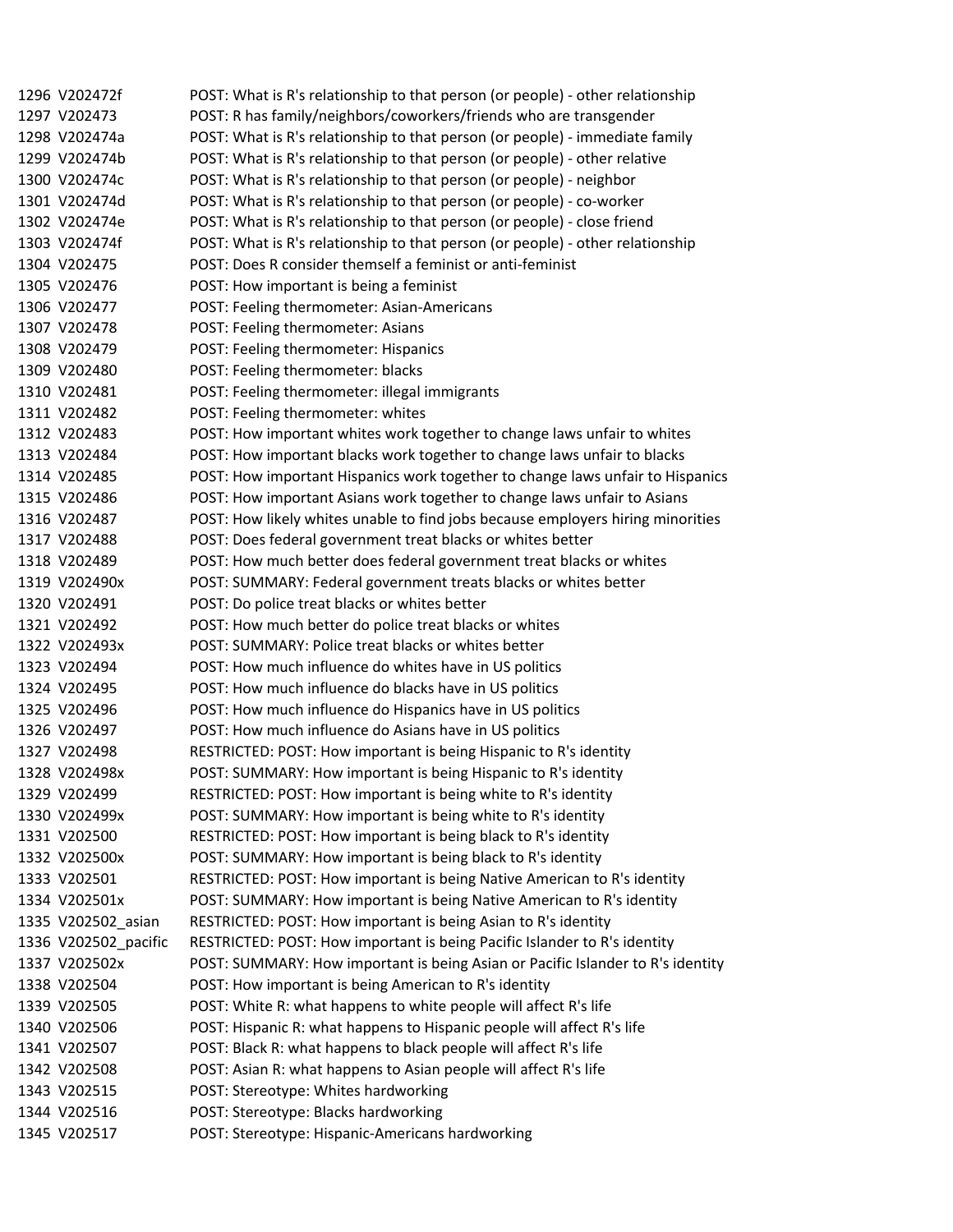1346 V202518 POST: Stereotype: Hispanics hardworking 1347 V202519 POST: Stereotype: Asian‐Americans hardworking 1348 V202520 POST: Stereotype: Asians hardworking 1349 V202521 POST: Stereotype: Whites violent 1350 V202522 POST: Stereotype: Blacks violent 1351 V202523 POST: Stereotype: Hispanic‐Americans violent 1352 V202524 POST: Stereotype: Hispanics violent 1353 V202525 POST: Stereotype: Asian‐Americans violent 1354 V202526 POST: Stereotype: Asians violent 1355 V202527 POST: Discrimination in the US against blacks 1356 V202528 POST: Discrimination in the US against Hispanics 1357 V202529 POST: Discrimination in the US against Asians 1358 V202530 POST: Discrimination in the US against whites 1359 V202531 POST: Discrimination in the US against Muslims 1360 V202532 POST: Discrimination in the US against Christians 1361 V202533 POST: Discrimination in the US against Gays and Lesbians 1362 V202534 POST: Discrimination in the US against women 1363 V202535 POST: Discrimination in the US against men 1364 V202536 POST: Discrimination in the US against transgender people 1365 V202537 POST: How much discrimination has R faced personally because or race/ethnicity 1366 V202538 POST: How much discrimination has R faced because of gender 1367 V202539 POST: Has R experienced harrassment at work 1368 V202540 POST: How often has R experienced harrassment at work 1369 V202541a POST: Which social media platforms R visited ‐ Facebook 1370 V202541b POST: Which social media platforms R visited ‐ Twitter 1371 V202541c POST: Which social media platforms R visited ‐ Instagram 1372 V202541d POST: Which social media platforms R visited ‐ Reddit 1373 V202541e POST: Which social media platforms R visited ‐ YouTube 1374 V202541f POST: Which social media platforms R visited ‐ SnapChat 1375 V202541g POST: Which social media platforms R visited ‐ TikTok 1376 V202541h POST: Which social media platforms R visited ‐ Other {SPECIFY} 1377 V202541i POST: Which social media platforms R visited ‐ none of these 1378 V202542 POST: How often use Facebook 1379 V202543 POST: How often post political content on Facebook 1380 V202544 POST: How often use Twitter 1381 V202545 POST: How often post political content on Twitter 1382 V202546 POST: How often use Reddit 1383 V202547 POST: How often post political content on Reddit 1384 V202548 POST: What is the current unemployment rate 1385 V202549 POST: Did Russia try to interfere in 2016 presidential election or not 1386 V202550 POST: How confident is R about that 1387 V202551 POST: Did Trump administration deport more immigrants or did Obama 1388 V202552 POST: How confident is R about that 1389 V202553 POST: Does most scientific evidence show vaccines cause autism or not 1390 V202554 POST: How confident is R about that 1391 V202555 POST: Have world temperatuers have risen on average or last 100 years or not 1392 V202556 POST: How confident is R about that 1393 V202557 POST: Was the coronavirus (COVID‐19) was developed intentionally in a lab or not 1394 V202558 POST: How confident is R about that 1395 V202559 POST: Evidence that hydroxychloroquine is effective treatment for COVID‐19 or not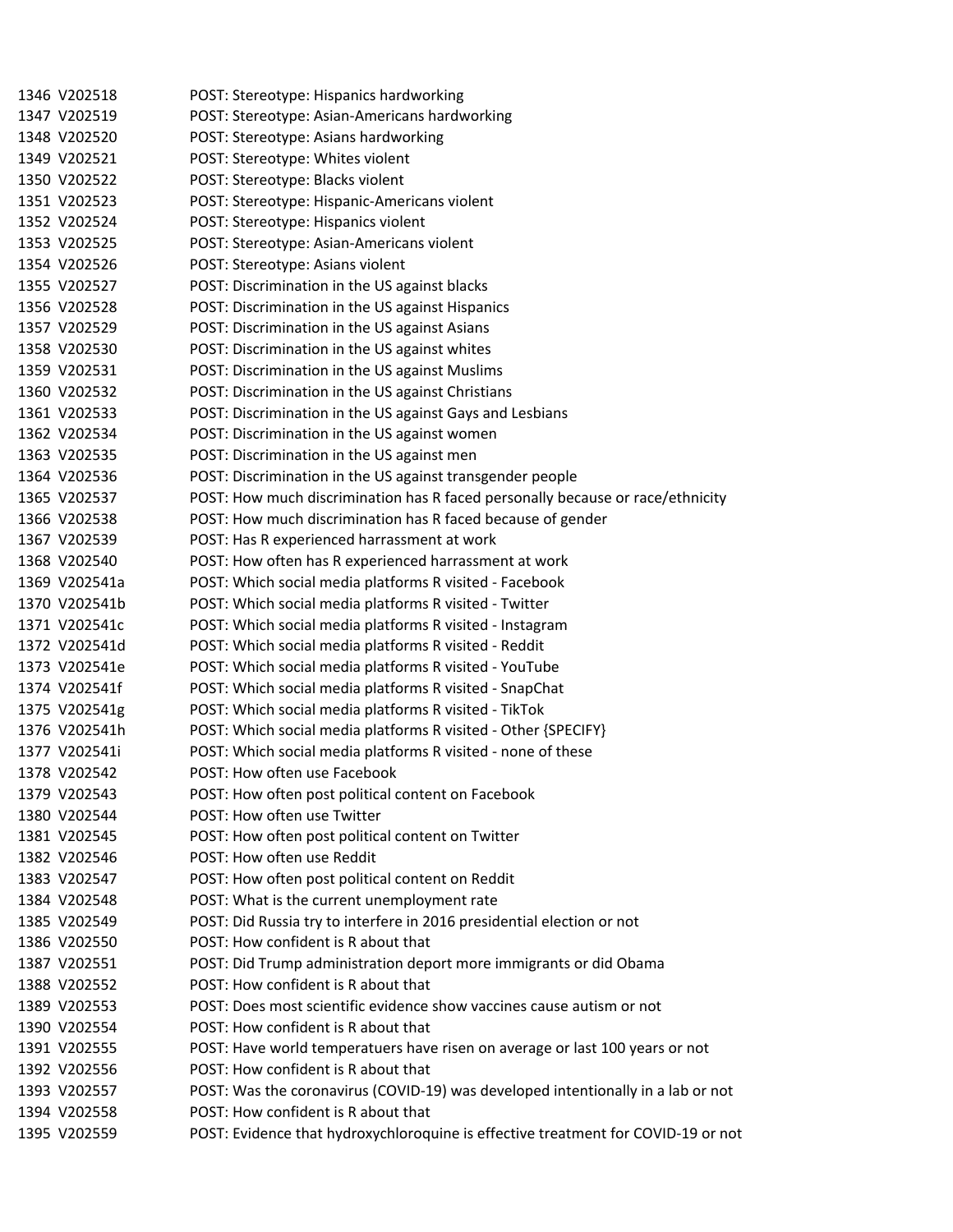1396 V202560 POST: How confident is R about that 1397 V202561 POST: Life experience: does R know someone moved to U.S. from another country 1398 V202562 POST: Life experience: does R currently owe money on student loans 1399 V202563 POST: Life experience: has R ever received food stamps or other public assistance 1400 V202564 POST: Life experience: does R a have pension or retirement account 1401 V202565 POST: Life experience: does R choose products because they are made in America 1402 V202566 POST: Life experience: has R displayed American flag on house in past year 1403 V202567 POST: Life experience: has R gone hunting or fishing in past year 1404 V202568 POST: Life experience: has R used public transportation in past year 1405 V202569 POST: Life experience: has R ever been bitten by a shark 1406 V202575 POST: GSS: How often does R pay attention to politics and elections 1407 V202576 POST: GSS: CSES5‐ Q21: Satisfaction with democratic process 1408 V202577 POST: GSS: REV How often trust government in Washington to do what is right 1409 V202578 POST: GSS: Do elections make government pay attention 1410 V202579 POST: GSS: Is it justified for people to use violence to pursue political goals 1411 V202580 POST: GSS: 7pt scale goverment‐private medical insurance scale: self‐placement 1412 V202581 POST: GSS: National economy better or worse in last year 1413 V202582 POST: GSS: How much national economy better or worse in last year 1414 V202583x POST: GSS: SUMMARY: National economy better/worse in last year 1415 V202584 POST: GSS: Economy better or worse in next 12 months 1416 V202585 POST: GSS: Economy how much better or worse next 12 months 1417 V202586x POST: GSS: SUMMARY: Economy better/worse in next 12 months 1418 V202587 POST: GSS: R how much better or worse off than one year ago 1419 V202588 POST: GSS: R how much better or worse off next year 1420 V202589 POST: GSS: How worried is R about current financial situation 1421 V202590 POST: GSS: How important news organizations are free to criticize political leaders 1422 V202591 POST: GSS: How important branches of govt keep one another from too much power 1423 V202592 POST: GSS: How important elected officials face serious consequences for misconduct 1424 V202593 POST: GSS: How important people agree on basic facts even if they disagree politically 1425 V202594 POST: GSS: Helpful or harmful if president could work w/o congress or courts 1426 V202595 POST: GSS: Helpful or harmful if president could work w/o congress or courts (STRENGTH) 1427 V202596x POST: GSS: SUMMARY: Helpful/harmful president could work w/o congress or courts 1428 V202597 POST: GSS: CSES5‐ Q04f: Attitudes about elites: People should make policy decisions 1429 V202598 POST: GSS: CSES5‐ Q05c: Out‐group attitudes: Immigrants good for economy 1430 V202599 POST: GSS: CSES5‐ Q05c: Out‐group attitudes: Immigrants harm culture 1431 V202600 POST: GSS: CSES5‐ Q05c: Out‐group attitudes: Immigrants increase crime 1432 V202601 POST: GSS: Approve or disapprove President handling COVID‐19 1433 V202602 POST: GSS: How much approve or disapprove President handling of COVID‐19 1434 V202603x POST: GSS: SUMMARY: Approve/disapprove President handling of COVID‐19 1435 V202604 POST: GSS: Approve or disapprove R's governor handling of COVID‐19 1436 V202605 POST: GSS: How much approve or disapprove R's governor handling of COVID‐19 1437 V202606x POST: GSS: SUMMARY: Approve/disapprove R's governor handling of COVID‐19 1438 V202607 POST: GSS: Approve or disapprove local government handling of COVID‐19 1439 V202608 POST: GSS: How much approve or disapprove local government handling of COVID‐19 1440 V202609x POST: GSS: SUMMARY: Approve/disappove local government handling of COVID‐19 1441 V202610 POST: GSS: Federal government response to COVID‐19 too quick or too slow 1442 V202611 POST: GSS: Federal government response to COVID‐19 too quick or too slow (STRENGTH) 1443 V202612x POST: GSS: SUMMARY: Federal government response to COVID‐19 too quick/too slow 1444 V202613 POST: GSS: Limits on public activity due to COVID-19 too strict or not strict enough 1445 V202614 POST: GSS: State moved to re-open too quickly or too slowly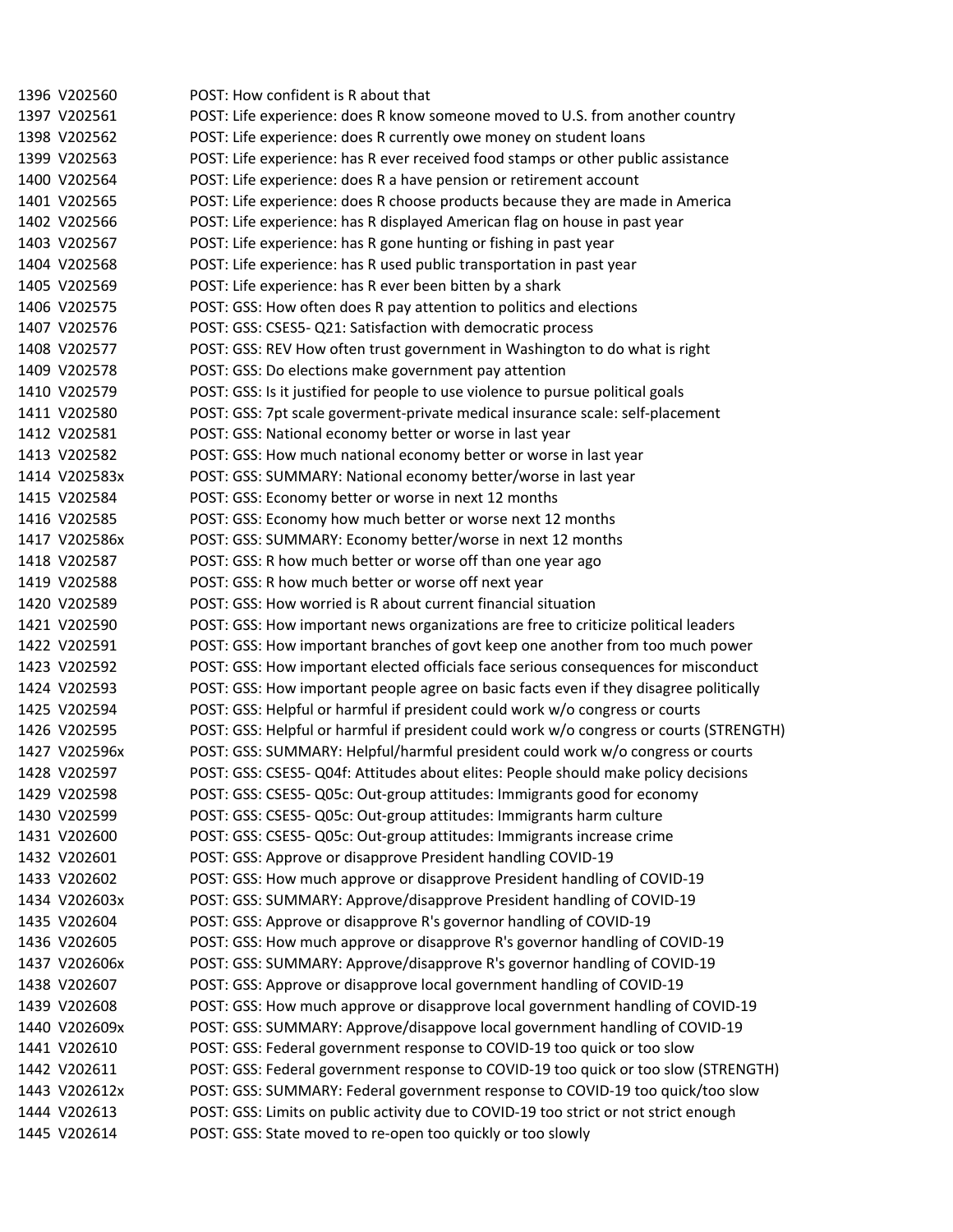| 1446 V202615            | POST: GSS: State moved to re-open too quickly or too slowly (STRENGTH)               |
|-------------------------|--------------------------------------------------------------------------------------|
| 1447 V202616x           | POST: GSS: SUMMARY: State moved to re-open too quickly/too slowly                    |
| 1448 V202617            | POST: GSS: Income gap today more or less than 20 years ago                           |
| 1449 V202618            | POST: GSS: How much larger is income gap today                                       |
| 1450 V202619            | POST: GSS: How much smaller is income gap today                                      |
| 1451 V202620x           | POST: GSS: SUMMARY: Income gap larger/smaller than 20 years ago                      |
| 1452 V202621            | POST: GSS: What is the best way to deal with urban unrest and rioting                |
| 1453 V202622            | POST: GSS: Spending too much or too little on space program                          |
| 1454 V202623            | POST: GSS: Spending too much or too little on environment                            |
| 1455 V202624            | POST: GSS: Spending too much or too little on health                                 |
| 1456 V202625            | POST: GSS: Spending too much or too little on cities                                 |
| 1457 V202626            | POST: GSS: Spending too much or too little on crime                                  |
| 1458 V202627            | POST: GSS: Spending too much or too little on drug abuse                             |
| 1459 V202628            | POST: GSS: Spending too much or too little on education                              |
| 1460 V202629            | POST: GSS: In past seven days has R been bothered by emotional problems              |
| 1461 V202630            | POST: GSS: Taken all together how happy is R these days                              |
| 1462 V202631            | POST: GSS: Does R feel connected to the world around them                            |
| 1463 V202632            | POST: GSS: Does R feel part of something much larger than themselves                 |
| 1464 V202633            | POST: GSS: Does R feel a sense of larger meaning or purpose in life                  |
| 1465 V202634            | POST: GSS: How confident is R in medical institutions                                |
| 1466 V202635            | POST: GSS: How confident is R in scientific community                                |
| 1467 V202636a           | POST: IWR OBS: others present at time of iw - nobody other than respondent           |
| 1468 V202636b           | POST: IWR OBS: others present at time of iw - children under 6                       |
| 1469 V202636c           | POST: IWR OBS: others present at time of iw - older children                         |
| 1470 V202636d           | POST: IWR OBS: others present at time of iw - unknown person                         |
| 1471 V202636e           | POST: IWR OBS: others present at time of iw - other relatives                        |
| 1472 V202636f           | POST: IWR OBS: others present at time of iw - other adults                           |
| 1473 V202636g           | POST: IWR OBS: others present at time of iw - spouse                                 |
| 1474 V202637            | POST: IWR OBS: respondent's gender                                                   |
| 1475 V202638            | POST: IWR OBS: respondent's estimated age                                            |
| 1476 V202639            | POST: IWR OBS: respondent's cooperation                                              |
| 1477 V202640            | POST: IWR OBS: respondent's level of information                                     |
| 1478 V202641            | POST: IWR OBS: respondent's intelligence                                             |
| 1479 V202642            | POST: IWR OBS: respondent seemed suspicious                                          |
| 1480 V202643            | POST: IWR OBS: respondent's interest in interview                                    |
| 1481 V202644            | POST: IWR OBS: respondent's honesty                                                  |
| 1482 V202645a           | POST: IWR OBS: R reactions to interview - negative (general)                         |
| 1483 V202645b           | POST: IWR OBS: R reactions to interview - negative (too long)                        |
| 1484 V202645c           | POST: IWR OBS: R reactions to interview - negative (too complicated)                 |
| 1485 V202645d           | POST: IWR OBS: R reactions to interview - negative (boring/tedious/repetitious)      |
| 1486 V202645e           | POST: IWR OBS: R reactions to interview - R wanted to stop before interview complete |
| 1487 V202645f           | POST: IWR OBS: R reactions to interview - R was ill/deeaf/tired/had bad eyesight     |
| 1488 V202645g           | POST: IWR OBS: R reactions to interview - R expressed lack of knowledge              |
| 1489 V202645h           | POST: IWR OBS: R reactions to interview - R stressed/agitated by interview process   |
| 1490 V202645i           | POST: IWR OBS: R reactions to interview - R became angry at interview content        |
| 1491 V202645j           | POST: IWR OBS: R reactions to interview - R concerned with sampling purpose/bias     |
| 1492 V202645k           | POST: IWR OBS: R reactions to interview - R could not read respondent booklet        |
| 1493 V202645m           | POST: IWR OBS: R reactions to interview - R appeared to enjoy interview              |
| 1494 V202645n           | POST: IWR OBS: R reactions to interview - Neutral or no feedback                     |
| <b>SAMPLE VARIABLES</b> |                                                                                      |
|                         |                                                                                      |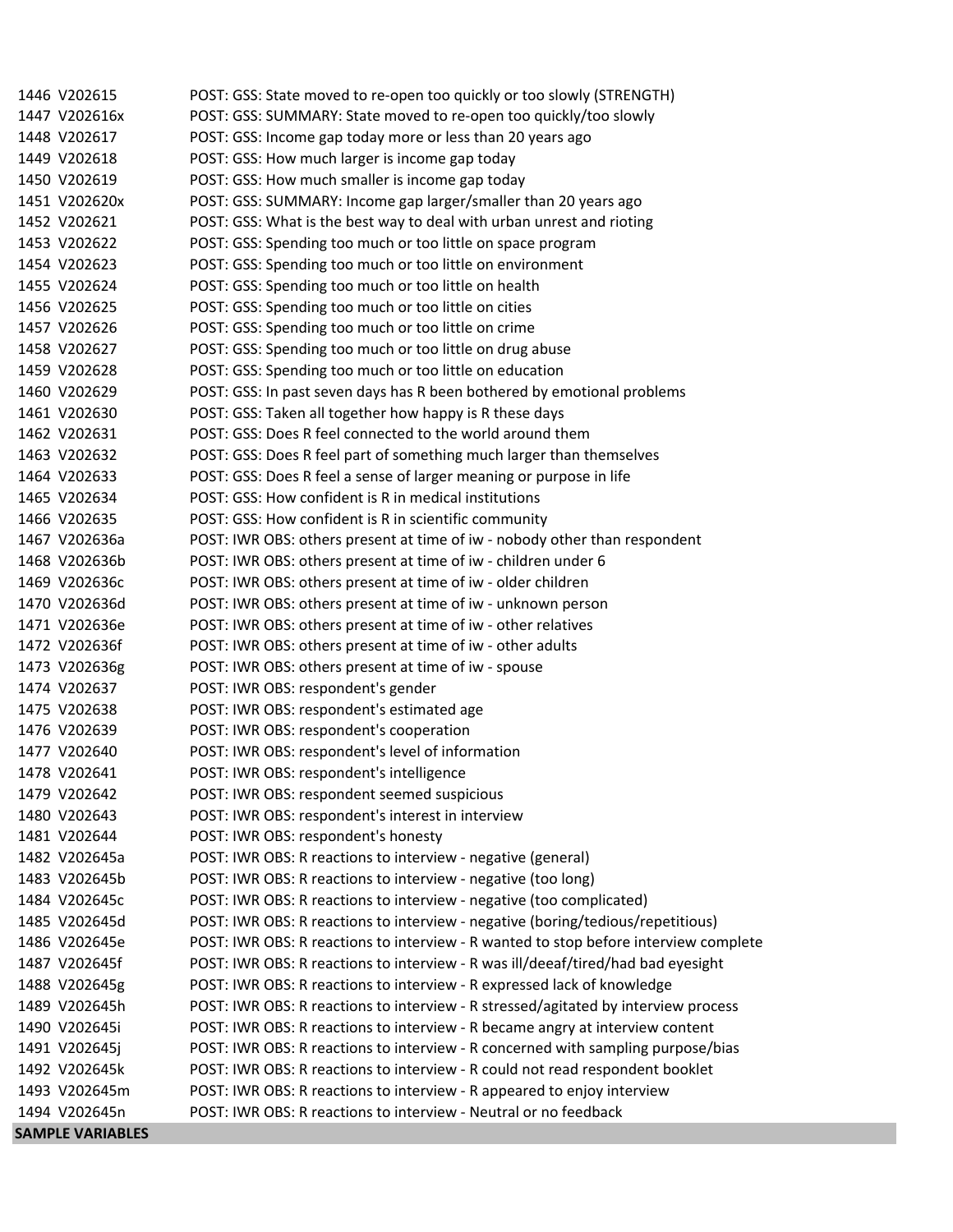| 1495 V203000                    | SAMPLE: Sample location FIPS state                                               |
|---------------------------------|----------------------------------------------------------------------------------|
| 1496 V203001                    | SAMPLE: Sample location state postal abbreviation                                |
| 1497 V203002                    | SAMPLE: Sample location Congressional district (117th Congress)                  |
| 1498 V203003                    | SAMPLE: Census region                                                            |
| 1499 V203004                    | SAMPLE: Time zone (majority of state)                                            |
| 1500 V203005                    | SAMPLE: RESTRICTED: County FIPS code                                             |
| 1501 V203006                    | SAMPLE: RESTRICTED: County name                                                  |
| 1502 V203007                    | SAMPLE: RESTRICTED: Zip code                                                     |
| 1503 V203008                    | SAMPLE: RESTRICTED: Census tract                                                 |
| <b>ADMINISTRATIVE VARIABLES</b> |                                                                                  |
| 1504 V203050                    | PRE ADMIN: Pre Web device logins: phone                                          |
| 1505 V203051                    | PRE ADMIN: Pre Web device logins: tablet                                         |
| 1506 V203052                    | PRE ADMIN: Pre Web device logins: desktop/laptop                                 |
| 1507 V203053                    | PRE ADMIN: Beginning date of Pre IW (YYYYMMDD)                                   |
| 1508 V203054                    | PRE ADMIN: Beginning time of Pre IW (HHMMSS)                                     |
| 1509 V203055                    | PRE ADMIN: Ending date of Pre IW (YYYYMMDD)                                      |
| 1510 V203056                    | PRE ADMIN: Ending time of Pre IW (HHMMSS)                                        |
| 1511 V203057                    | PRE ADMIN: Pre-election interview length (minutes)                               |
| 1512 V203059                    | PRE ADMIN: Visible cash experiment in invitation letter                          |
| 1513 V203060                    | PRE ADMIN: Screener incentive amount paid if screener R not selected             |
| 1514 V203061                    | PRE ADMIN: Pre incentive amount paid                                             |
| 1515 V203075                    | POST ADMIN: Post Web device logins: phone                                        |
| 1516 V203076                    | POST ADMIN: Post Web device logins: tablet                                       |
| 1517 V203077                    | POST ADMIN: Post Web device logins: desktop/laptop                               |
| 1518 V203078                    | POST ADMIN: Beginning date of Post IW (YYYYMMDD)                                 |
| 1519 V203079                    | POST ADMIN: Beginning time of Post IW (HHMMSS)                                   |
| 1520 V203080                    | POST ADMIN: Ending date of Post IW (YYYYMMDD)                                    |
| 1521 V203081                    | POST ADMIN: Ending time of Post IW (HHMMSS)                                      |
| 1522 V203082                    | POST ADMIN: Post-election interview length (minutes)                             |
| 1523 V203084                    | POST ADMIN: Post incentive amount paid                                           |
| <b>SCREENER VARIABLES</b>       |                                                                                  |
| 1524 V203100                    | SCREENER: Number of adults in HH [topcoded]                                      |
| 1525 V203101                    | SCREENER: Number of eligible U.S. citizen adults in HH [topcoded]                |
| 1526 V203102                    | <b>SCREENER: Screener R selected for Pre</b>                                     |
| 1527 V203150                    | RANDOM: Assignment to forward or reverse response options for selected questions |
| <b>RANDOMIZATION VARIABLES</b>  |                                                                                  |
| 1528 V203151                    | RANDOM: Order of major party names in vote sections                              |
| 1529 V203152                    | RANDOM: Assignment of PRESVTLAST/PRESVTLASTREV                                   |
| 1530 V203153                    | RANDOM: Assignment of DUTYCHOICE/CHOICEDUTY                                      |
| 1531 V203154                    | RANDOM: RPTYID party order - Democratic/Republican or Republican/Democratic      |
| 1532 V203155                    | RANDOM: SPLITTICKET party order - Democratic/Republican or Republican/Democratic |
| 1533 V203156                    | RANDOM: ABORTPRE candidate order - Democrat/Republican or Republican/Democrat    |
| 1534 V203157                    | RANDOM: AIDBPR candidate order - Democrat/Republican or Republican/Democrat      |
| 1535 V203158                    | RANDOM: CTRAIT candidate order - Democrat/Republican or Republican/Democrat      |
| 1536 V203159                    | RANDOM: CLIKE candidate order - Democrat/Republican or Republican/Democrat       |
| 1537 V203160                    | RANDOM: PTYLIK party order - Democratic/Republican or Republican/Democratic      |
| 1538 V203161                    | RANDOM: DEFSPPR candidate order - Democrat/Republican or Republican/Democrat     |
| 1539 V203162                    | RANDOM: CTRAIT item order - first                                                |
| 1540 V203163                    | RANDOM: CTRAIT item order - second                                               |
| 1541 V203164                    | RANDOM: CTRAIT item order - third                                                |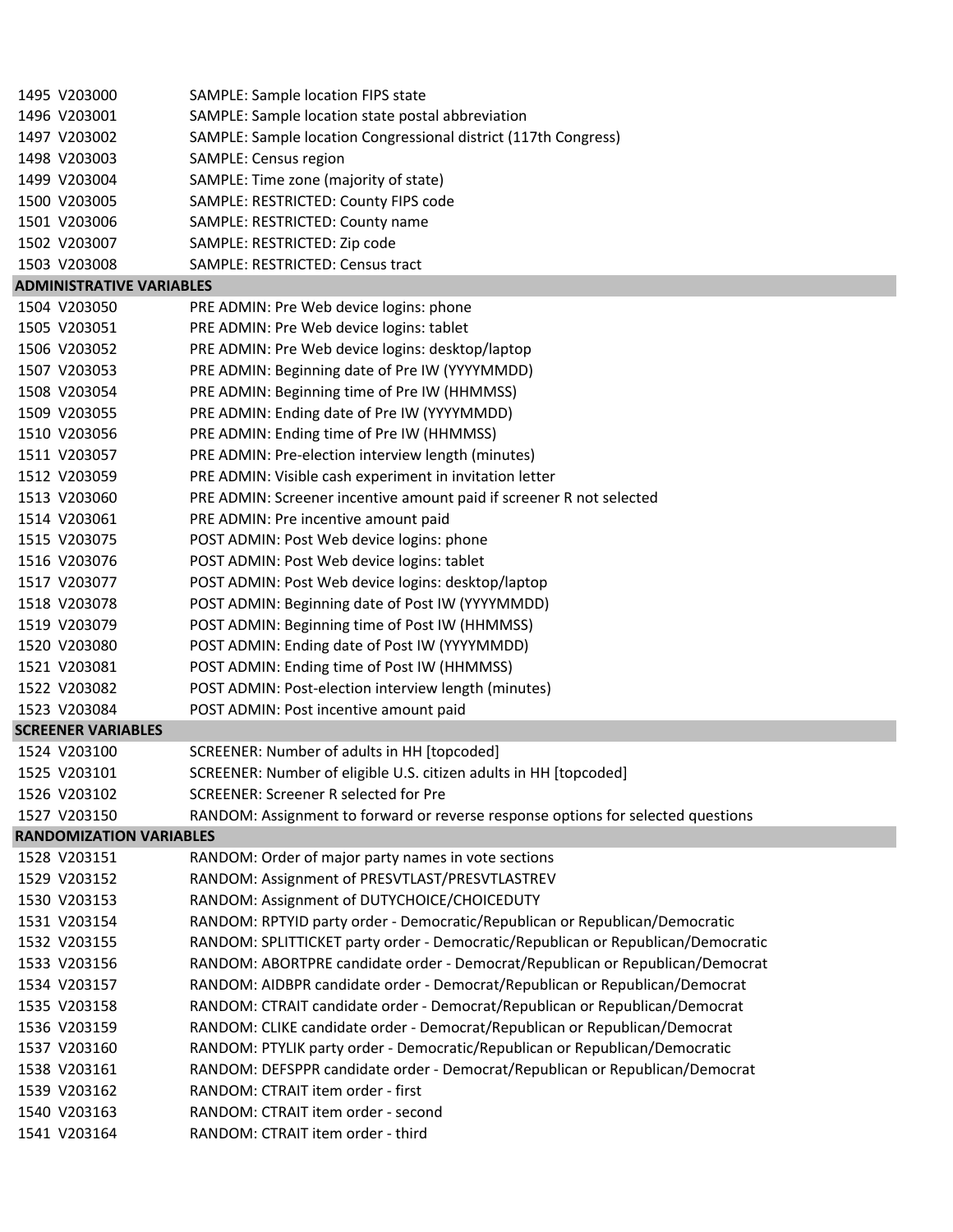1542 V203165 RANDOM: CTRAIT item order ‐ fourth 1543 V203166 RANDOM: EMOTION item order ‐ first 1544 V203167 RANDOM: EMOTION item order ‐ second 1545 V203168 RANDOM: EMOTION item order ‐ third 1546 V203169 RANDOM: EMOTION item order ‐ fourth 1547 V203170 RANDOM: EMOTION item order ‐ fifth 1548 V203171 RANDOM: EMOTION item order ‐ sixth 1549 V203172 RANDOM: EMOTION item order ‐ seventh 1550 V203173 RANDOM: EMOTION item order ‐ eighth 1551 V203174 RANDOM: EMOTION item order ‐ nineth 1552 V203175 RANDOM: ENVBUS candidate order ‐ Democrat/Republican or Republican/Democrat 1553 V203176 RANDOM: FEDSPEND item order ‐ first 1554 V203177 RANDOM: FEDSPEND item order ‐ second 1555 V203178 RANDOM: FEDSPEND item order ‐ third 1556 V203179 RANDOM: FEDSPEND item order ‐ fourth 1557 V203180 RANDOM: FEDSPEND item order ‐ fifth 1558 V203181 RANDOM: FEDSPEND item order ‐ sixth 1559 V203182 RANDOM: FEDSPEND item order ‐ seventh 1560 V203183 RANDOM: FEDSPEND item order ‐ eighth 1561 V203184 RANDOM: GUARPR candidate order ‐ Democrat/Republican or Republican/Democrat 1562 V203185 RANDOM: INSPRE candidate order ‐ Democrat/Republican or Republican/Democrat 1563 V203186 RANDOM: LIBCPRE candidate order ‐ Democrat/Republican or Republican/Democrat 1564 V203187 RANDOM: LEASTSP item order ‐ first 1565 V203188 RANDOM: LEASTSP item order ‐ second 1566 V203189 RANDOM: LEASTSP item order ‐ third 1567 V203190 RANDOM: LEASTSP item order ‐ fourth 1568 V203191 RANDOM: SPSRVPR candidate order ‐ Democrat/Republican or Republican/Democrat 1569 V203192 RANDOM: THERMPRE pres cand order ‐ Democrat/Republican or Republican/Democrat 1570 V203193 RANDOM: THERMPRE party order ‐ Democratic/Republican or Republican/Democratic 1571 V203194 RANDOM: THERMPRE order Dem VP cand, Rep VP candid, previous president ‐ first 1572 V203195 RANDOM: THERMPRE order Dem VP cand, Rep VP candid, previous president ‐ second 1573 V203196 RANDOM: THERMPRE order Dem VP cand, Rep VP candid, previous president ‐ third 1574 V203197 RANDOM: RADPROGS response option order ‐ first 1575 V203198 RANDOM: RADPROGS response option order ‐ second 1576 V203199 RANDOM: RADPROGS response option order ‐ third 1577 V203200 RANDOM: RADPROGS response option order ‐ fourth 1578 V203201 RANDOM: RADPROGS response option order ‐ fifth 1579 V203202 RANDOM: RADPROGS response option order ‐ sixth 1580 V203203 RANDOM: RADPROGS response option order ‐ seventh 1581 V203204 RANDOM: RADPROGS response option order ‐ eighth 1582 V203205 RANDOM: RADPROGS response option order ‐ nineth 1583 V203206 RANDOM: RADPROGS response option order ‐ tenth 1584 V203207 RANDOM: RADPROGS response option order ‐ eleventh 1585 V203208 RANDOM: RADPROGS response option order ‐ twelfth 1586 V203209 RANDOM: RADPROGS response option order ‐ thirteenth 1587 V203210 RANDOM: RADPROGS response option order ‐ fourteenth 1588 V203211 RANDOM: RADPROGS response option order ‐ fifteenth 1589 V203212 RANDOM: WEBSITES response option order ‐ first 1590 V203213 RANDOM: WEBSITES response option order ‐ second 1591 V203214 RANDOM: WEBSITES response option order ‐ third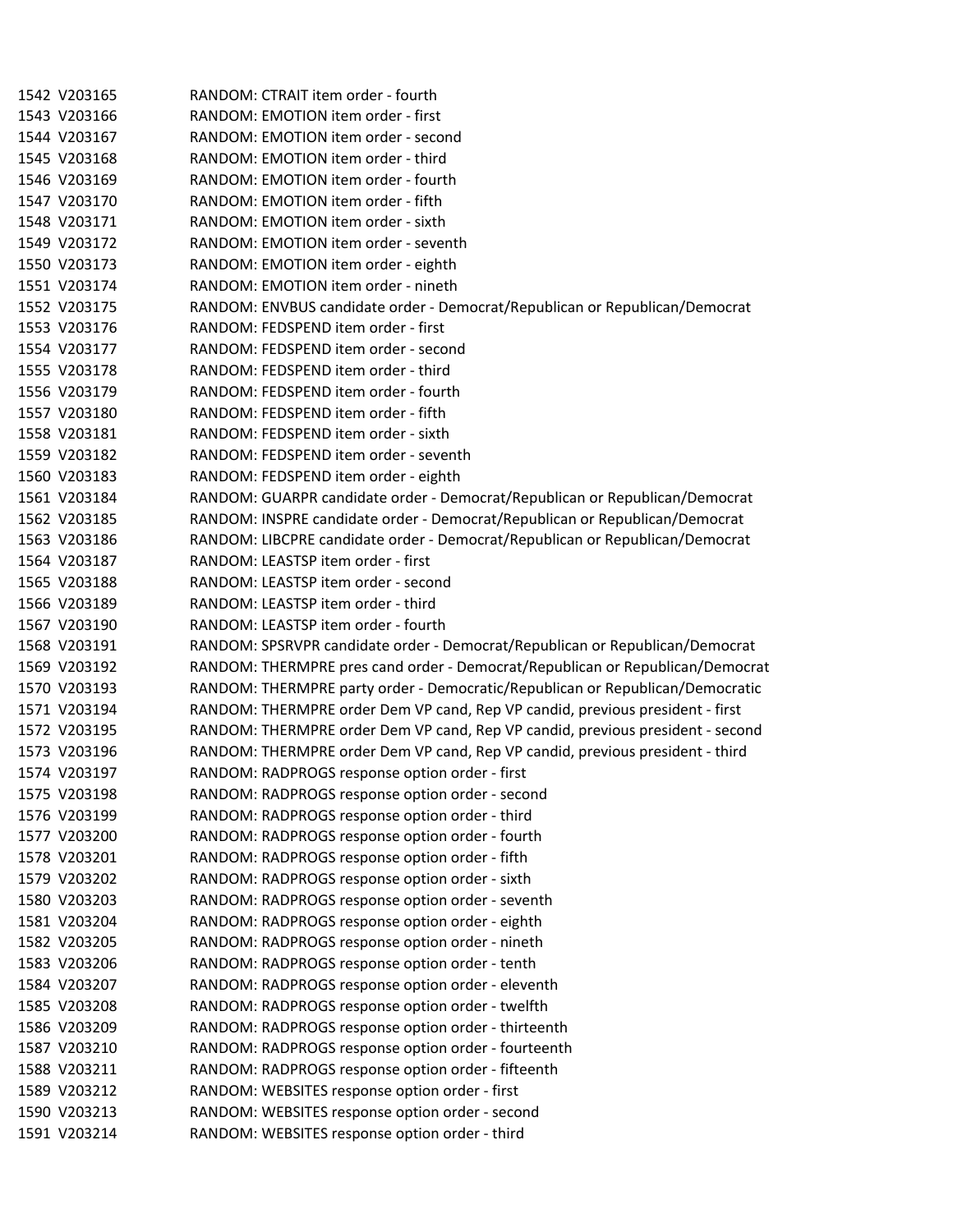|  | 1592 V203215 | RANDOM: WEBSITES response option order - fourth                          |
|--|--------------|--------------------------------------------------------------------------|
|  | 1593 V203216 | RANDOM: WEBSITES response option order - fifth                           |
|  | 1594 V203217 | RANDOM: WEBSITES response option order - sixth                           |
|  | 1595 V203218 | RANDOM: WEBSITES response option order - seventh                         |
|  | 1596 V203219 | RANDOM: WEBSITES response option order - eighth                          |
|  | 1597 V203220 | RANDOM: WEBSITES response option order - nineth                          |
|  | 1598 V203221 | RANDOM: WEBSITES response option order - tenth                           |
|  | 1599 V203222 | RANDOM: WEBSITES response option order - eleventh                        |
|  | 1600 V203223 | RANDOM: WEBSITES response option order - twelfth                         |
|  | 1601 V203224 | RANDOM: WEBSITES response option order - thirteenth                      |
|  | 1602 V203225 | RANDOM: WEBSITES response option order - fourteenth                      |
|  | 1603 V203226 | RANDOM: WEBSITES response option order - fifteenth                       |
|  | 1604 V203227 | RANDOM: INET response option order - first                               |
|  | 1605 V203228 | RANDOM: INET response option order - second                              |
|  | 1606 V203229 | RANDOM: INET response option order - third                               |
|  | 1607 V203230 | RANDOM: INET response option order - fourth                              |
|  | 1608 V203231 | RANDOM: INET response option order - fifth                               |
|  | 1609 V203232 | RANDOM: INET response option order - sixth                               |
|  | 1610 V203233 | RANDOM: INET response option order - seventh                             |
|  | 1611 V203234 | RANDOM: INET response option order - eighth                              |
|  | 1612 V203235 | RANDOM: INET response option order - nineth                              |
|  | 1613 V203236 | RANDOM: INET response option order - tenth                               |
|  | 1614 V203237 | RANDOM: INET response option order - eleventh                            |
|  | 1615 V203238 | RANDOM: INET response option order - twelfth                             |
|  | 1616 V203239 | RANDOM: INET response option order - thirteenth                          |
|  | 1617 V203240 | RANDOM: INET response option order - fourteenth                          |
|  | 1618 V203241 | RANDOM: INET response option order - fifteenth                           |
|  | 1619 V203242 | RANDOM: INET response option order - sixteenth                           |
|  | 1620 V203243 | RANDOM: PRINT response option order - first                              |
|  | 1621 V203244 | RANDOM: PRINT response option order - second                             |
|  | 1622 V203245 | RANDOM: PRINT response option order - third                              |
|  | 1623 V203246 | RANDOM: PRINT response option order - fourth                             |
|  | 1624 V203247 | RANDOM: PRINT response option order - fifth                              |
|  | 1625 V203248 | RANDOM: PRINT response option order - sixth                              |
|  | 1626 V203249 | RANDOM: PRINT response option order - seventh                            |
|  | 1627 V203250 | RANDOM: PRINT response option order - eighth                             |
|  | 1628 V203251 | RANDOM: PRINT response option order - nineth                             |
|  | 1629 V203252 | RANDOM: PRINT response option order - tenth                              |
|  | 1630 V203253 | RANDOM: PRINT response option order - eleventh                           |
|  | 1631 V203254 | RANDOM: PRINT response option order - twelfth                            |
|  | 1632 V203255 | RANDOM: PRINT response option order - thirteenth                         |
|  | 1633 V203256 | RANDOM: PRINT response option order - fourteenth                         |
|  | 1634 V203257 | RANDOM: PRINT response option order - fifteenth                          |
|  | 1635 V203258 | RANDOM: PRINT response option order - sixteenth                          |
|  | 1636 V203259 | RANDOM: Speeding intervention - SPEEDSET groups                          |
|  | 1637 V203260 | RANDOM: Speeding intervention - SPEED groups                             |
|  | 1638 V203261 | RANDOM: Assignment of PTYMOB/PTYMOBREV                                   |
|  | 1639 V203262 | RANDOM: MIP party order - Democratic/Republican or Republican/Democratic |
|  | 1640 V203263 | RANDOM: Assignment of THGRASIAN/THGRASIANREV                             |
|  | 1641 V203264 | RANDOM: Assignment of HWKHISP/HWKHISPREV                                 |
|  |              |                                                                          |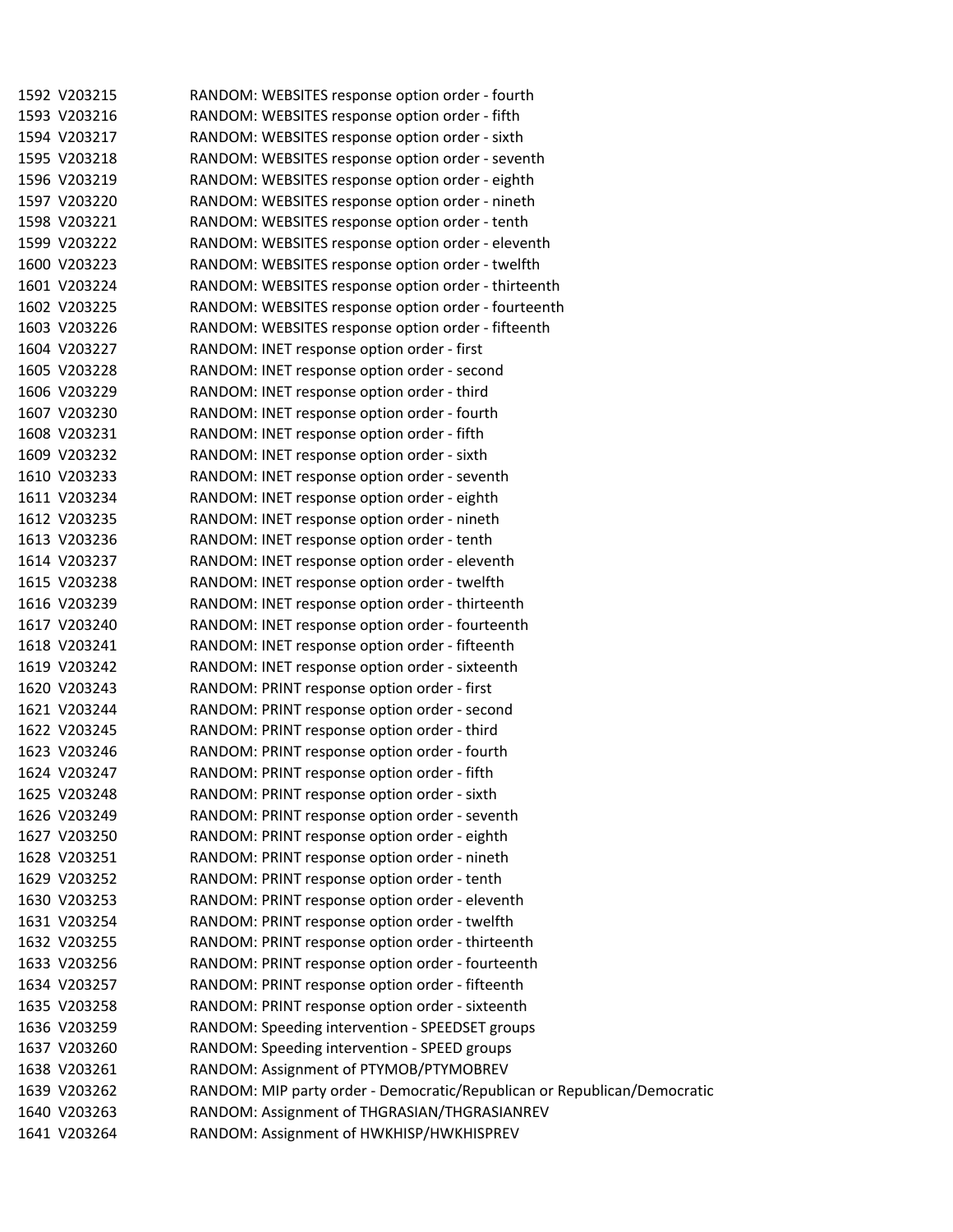1642 V203265 RANDOM: Assignment of HWKASIAN/HWKASIANREV 1643 V203266 RANDOM: Assignment of VIOLHISP/VIOLHISPREV 1644 V203267 RANDOM: Assignment of VIOLASIAN/VIOLASIANREV 1645 V203268 RANDOM: Order of CAMPFIN items 1646 V203269 RANDOM: Order of DISCRIM items (group 1) ‐ first 1647 V203270 RANDOM: Order of DISCRIM items (group 1) ‐ second 1648 V203271 RANDOM: Order of DISCRIM items (group 1) ‐ third 1649 V203272 RANDOM: Order of DISCRIM items (group 1) ‐ fourth 1650 V203273 RANDOM: Order of DISCRIM items (group 1) ‐ fifth 1651 V203274 RANDOM: Order of DISCRIM items (group 1) ‐ sixth 1652 V203275 RANDOM: Order of DISCRIM items (group 2) ‐ first 1653 V203276 RANDOM: Order of DISCRIM items (group 2) ‐ second 1654 V203277 RANDOM: Order of DISCRIM items (group 2) ‐ third 1655 V203278 RANDOM: Order of DISCRIM items (group 2) ‐ fourth 1656 V203279 RANDOM: Order of FRGNTHRT items ‐ first 1657 V203280 RANDOM: Order of FRGNTHRT items ‐ second 1658 V203281 RANDOM: Order of FRGNTHRT items ‐ third 1659 V203282 RANDOM: Order of FRGNTHRT items ‐ fourth 1660 V203283 RANDOM: Order of FRGNTHRT items ‐ fifth 1661 V203284 RANDOM: Order of FRGNTHRT items ‐ sixth 1662 V203285 RANDOM: Order of STYPEPO\_HWK items (after HWKWHITE) ‐ first 1663 V203286 RANDOM: Order of STYPEPO HWK items (after HWKWHITE) - second 1664 V203287 RANDOM: Order of STYPEPO\_HWK items (after HWKWHITE) ‐ third 1665 V203288 RANDOM: Order of STYPEPO\_VIOL items (after VIOLWHITE) ‐ first 1666 V203289 RANDOM: Order of STYPEPO\_VIOL items (after VIOLWHITE) ‐ second 1667 V203290 RANDOM: Order of STYPEPO\_VIOL items (after VIOLWHITE) ‐ third 1668 V203291 RANDOM: Order of THCASI items ‐ first 1669 V203292 RANDOM: Order of THCASI items ‐ second 1670 V203293 RANDOM: Order of THCASI items ‐ third 1671 V203294 RANDOM: Order of THCASI items ‐ fourth 1672 V203295 RANDOM: Order of THCASI items ‐ fifth 1673 V203296 RANDOM: Order of THCASI items ‐ sixth 1674 V203297 RANDOM: Order of THERMGR (Group 1) items ‐ first 1675 V203298 RANDOM: Order of THERMGR (Group 1) items ‐ second 1676 V203299 RANDOM: Order of THERMGR (Group 1) items ‐ third 1677 V203300 RANDOM: Order of THERMGR (Group 1) items ‐ fourth 1678 V203301 RANDOM: Order of THERMGR (Group 1) items ‐ fifth 1679 V203302 RANDOM: Order of THERMGR (Group 1) items ‐ sixth 1680 V203303 RANDOM: Order of THERMGR (Group 1) items ‐ seventh 1681 V203304 RANDOM: Order of THERMGR (Group 1) items ‐ eighth 1682 V203305 RANDOM: Order of THERMGR (Group 1) items ‐ nineth 1683 V203306 RANDOM: Order of THERMGR (Group 1) items ‐ tenth 1684 V203307 RANDOM: Order of THERMGR (Group 1) items ‐ eleventh 1685 V203308 RANDOM: Order of THERMGR (Group 1) items ‐ twelfth 1686 V203309 RANDOM: Order of THERMGR (Group 1) items ‐ thirteenth 1687 V203310 RANDOM: Order of THERMGR (Group 1) items ‐ fourteenth 1688 V203311 RANDOM: Order of THERMGR (Group 1) items ‐ fifteenth 1689 V203312 RANDOM: Order of THERMGR (Group 1) items ‐ sixteenth 1690 V203313 RANDOM: Order of THERMGR (Group 1) items ‐ seventeenth 1691 V203314 RANDOM: Order of THERMGR (Group 2) items ‐ first [video/phone]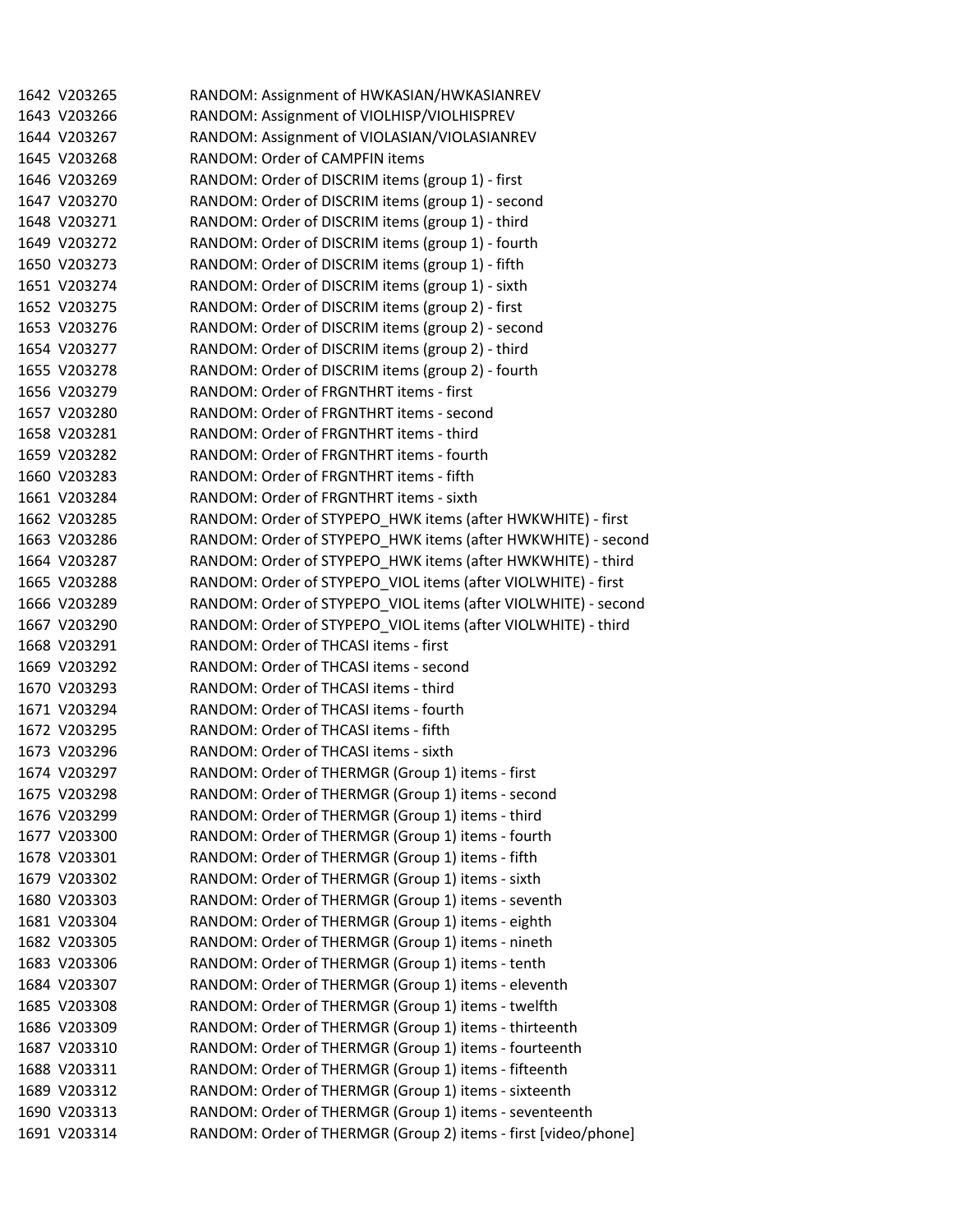| 1692 V203315                             | RANDOM: Order of THERMGR (Group 2) items - second [video/phone]                 |
|------------------------------------------|---------------------------------------------------------------------------------|
| 1693 V203316                             | RANDOM: Order of THERMGR (Group 2) items - third [video/phone]                  |
| 1694 V203317                             | RANDOM: Order of THERMGR (Group 2) items - fourth [video/phone]                 |
| 1695 V203318                             | RANDOM: Order of THERMGR (Group 2) items - fifth [video/phone]                  |
| 1696 V203319                             | RANDOM: Order of THERMGR (Group 2) items - sixth [video/phone]                  |
| 1697 V203320                             | RANDOM: Order of THERMGR (Group 2) items - seventh [video/phone]                |
| 1698 V203321                             | RANDOM: Order of THERMGR (Group 2) items - eighth [video/phone]                 |
| 1699 V203322                             | RANDOM: Order of THERMGR (Group 2) items - nineth [video/phone]                 |
| 1700 V203323                             | RANDOM: Order of THERMGR (Group 2) items - tenth [video/phone]                  |
| 1701 V203324                             | RANDOM: Order of THERMGR (Group 2) items - eleventh [video/phone]               |
| 1702 V203325                             | RANDOM: Order of THERMGR (Group 2) items - twelfth [video/phone]                |
| 1703 V203326                             | RANDOM: Order of THERMGR (Group 2) items - first [web]                          |
| 1704 V203327                             | RANDOM: Order of THERMGR (Group 2) items - second [web]                         |
| 1705 V203328                             | RANDOM: Order of THERMGR (Group 2) items - third [web]                          |
| 1706 V203329                             | RANDOM: Order of THERMGR (Group 2) items - fourth [web]                         |
| 1707 V203330                             | RANDOM: Order of THERMGR (Group 2) items - fifth [web]                          |
| 1708 V203331                             | RANDOM: Order of THERMGR (Group 2) items - sixth [web]                          |
| 1709 V203332                             | RANDOM: Order of THERMGR (Group 2) items - seventh [web]                        |
| 1710 V203333                             | RANDOM: Order of THERMGR (Group 2) items - eighth [web]                         |
| 1711 V203334                             | RANDOM: Order of THERMGR (Group 2) items - nineth [web]                         |
| 1712 V203335                             | RANDOM: Order of THERMGR (Group 2) items - tenth [web]                          |
| 1713 V203336                             | RANDOM: Order of THERMGR (Group 2) items - eleventh [web]                       |
| 1714 V203337                             | RANDOM: Order of THERMGR (Group 2) items - twelfth [web]                        |
| 1715 V203338                             | RANDOM: Order of THERMPO pres cand - Democrat/Republican or Republican/Democrat |
| 1716 V203339                             | RANDOM: Order of THERMPO items - first                                          |
| 1717 V203340                             | RANDOM: Order of THERMPO items - second                                         |
| 1718 V203341                             | RANDOM: Order of THERMPO items - third                                          |
| 1719 V203342                             | RANDOM: Order of THERMPO items - fourth                                         |
| 1720 V203343                             | RANDOM: Order of THERMPO items - fifth                                          |
| 1721 V203344                             | RANDOM: Order of THERMPO items - sixth                                          |
| 1722 V203345                             | RANDOM: Order of THERMPO items - seventh                                        |
| 1723 V203346                             | RANDOM: Order of THERMPO items - eighth                                         |
| 1724 V203347                             | RANDOM: Order of THERMPO items - nineth                                         |
| 1725 V203348                             | RANDOM: Order of THERMPO items - tenth                                          |
| 1726 V203349                             | RANDOM: Order of THERMPO items - eleventh                                       |
| 1727 V203350                             | RANDOM: Order of THERMPO items - twelfth                                        |
| 1728 V203351                             | RANDOM: Order of THERMPO items - thirteenth                                     |
| 1729 V203352                             | RANDOM: Order of THERMPO items - fourteenth                                     |
| 1730 V203353                             | RANDOM: Order of THERMPO items - fifteenth                                      |
| <b>INTERVIEWER DESCRIPTION VARIABLES</b> |                                                                                 |
| 1731 V203400                             | PRE: IWR DESCR: interviewer ID                                                  |
| 1732 V203401                             | PRE: IWR DESCR: age                                                             |
| 1733 V203402                             | PRE: IWR DESCR: race/ethnicity                                                  |
| 1734 V203403                             | PRE: IWR DESCR: gender                                                          |
| 1735 V203404                             | PRE: IWR DESCR: education                                                       |
| 1736 V203405                             | PRE: IWR DESCR: Spanish spoken                                                  |
| 1737 V203406                             | PRE: IWR DESCR: number of years working at Westat                               |
| 1738 V203410                             | POST: IWR DESCR: interviewer ID                                                 |
| 1739 V203411                             | POST: IWR DESCR: age                                                            |
| 1740 V203412                             | POST: IWR DESCR: race/ethnicity                                                 |